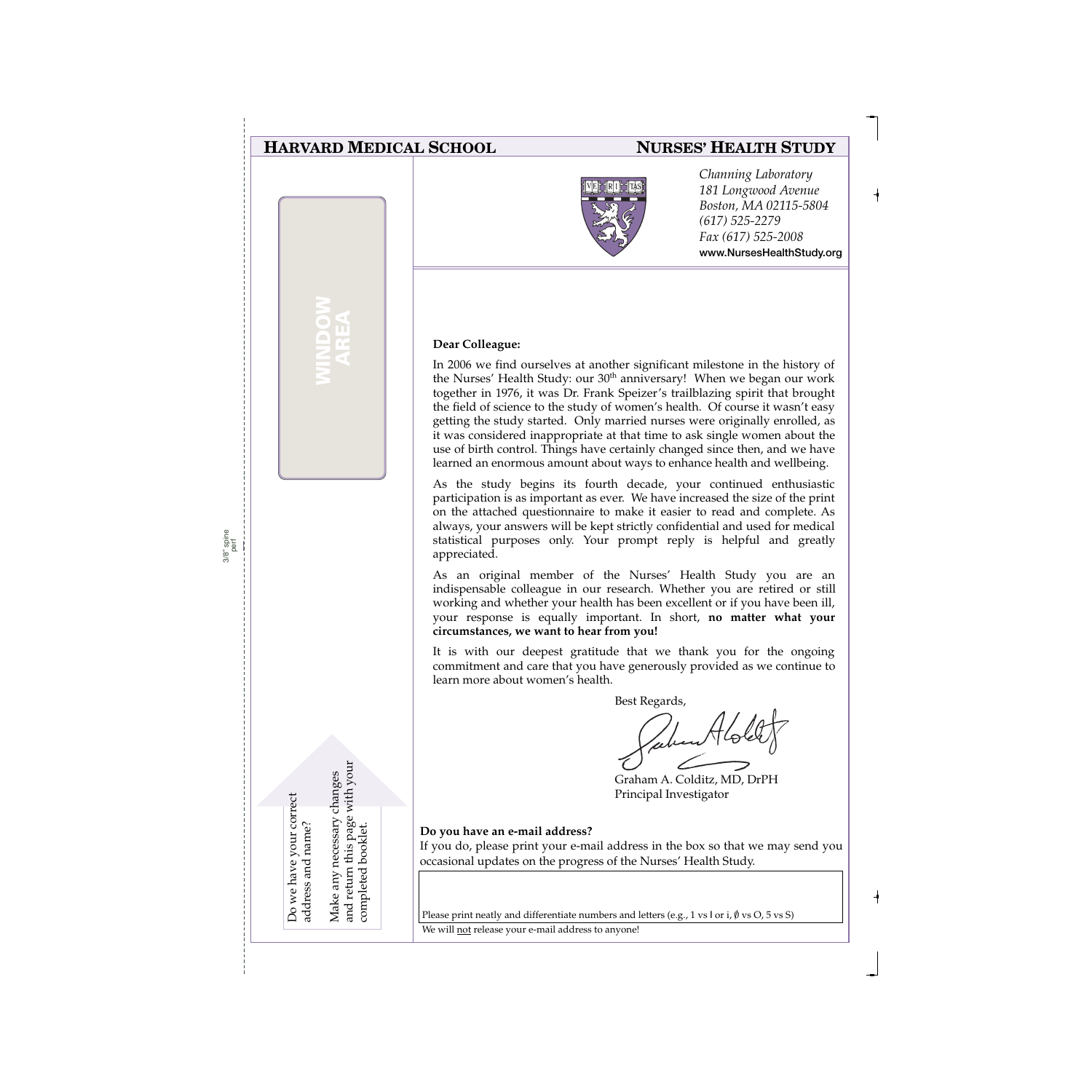# **HARVARD MEDICAL SCHOOL NURSES' HEALTH STUDY**

# **INSTRUCTIONS**

Please use an ordinary pencil to answer all questions. Fill in the appropriate response circles completely. The form is designed to be read by optical-scanning equipment, so it is important that you keep any write-in responses **within** the spaces provided and erase any incorrect marks completely. If you have comments, please write them on a separate piece of paper.



- **Please tear off the cover letter (to preserve confidentiality) and return the questionnaire in the enclosed postage-paid envelope.**
- **If your name and address as printed on this questionnaire are no longer correct or are incomplete, or if you are providing your e-mail address, please make any necessary changes on the letter and return it to us.**
- **Thank you for completing the 2006 Nurses' Health Study Questionnaire.**

The risk of breach of confidentiality associated with participation in this study is very small. Your choice to participate in this study is completely voluntary and you may decline or withdraw at any time without penalty. Although complete information is important to the study, you may skip any question you do not wish to answer. You will not receive monetary compensation for participating. If you have any questions regarding your rights as a research participant, you are encouraged to call a representative of the Human Subjects Committee at the Brigham and Women's Hospital (617-525-3170). **Federal research regulations require us to include the following information:** There are no direct benefits to you from participating in this study.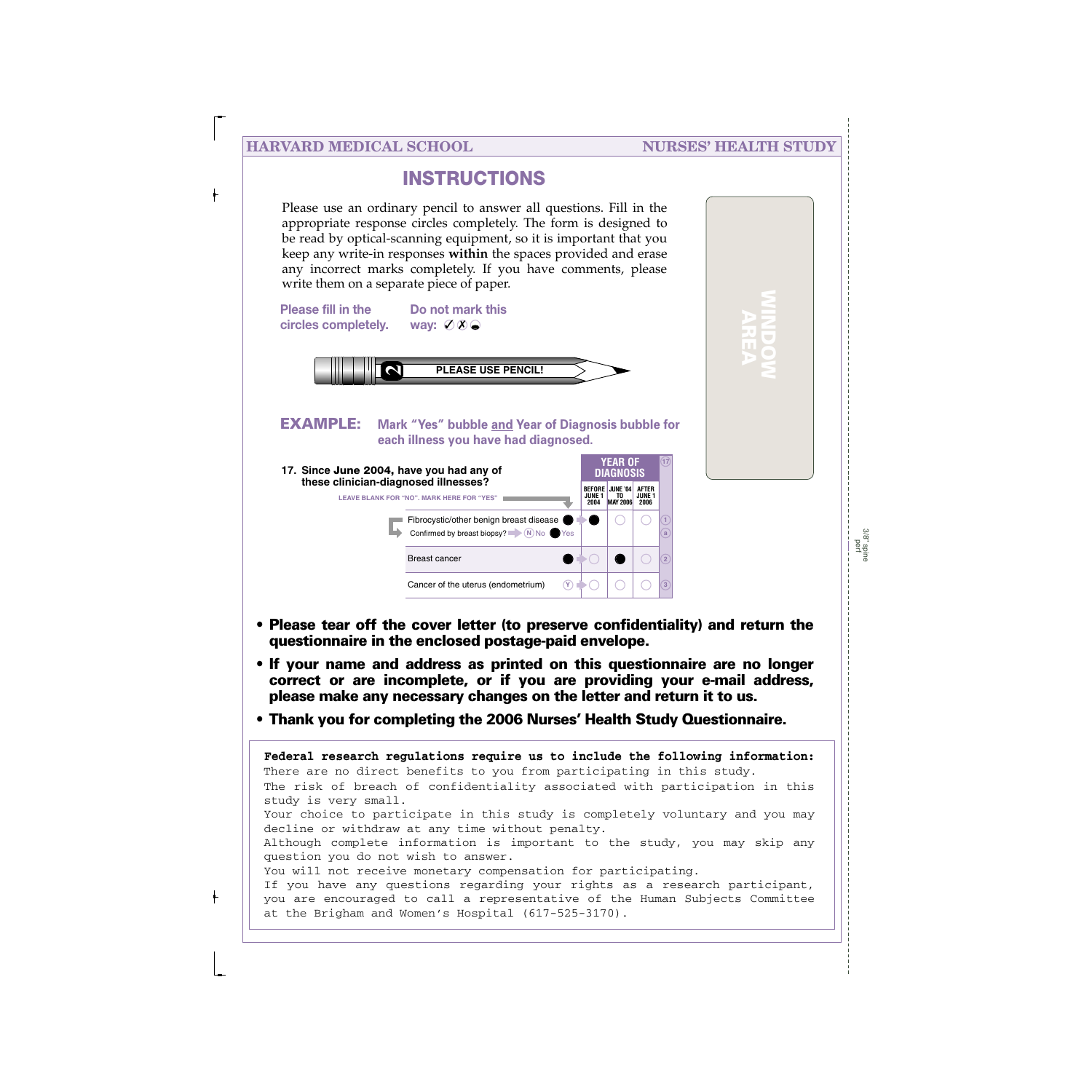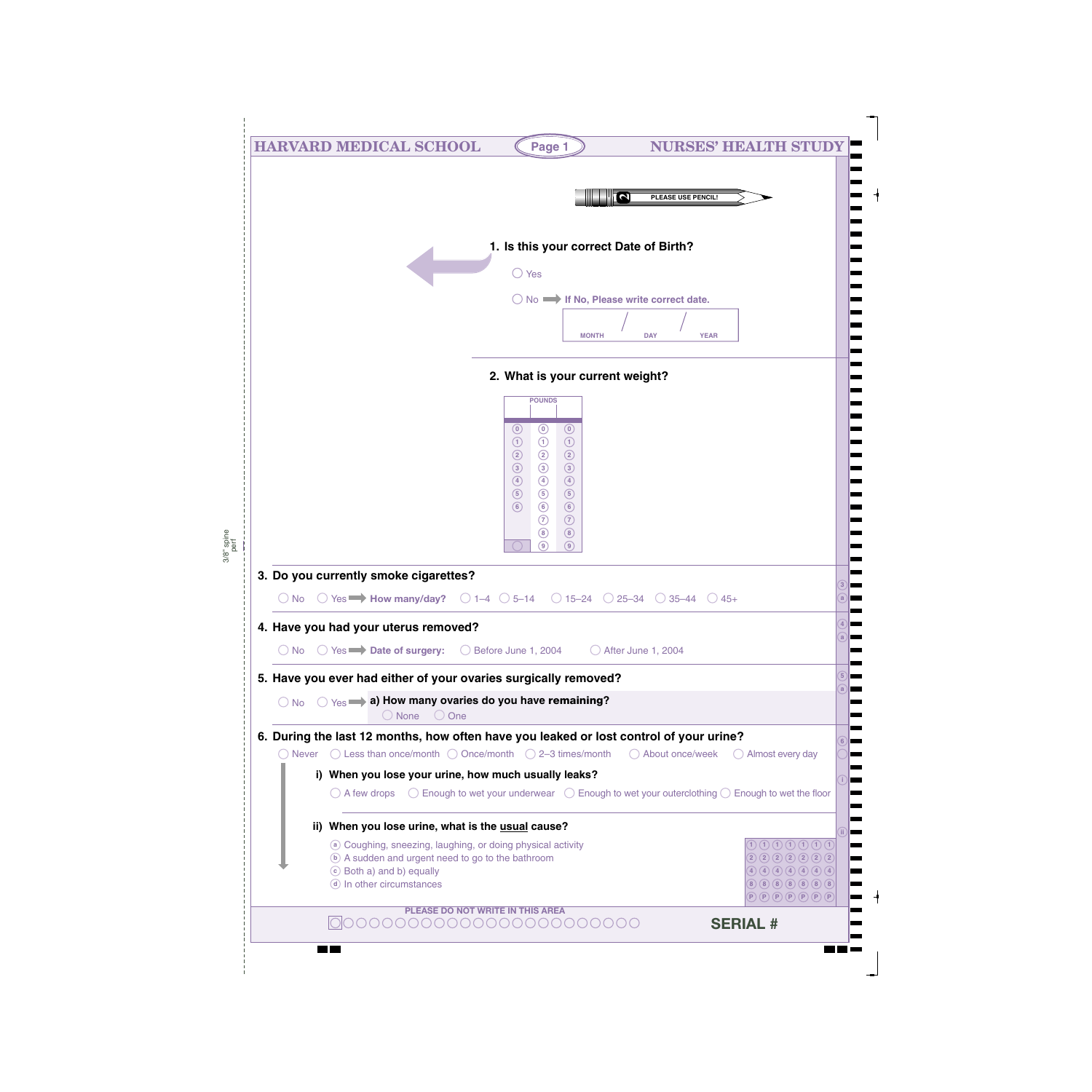| $\bigcap$ No                  | ○ Yes > a) How many months have you used each drug<br>during the 24-month period between June 2004 and June 2006?                                                                                                                                               |                                                                        |                           |
|-------------------------------|-----------------------------------------------------------------------------------------------------------------------------------------------------------------------------------------------------------------------------------------------------------------|------------------------------------------------------------------------|---------------------------|
|                               | Evista:<br>◯ Not Used $\bigcirc$ 1-4 months $\bigcirc$ 5-9 $\bigcirc$ 10-14 $\bigcirc$ 15-19 $\bigcirc$ 20-24 months $\bigcirc$ Used only after 6/2006                                                                                                          |                                                                        |                           |
|                               | Nolvadex:<br>$\bigcirc$ 1–4 months $\bigcirc$ 5–9 $\bigcirc$ 10–14 $\bigcirc$ 15–19 $\bigcirc$ 20–24 months $\bigcirc$ Used only after 6/2006<br>◯ Not Used                                                                                                     |                                                                        |                           |
|                               | b) Are you currently using Evista or Nolvadex?<br>$\bigcirc$ No, not currently $\bigcirc$ Yes, Evista<br>◯ Yes, Nolvadex                                                                                                                                        |                                                                        |                           |
|                               | 8. Are you currently using any over-the-counter (e.g., "herbal," "natural," or soy-based) preparations<br>for hormone replacement or to treat post-menopausal symptoms? (Do NOT include food sources<br>like tofu, soy milk, etc.)                              |                                                                        |                           |
|                               | $\bigcirc$ No $\bigcirc$ Yes $\rightarrow$ What type(s)?<br>$\bigcirc$ Soy estrogen products<br>◯ Dong quai (e.g., Rejuvex)<br>◯ Natural progesterone cream or wild yam cream<br>Black cohosh (e.g., Remifemin)<br>Other                                        |                                                                        |                           |
|                               | 9. Since June 2004, have you used prescription female hormones?                                                                                                                                                                                                 |                                                                        |                           |
| $\bigcirc$ No                 | $\bigcirc$ Yes $\Rightarrow$ a) How many months did you use hormones since June 2004?<br>$\bigcirc$ 1–4 months $\bigcirc$ 5–9 $\bigcirc$ 10–14 $\bigcirc$ 15–19 $\bigcirc$ 20–25 $\bigcirc$ 26–30 $\bigcirc$ 31–35 $\bigcirc$ 36+ months                        |                                                                        |                           |
|                               |                                                                                                                                                                                                                                                                 |                                                                        |                           |
|                               | b) Are you currently using them (within the last month)? $\bigcirc$ Yes $\bigcirc$ No If No, skip to Part d.                                                                                                                                                    |                                                                        | $\left[\mathbf{b}\right]$ |
|                               | c) Mark the type(s) of hormones you are CURRENTLY using:<br><b>Combined:</b> $\bigcirc$ Prempro (beige) $\bigcirc$ Prempro (gold)<br>$\bigcirc$ Prempro (peach)<br>$\bigcirc$ Prempro (light blue)<br>◯ FemHRT<br>$\bigcirc$ Premphase<br>$\bigcirc$ Combipatch |                                                                        | $\mathbf{C}$              |
|                               | Estrogen:<br>◯ Oral Premarin<br>$\bigcirc$ Ogen<br>$\bigcirc$ Estratest<br>◯ Other Estrogen (specify in box below)<br>$\bigcirc$ Estrace                                                                                                                        |                                                                        |                           |
|                               | Progesterone/Progestin:<br>$\bigcirc$ Provera/Cycrin/MPA $\bigcirc$ Vaginal<br>◯ Micronized (e.g., Prometrium)<br>◯ Other progesterone (specify type in box below)                                                                                              |                                                                        |                           |
|                               | Other hormones <i>CURRENTLY</i> used (e.g., Tri-est), Specify:                                                                                                                                                                                                  | $\left( 0\right) 0\left( 0\right)$<br>$\bigcirc$ $\bigcirc$ $\bigcirc$ |                           |
|                               | d) If you used oral conjugated estrogen (e.g., Premarin) what dose did you usually take?                                                                                                                                                                        | $2)$ $(2)$ $(2)$<br>(3)(3)(3)(d)                                       |                           |
|                               | $\bigcirc$ .30 mg/day or less<br>$\bigcirc$ .45 mg/day<br>$\bigcirc$ .625 mg/day<br>$\bigcirc$ .9 mg/day<br>$\bigcirc$ 1.25 mg/day or higher<br>$\bigcirc$ Unsure<br>◯ Did not take oral conjugated estrogen                                                    | $\bigcirc$ $\bigcirc$ $\bigcirc$ $\bigcirc$<br>(5)(5)(5)               |                           |
|                               | e) What was your pattern of hormone use (Days per Month)?                                                                                                                                                                                                       | $6)$ $6)$ $6)$<br>$\partial\partial\Omega$                             |                           |
|                               | <b>Oral or Patch Estrogen:</b><br><b>Days per Month</b> $\bigcirc$ Not used $\bigcirc$ <1 day/mo. $\bigcirc$ 1-8 days $\bigcirc$ 9-18 $\bigcirc$ 19-26 $\bigcirc$ 27+ days/mo.                                                                                  | (8)(8)(8)<br>$\left( 9\right) 0$                                       |                           |
|                               |                                                                                                                                                                                                                                                                 |                                                                        |                           |
|                               | <b>Progesterone:</b><br><b>Days per Month</b><br>O Not used $\bigcirc$ <1 day/mo. $\bigcirc$ 1-8 days $\bigcirc$ 9-18 $\bigcirc$ 19-26 $\bigcirc$ 27+ days/mo.                                                                                                  |                                                                        | $\boxed{2}$               |
| $\bigcirc$ No $\bigcirc$ Mild | 10. Do you have a hearing problem?<br>◯ Moderate<br>◯ Marked, no hearing aid<br>◯ Severe, use a hearing aid                                                                                                                                                     |                                                                        | 10)                       |

 $\frac{1}{1}$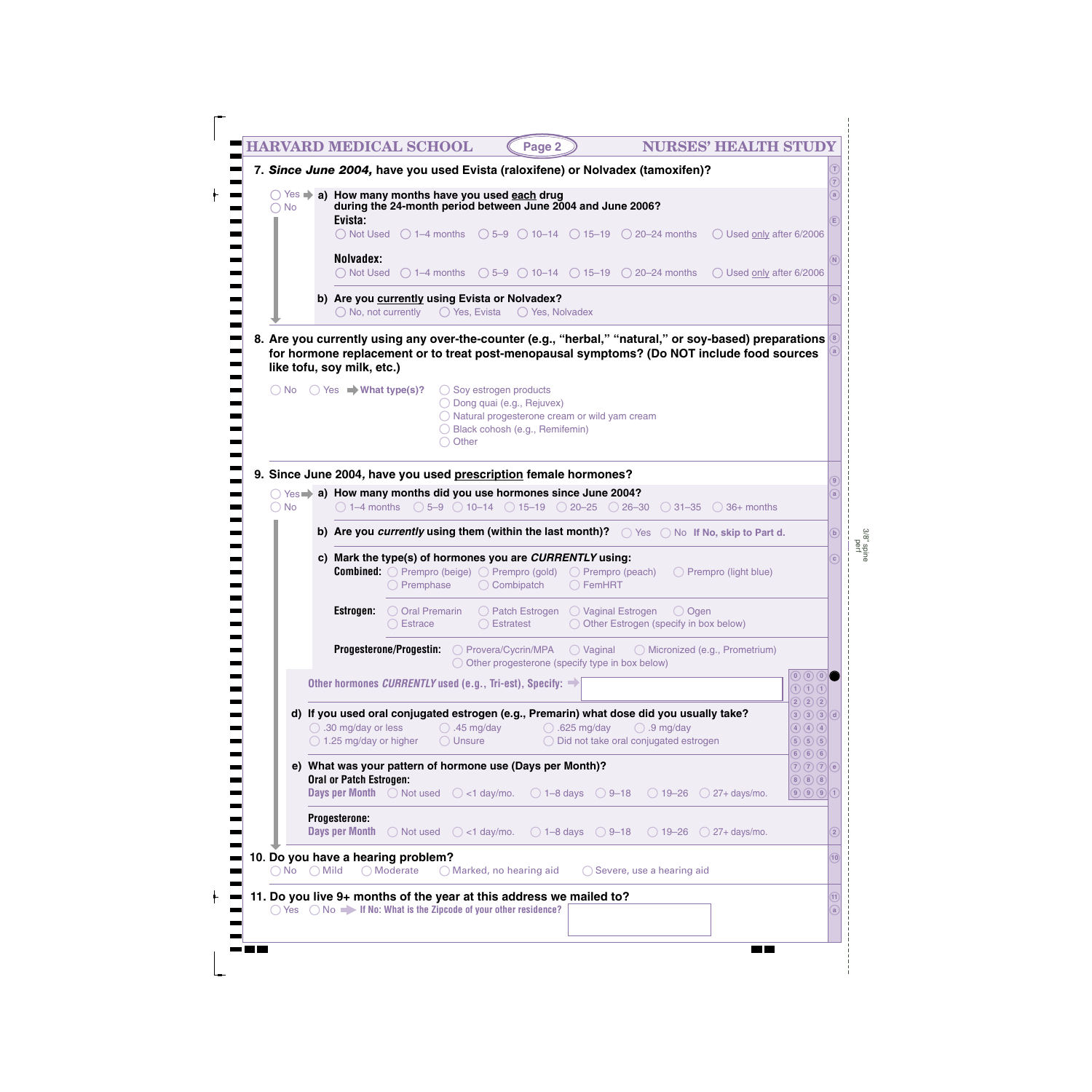| 12. In the past two years have you had                                                                                                                                               |                          |                              |                                                            |      |                 |                                      |                                                 | Yes, for             |                                               | Yes, for                                                                                |                 |                       |               |
|--------------------------------------------------------------------------------------------------------------------------------------------------------------------------------------|--------------------------|------------------------------|------------------------------------------------------------|------|-----------------|--------------------------------------|-------------------------------------------------|----------------------|-----------------------------------------------|-----------------------------------------------------------------------------------------|-----------------|-----------------------|---------------|
| (If yes, mark all that apply)                                                                                                                                                        |                          |                              |                                                            |      |                 |                                      | N <sub>0</sub>                                  | <b>Screening</b>     |                                               | <b>Symptoms</b>                                                                         |                 |                       |               |
|                                                                                                                                                                                      |                          |                              | A physical exam?                                           |      |                 |                                      | $\circledR$                                     | $\circledcirc$       |                                               | $\circledcirc$                                                                          |                 |                       |               |
|                                                                                                                                                                                      |                          |                              | Exam by eye doctor?                                        |      |                 |                                      | $\circledR$                                     | $\circledcirc$       |                                               | $\circledcirc$                                                                          |                 |                       |               |
|                                                                                                                                                                                      |                          |                              | Mammogram?                                                 |      |                 |                                      | $\circledR$                                     | $\circledcirc$       |                                               | $\circled{r}$                                                                           |                 |                       |               |
|                                                                                                                                                                                      |                          |                              | Fasting blood sugar                                        |      |                 |                                      | $\circledR$                                     | $\circledcirc$       |                                               | $\circledcirc$                                                                          |                 |                       |               |
|                                                                                                                                                                                      |                          |                              | Upper endoscopy                                            |      |                 |                                      | $\circledR$                                     | $\circledcirc$       |                                               | $\circledcirc$                                                                          |                 |                       |               |
|                                                                                                                                                                                      |                          |                              |                                                            |      |                 |                                      |                                                 |                      |                                               |                                                                                         |                 |                       |               |
| 13. In the past two years have you had                                                                                                                                               |                          |                              |                                                            |      |                 |                                      |                                                 |                      |                                               |                                                                                         |                 |                       |               |
| (Virtual) CT Colonoscopy?                                                                                                                                                            | <b>No</b><br>$\circledR$ | <b>Yes</b><br>$\circledcirc$ |                                                            |      |                 |                                      |                                                 |                      |                                               |                                                                                         |                 |                       |               |
| Colonoscopy?                                                                                                                                                                         | $\circledR$              | $^{\circledR}$               |                                                            |      |                 |                                      |                                                 |                      |                                               | Initial reason(s) you had Colonoscopy                                                   |                 |                       |               |
|                                                                                                                                                                                      |                          |                              |                                                            |      |                 | or Sigmoidoscopy?<br>◯ Visible blood |                                                 |                      |                                               |                                                                                         |                 |                       |               |
| Sigmoidoscopy?                                                                                                                                                                       | $\circledR$              | $\circledcirc$               |                                                            |      |                 | ◯ Occult fecal blood                 |                                                 |                      |                                               |                                                                                         | Barium enema    | Diarrhea/constipation |               |
|                                                                                                                                                                                      |                          |                              |                                                            |      |                 | ◯ Abdominal pain                     |                                                 |                      |                                               | $\bigcirc$ Prior polyps                                                                 |                 |                       |               |
|                                                                                                                                                                                      |                          |                              |                                                            |      |                 |                                      |                                                 |                      |                                               |                                                                                         |                 |                       |               |
|                                                                                                                                                                                      |                          |                              |                                                            |      |                 |                                      |                                                 |                      | ◯ Family history of colon cancer              |                                                                                         |                 |                       |               |
|                                                                                                                                                                                      |                          |                              |                                                            |      |                 |                                      |                                                 |                      |                                               | ◯ Follow-up of (virtual) CT colonoscopy<br>$\bigcirc$ Asymptomatic or routine screening |                 |                       |               |
|                                                                                                                                                                                      |                          |                              |                                                            |      |                 |                                      |                                                 |                      |                                               |                                                                                         |                 |                       |               |
|                                                                                                                                                                                      |                          |                              |                                                            |      |                 |                                      |                                                 |                      |                                               |                                                                                         |                 |                       |               |
| ◯ Easy, casual (less than 2 mph)<br>◯ Very brisk/striding (4 mph or faster)                                                                                                          |                          |                              | ◯ Normal, average (2-2.9 mph)<br>$\bigcirc$ Unable to walk |      |                 |                                      |                                                 |                      |                                               | ◯ Brisk pace (3–3.9 mph)                                                                |                 |                       |               |
|                                                                                                                                                                                      |                          |                              |                                                            |      |                 |                                      |                                                 |                      |                                               |                                                                                         |                 |                       |               |
|                                                                                                                                                                                      |                          |                              |                                                            |      |                 |                                      |                                                 |                      |                                               |                                                                                         |                 |                       |               |
| average time PER WEEK spent at each of                                                                                                                                               |                          |                              |                                                            |      |                 |                                      |                                                 | <b>TIME PER WEEK</b> |                                               |                                                                                         |                 |                       |               |
| the following recreational activities?                                                                                                                                               |                          |                              |                                                            | Zero | $1 - 4$<br>Min. | $5 - 19$<br>Min.                     | $20 - 59$<br>Min.                               | One<br>Hour          | $1 - 1.5$<br>Hrs.                             | $2 - 3$<br>Hrs.                                                                         | $4 - 6$<br>Hrs. | $7 - 10$<br>Hrs.      | $11+$<br>Hrs. |
| Walking for exercise or walking to work                                                                                                                                              |                          |                              |                                                            | O    | O               | $(\ )$                               | $(\ )$                                          |                      |                                               |                                                                                         | C               |                       |               |
| Running or jogging                                                                                                                                                                   |                          |                              |                                                            | O    | O               | 0                                    | $\left( \begin{array}{c} 1 \end{array} \right)$ | 0                    | O                                             | ( )                                                                                     | O               | ( )                   | $(\ )$        |
| Biking, swimming, tennis or aerobic exercise machine                                                                                                                                 |                          |                              |                                                            | O    | O               | ◯                                    | $\left( \begin{array}{c} \end{array} \right)$   | $(\ )$               | O                                             | ( )                                                                                     | C               | ( )                   | 0             |
|                                                                                                                                                                                      |                          |                              |                                                            |      |                 |                                      |                                                 |                      |                                               |                                                                                         |                 |                       |               |
| direct sunlight in the middle of the day, including work and<br>recreation, at each of these ages? Your best estimate is fine.                                                       |                          |                              |                                                            |      |                 |                                      | Less than                                       |                      | 2 to 5                                        | <b>HOURS PER WEEK</b>                                                                   | 6 to 10         |                       | $11+$         |
| Summer months in High School/College/Nursing School                                                                                                                                  |                          |                              |                                                            |      |                 |                                      | 1 hour<br>$(\ )$                                |                      | hours<br>$($ )                                |                                                                                         | hours<br>О      |                       | hours         |
| Summer months ages 25-35                                                                                                                                                             |                          |                              |                                                            |      |                 |                                      | $(\ )$                                          |                      | $(\ )$                                        |                                                                                         | $\bigcirc$      |                       | ( )           |
| Summer months ages 36-59                                                                                                                                                             |                          |                              |                                                            |      |                 |                                      | $\left( \begin{array}{c} \end{array} \right)$   |                      | $\left( \begin{array}{c} \end{array} \right)$ |                                                                                         | $\bigcirc$      |                       | 0             |
| 14. What is your usual walking pace outdoors?<br>15. DURING THE PAST YEAR, what was your<br>16. On average, how many hours per week were you outdoors in<br>Summer months ages 60-65 |                          |                              |                                                            |      |                 |                                      | $( \ )$                                         |                      | $(\ )$                                        |                                                                                         | $\bigcirc$      |                       |               |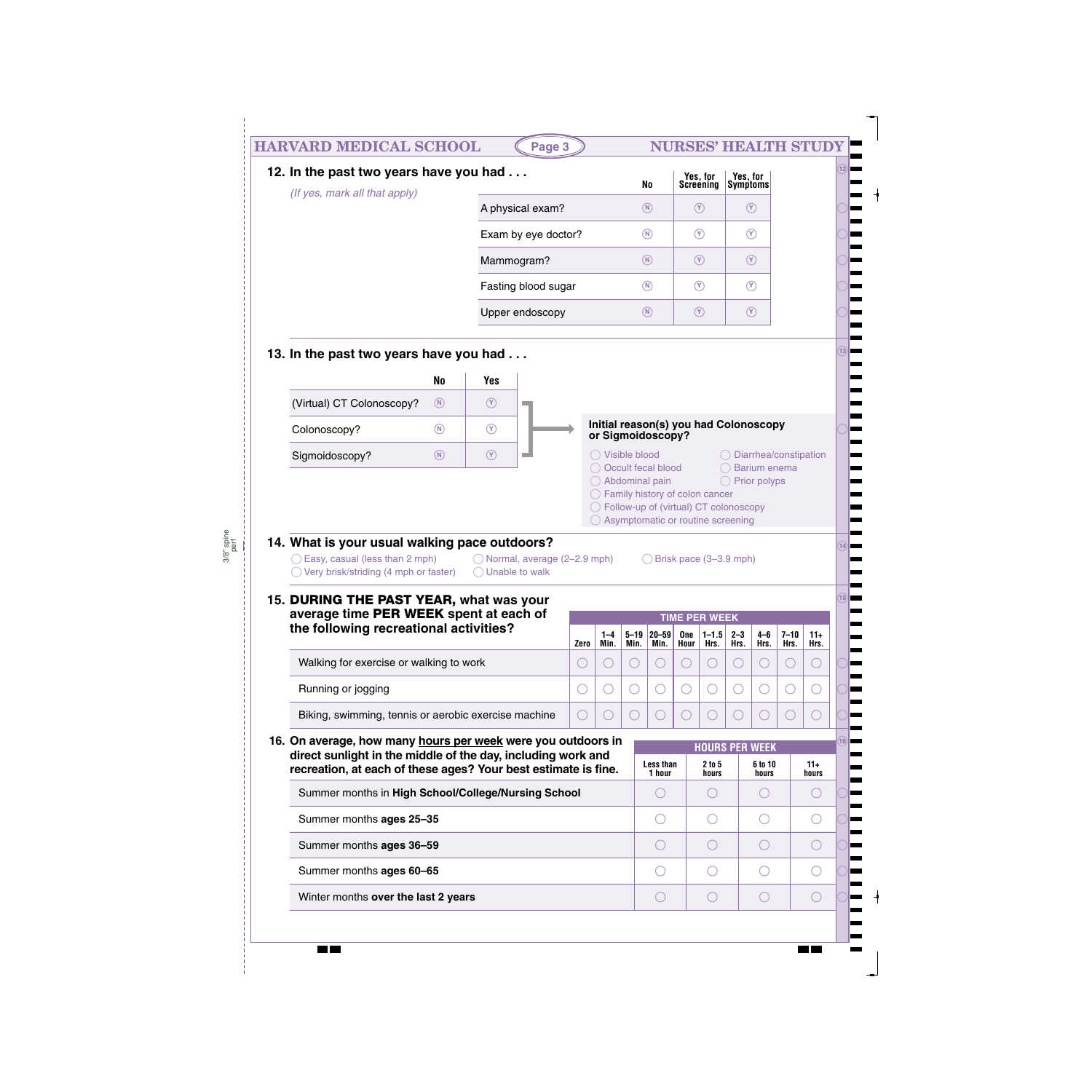| 17. Since June 2004, have you had any of these clinician-diagnosed illnesses?                   |                                                                                              |                             |                                               | <b>YEAR OF</b><br><b>DIAGNOSIS</b>                   |                                       | $\langle 17 \rangle$ |
|-------------------------------------------------------------------------------------------------|----------------------------------------------------------------------------------------------|-----------------------------|-----------------------------------------------|------------------------------------------------------|---------------------------------------|----------------------|
|                                                                                                 | LEAVE BLANK FOR "NO," MARK HERE FOR "YES"                                                    |                             | <b>BEFORE</b><br><b>JUNE 1</b><br>2004        | <b>JUNE '04</b><br>T <sub>0</sub><br><b>MAY 2006</b> | <b>AFTER</b><br><b>JUNE 1</b><br>2006 |                      |
| <b>MARK "YES" BUBBLE AND</b><br><b>YEAR OF DIAGNOSIS BUBBLE</b><br><b>ILLNESS</b><br><b>YOU</b> | Fibrocystic/other benign breast disease<br>Confirmed by breast biopsy? $\blacksquare$ (N) No | $\circledcirc$<br>$(Y)$ Yes |                                               | ◯                                                    | ◯                                     |                      |
| <b>EACH</b><br><b>HAVE HAD DIAGNOSED.</b>                                                       | <b>Breast cancer</b>                                                                         | $\circledcirc$              | $\bigcirc$                                    | O                                                    | $\bigcirc$                            |                      |
|                                                                                                 | Cancer of the uterus (endometrium)                                                           | $\circledcirc$              | O                                             | $\bigcirc$                                           | O                                     |                      |
|                                                                                                 | Cancer of the ovary                                                                          | $\circledcirc$              | O                                             | O                                                    | $\bigcirc$                            |                      |
|                                                                                                 | Colon or rectal polyp (benign)                                                               | $\circledcirc$              | O                                             | $\bigcirc$                                           | O                                     |                      |
|                                                                                                 | Cancer of the colon or rectum                                                                | $\circledcirc$              | O                                             | O                                                    | O                                     |                      |
|                                                                                                 | Melanoma                                                                                     | $\circledcirc$              | O                                             | $\bigcirc$                                           | O                                     |                      |
|                                                                                                 | Basal cell skin cancer                                                                       | $\circledcirc$              | O                                             | O                                                    | $\bigcirc$                            |                      |
|                                                                                                 | Squamous cell skin cancer                                                                    | $\circledcirc$              | O                                             | O                                                    | O                                     |                      |
|                                                                                                 | Chronic lymphocytic leukemia                                                                 | $\circledcirc$              | O                                             | O                                                    | $\bigcirc$                            |                      |
|                                                                                                 | Other cancer<br>Specify site of other cancer                                                 | $\circledcirc$              | O                                             | O                                                    | O                                     |                      |
|                                                                                                 | (e.g., lung, pancreas, etc.)<br>Diabetes mellitus                                            | $\circledcirc$              | $\bigcirc$<br>$\rightarrow$                   | $\bigcirc$                                           | $\bigcirc$                            |                      |
|                                                                                                 | Elevated cholesterol                                                                         | $\circledcirc$              | ()                                            | O                                                    | O                                     |                      |
|                                                                                                 | High blood pressure                                                                          | $\circledcirc$              | $\bigcirc$                                    | $\bigcirc$                                           | O                                     |                      |
|                                                                                                 | Myocardial infarction (heart attack)<br>Hospitalized for MI?<br>$\blacktriangleright$ (N) No | $\circled{r}$<br>$(Y)$ Yes  | ◯                                             | $\bigcirc$                                           | O                                     |                      |
|                                                                                                 | Angina pectoris<br>Confirmed by angiogram?<br>$\blacktriangleright$ (N) No                   | $\circledcirc$<br>$(Y)$ Yes | $\left( \begin{array}{c} \end{array} \right)$ | O                                                    | O                                     | (16)                 |
|                                                                                                 | Coronary bypass or angioplasty, or stent                                                     |                             | O                                             | $\bigcirc$                                           | O                                     |                      |
|                                                                                                 | Congestive heart failure                                                                     | $\circledcirc$              | $\bigcirc$                                    | $\bigcirc$                                           | O                                     |                      |
|                                                                                                 | Stroke (CVA)                                                                                 | $\circledcirc$              | $\bigcirc$                                    | $\bigcirc$                                           | O                                     |                      |
|                                                                                                 | TIA (Transient ischemic attack)                                                              | $\circledcirc$              | $\left( \begin{array}{c} \end{array} \right)$ | O                                                    | O                                     |                      |
|                                                                                                 | Peripheral artery disease or claudication<br>of legs (not varicose veins)                    | $\circled{r}$               |                                               | $\bigcirc$                                           | O                                     |                      |
|                                                                                                 | Confirmed by angiogram/surgery? $\blacktriangleright$ (N) No                                 | $(Y)$ Yes                   |                                               |                                                      |                                       |                      |
|                                                                                                 | Carotid surgery (Endarterectomy)                                                             | $\circledcirc$              | $\left(\begin{array}{c} \end{array}\right)$   | $\bigcirc$                                           | O                                     |                      |
| 0(1230456789)<br>$\underline{0}$ (1) (2) (3) (4) (5) (6) (7) (8) (9)                            | Pulmonary embolus                                                                            | $\circledcirc$              |                                               | O                                                    | O                                     |                      |

3/8" spine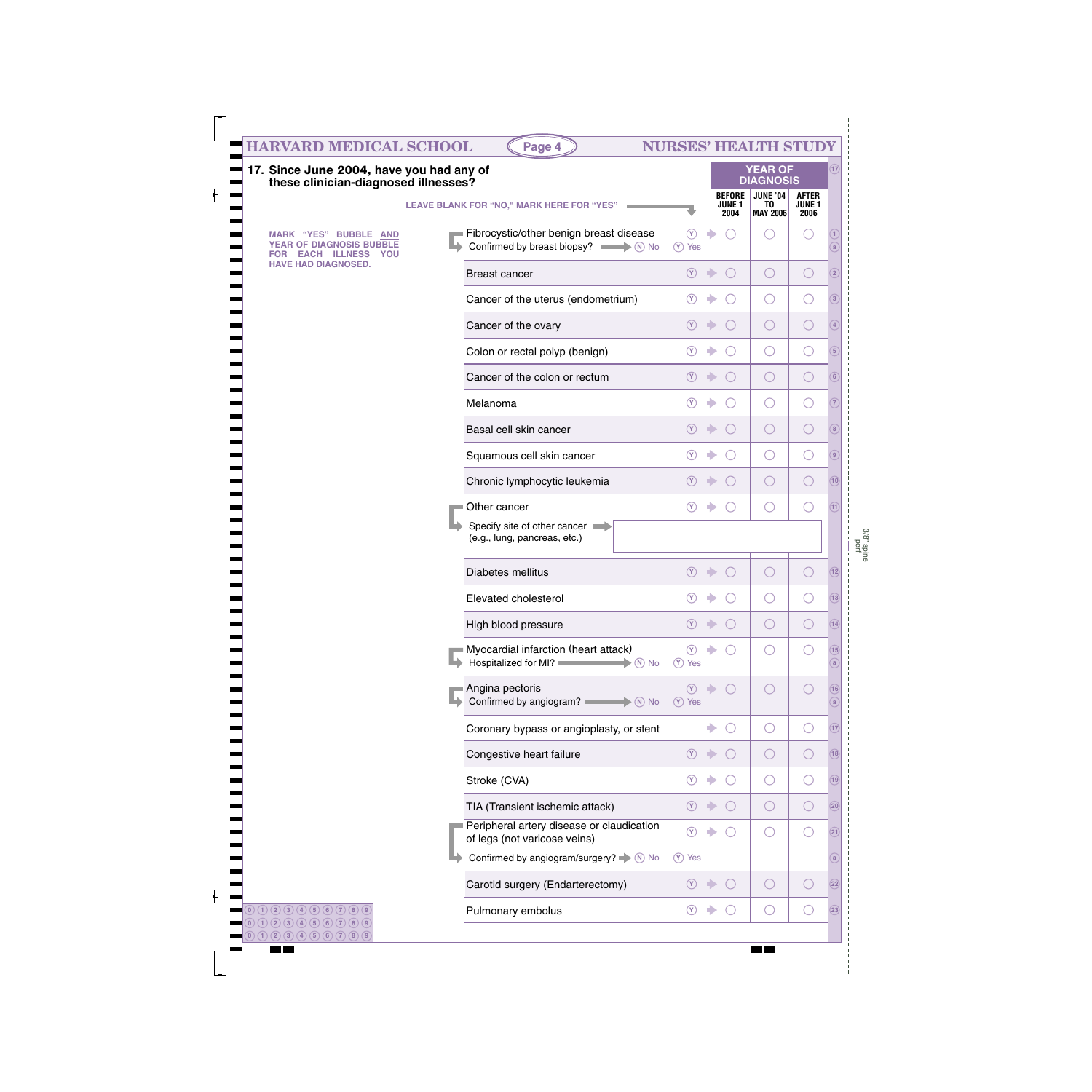| these clinician-diagnosed illnesses?                      | Since June 2004, have you had any of                     |                 | <b>BEFORE</b><br><b>JUNE 1</b>              | <b>DIAGNOSIS</b><br><b>JUNE '04</b><br>TO | <b>AFTER</b><br><b>JUNE 1</b>               |      |
|-----------------------------------------------------------|----------------------------------------------------------|-----------------|---------------------------------------------|-------------------------------------------|---------------------------------------------|------|
|                                                           | <b>LEAVE BLANK FOR "NO," MARK HERE FOR "YES"</b>         |                 | 2004                                        | <b>MAY 2006</b>                           | 2006                                        |      |
| MARK "YES" BUBBLE AND<br>YEAR OF DIAGNOSIS BUBBLE         | <b>Atrial fibrillation</b>                               | $\circledcirc$  | $(\ )$                                      | O                                         |                                             | (24) |
| <b>FOR EACH ILLNESS YOU HAVE</b><br><b>HAD DIAGNOSED.</b> | ICD-Implantable Cardiac Defibrillator                    | $\circledcirc$  | $\bigcirc$                                  | $\bigcirc$                                | $\left(\begin{array}{c} \end{array}\right)$ | (25) |
|                                                           | Osteoporosis                                             | $\circledcirc$  | $\left(\begin{array}{c} \end{array}\right)$ | $\bigcirc$                                | $(\ )$                                      | (26) |
|                                                           | Hip replacement                                          | $\circledcirc$  | $\bigcirc$                                  | $\bigcirc$                                | O                                           |      |
|                                                           | Hip fracture                                             | $\circledcirc$  | $\left(\begin{array}{c} \end{array}\right)$ | $\bigcirc$                                | $(\ )$                                      | (28) |
|                                                           | Vertebral fracture, X-ray confirmed                      | $\circledcirc$  | $\bigcirc$                                  | $\bigcirc$                                | O                                           |      |
|                                                           | Graves' Disease/Hyperthyroidism                          | $\circledcirc$  | ◯                                           | $\bigcirc$                                | $\left(\cdot\right)$                        |      |
|                                                           | Hyperparathyroidism                                      | $\circledcirc$  | $\bigcirc$                                  | O                                         | O                                           |      |
|                                                           | Glaucoma                                                 | $\circledcirc$  | ∩                                           | $\bigcirc$                                | $\left(\cdot\right)$                        |      |
|                                                           | Macular degeneration of retina                           | $\circledcirc$  | ◯                                           | O                                         | O                                           |      |
|                                                           | Cataract-1st Diagnosis (Dx)                              | $\circledcirc$  | ∩                                           | O                                         | $\left(\cdot\right)$                        |      |
|                                                           | Cataract extraction                                      | $\circledcirc$  | ◯                                           | O                                         | O                                           |      |
|                                                           | Alzheimer's Disease                                      | $\circledcirc$  | ∩                                           | O                                         | $\left(\cdot\right)$                        |      |
|                                                           | Parkinson's Disease                                      | $\circledcirc$  | ◯                                           | O                                         | $\bigcirc$                                  |      |
|                                                           | Seizure (1 or more)/epilepsy                             | $\circledcirc$  | O                                           | $\bigcirc$                                | ∩                                           |      |
|                                                           | Ulcerative colitis/Crohn's                               | $(\widehat{Y})$ | $\bigcirc$                                  |                                           |                                             |      |
|                                                           | Barrett's esophagus                                      | $\circledcirc$  | ()                                          | О                                         |                                             |      |
|                                                           | Kidney stones                                            | $\circledcirc$  | $\bigcirc$                                  | O                                         |                                             |      |
|                                                           | SLE (systemic lupus)                                     | $\circled{r}$   | O                                           | O                                         | ( )                                         |      |
|                                                           | Rheumatoid Arthritis, clinician Dx                       | $\circledcirc$  | O                                           | $\bigcirc$                                |                                             |      |
|                                                           | Gout                                                     | $\circledR$     | O                                           | O                                         |                                             |      |
|                                                           | Depression, clinician Dx                                 | $\circled{r}$   | O                                           | $\bigcirc$                                |                                             |      |
|                                                           | Other major illness or surgery since<br><b>June 2004</b> | $\circledcirc$  | O                                           | $\bigcirc$                                |                                             |      |
|                                                           | Please specify:                                          |                 | Date:                                       |                                           |                                             |      |

 $\blacksquare$ 

3/8" spine perf

 $\frac{1}{\sqrt{2}}$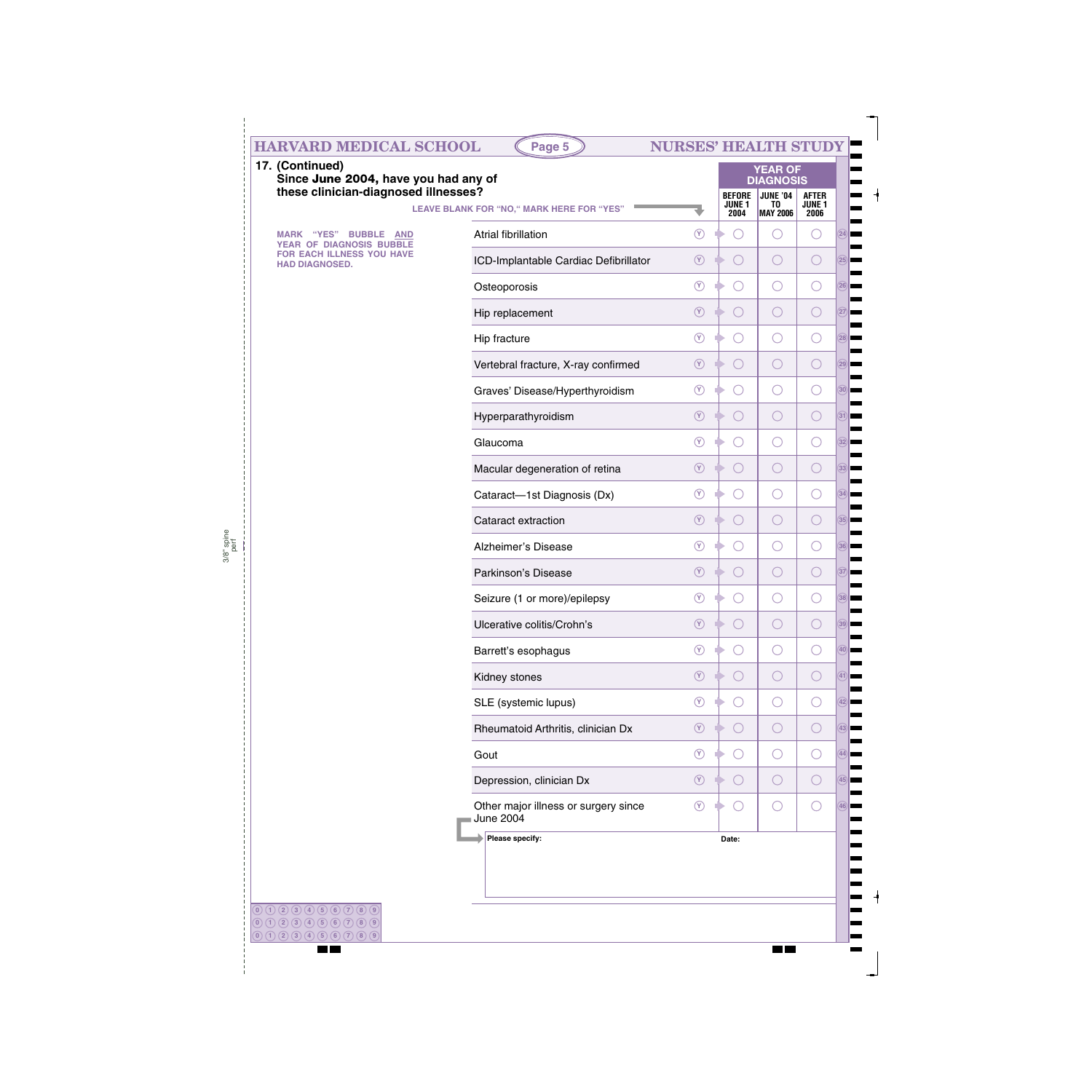| <b>HARVARD MEDICAL SCHOOL</b>                                                                                | Page 6                                           |                                   | <b>NURSES' HEALTH STUDY</b> |  |
|--------------------------------------------------------------------------------------------------------------|--------------------------------------------------|-----------------------------------|-----------------------------|--|
| 18. Regular Medication (Mark if used regularly in past 2 years)                                              |                                                  |                                   |                             |  |
| Acetaminophen (e.g., Tylenol)                                                                                |                                                  |                                   |                             |  |
| Days per week:                                                                                               | <b>Total tablets per week:</b>                   |                                   |                             |  |
| $\bigcirc$ 2-3<br>$\bigcirc$ 4-5<br>$\bigcirc$ 6+ days<br>"Baby" or low dose aspirin (100 mg or less/tablet) | $\bigcirc$ 1–2                                   | $\bigcirc$ 3-5<br>$\bigcirc$ 6–14 | 15+ tablets                 |  |
| Days per week:                                                                                               | <b>Total tablets per week:</b>                   |                                   |                             |  |
| $\bigcirc$ 2-3<br>$\bigcirc$ 4-5<br>$\bigcirc$ 6+ days                                                       | $\bigcirc$ 1–2                                   | $\bigcirc$ 3-5<br>$6 - 14$        | 15+ tablets                 |  |
| Aspirin or aspirin-containing products (325mg or more/tablet)<br>Days per week:                              | <b>Total tablets per week:</b>                   |                                   |                             |  |
| $\bigcirc$ 2-3<br>$\bigcirc$ 4-5<br>$\bigcirc$ 6+ days                                                       | $\bigcirc$ 1-2                                   | $\bigcirc$ 3-5<br>$6 - 14$        | $15+$ tablets               |  |
| Ibuprofen (e.g., Advil, Motrin, Nuprin)                                                                      |                                                  |                                   |                             |  |
| Days per week:<br>$\bigcirc$ 2-3<br>$\bigcirc$ 4-5<br>$\bigcirc$ 6+ days                                     | <b>Total tablets per week:</b><br>$\bigcirc$ 1–2 | $\bigcirc$ 3–5<br>$\bigcirc$ 6–14 | $15+$ tablets               |  |
| Celebrex, Vioxx or Bextra (COX-2 inhibitors)                                                                 |                                                  |                                   |                             |  |
| Days per week:                                                                                               |                                                  |                                   |                             |  |
| $\bigcirc$ 2-3<br>$\bigcirc$ 4–5<br>$6+$ days                                                                |                                                  |                                   |                             |  |
| Other anti-inflammatory analgesics, 2+ times/week (e.g., Aleve, Naprosyn, Relafen, Ketoprofen, Anaprox)      |                                                  |                                   |                             |  |
|                                                                                                              |                                                  |                                   |                             |  |
| Thiazide diuretic<br>◯ Lasix<br>Potassium                                                                    |                                                  |                                   |                             |  |
| Calcium blocker (e.g., Calan, Procardia, Cardizem, Norvasc)                                                  |                                                  |                                   |                             |  |
|                                                                                                              |                                                  |                                   |                             |  |
| Beta-blocker (e.g., Inderal, Toprol, Tenormin, Coreg)                                                        |                                                  |                                   |                             |  |
| ACE Inhibitor or ARB (e.g., Prinivil, Vasotec, Diovan, Avapro)                                               |                                                  |                                   |                             |  |
| Other antihypertensive (e.g., doxazosin/Cardura, Clonidine)                                                  |                                                  |                                   |                             |  |
|                                                                                                              |                                                  |                                   |                             |  |
| Coumadin<br>Plavix<br>Digoxin                                                                                | Antiarrhythmic                                   |                                   |                             |  |
| "Statin" cholesterol-lowering drug:                                                                          |                                                  |                                   |                             |  |
| Lovastatin (Mevacor)<br>Simvastatin (Zocor)                                                                  | Crestor                                          |                                   |                             |  |
| Pravastatin (Pravachol)<br>Atorvastatin (Lipitor)                                                            | Other statin                                     |                                   |                             |  |
| Other cholesterol-lowering drug [e.g., niacin, Lopid (gemfibrozil),                                          |                                                  |                                   |                             |  |
| Tricor (fenofibrate), Questran (cholestyramine), Colestin, Zetia]                                            |                                                  |                                   |                             |  |
| Steroids taken orally (e.g., Prednisone, Decadron, Medrol)                                                   |                                                  |                                   |                             |  |
| Oral hypoglycemic medication<br>Insulin                                                                      |                                                  |                                   |                             |  |
|                                                                                                              |                                                  |                                   |                             |  |
| SSRI's (e.g., Prozac, Zoloft, Paxil, Celexa)                                                                 |                                                  |                                   |                             |  |
| Other antidepressants (e.g., Elavil, Tofranil, Pamelor)                                                      |                                                  |                                   |                             |  |
| Minor tranquilizers (e.g., Valium, Xanax, Ativan, Librium)                                                   |                                                  |                                   |                             |  |
| Prilosec, Nexium, Prevacid (Iansoprazole), Protonix, Aciphex                                                 |                                                  |                                   |                             |  |
| H2 blocker (e.g., Pepcid, Tagamet, Zantac, Axid)                                                             |                                                  |                                   |                             |  |
|                                                                                                              |                                                  |                                   |                             |  |
| Aricept<br>Namenda                                                                                           |                                                  |                                   |                             |  |
| Fosamax, Actonel, or other bisphosphonate                                                                    |                                                  |                                   |                             |  |
| Other regular medications (no need to specify)                                                               |                                                  |                                   |                             |  |
|                                                                                                              |                                                  |                                   |                             |  |

3/8" spine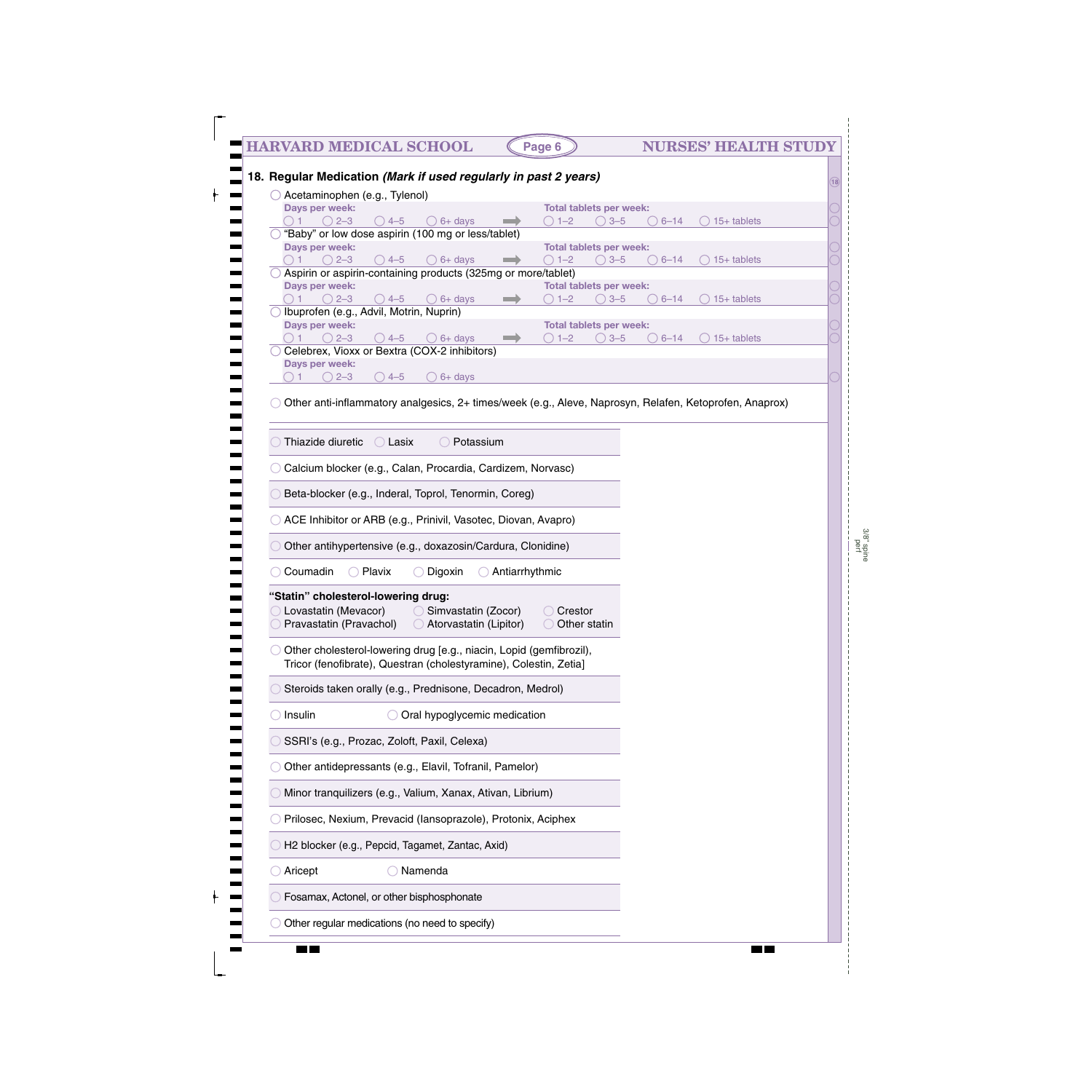| $\bigcirc$ Yes                                |                                                        |                                                                                                                                      | a) How many do you take per week? $\bigcirc$ 2 or fewer                                               |                       |                                                                                                                                            |          |                                          | $\bigcirc$ 3-5 |                                                                                                                                          | $\bigcirc$ 6-9   |                                   |                  | $(0)$ (1) (2) (3) (4) (5) (6) (7) (8) (9)                                                  |                                    |
|-----------------------------------------------|--------------------------------------------------------|--------------------------------------------------------------------------------------------------------------------------------------|-------------------------------------------------------------------------------------------------------|-----------------------|--------------------------------------------------------------------------------------------------------------------------------------------|----------|------------------------------------------|----------------|------------------------------------------------------------------------------------------------------------------------------------------|------------------|-----------------------------------|------------------|--------------------------------------------------------------------------------------------|------------------------------------|
| $\bigcirc$ No                                 |                                                        |                                                                                                                                      |                                                                                                       |                       |                                                                                                                                            |          | $\bigcirc$ 10 or more                    |                |                                                                                                                                          |                  |                                   |                  | $(0)$ (1) (2) (3) (4) (5) (6) (7) (8) (9)<br>$(0)$ (1) (2) (3) (4) (5) (6) (7) (8) (9) (b) |                                    |
|                                               |                                                        |                                                                                                                                      | b) What specific brand (or equivalency) do you usually use?<br>(Please specify exact Brand and Type.) |                       |                                                                                                                                            |          |                                          |                |                                                                                                                                          |                  |                                   |                  | $(0)$ (1) (2) (3) (4) (5) (6) (7) (8) (9)                                                  |                                    |
|                                               |                                                        | ◯ Centrum Silver                                                                                                                     | $\bigcirc$ Centrum                                                                                    |                       | $\bigcirc$ Other                                                                                                                           |          |                                          |                |                                                                                                                                          |                  |                                   |                  |                                                                                            |                                    |
|                                               | $\bigcirc$ Theragran M                                 |                                                                                                                                      |                                                                                                       | O One-A-Day Essential |                                                                                                                                            |          |                                          |                | Ex: AARP Alphabet II Formula 643 Multivitamins and Minerals                                                                              |                  |                                   |                  |                                                                                            |                                    |
|                                               |                                                        |                                                                                                                                      | 20. Do you take the following separate preparations?                                                  |                       |                                                                                                                                            |          |                                          |                |                                                                                                                                          |                  |                                   |                  |                                                                                            |                                    |
|                                               |                                                        |                                                                                                                                      | DO NOT REPORT CONTENTS OF MULTI-VITAMINS MENTIONED ABOVE.                                             |                       |                                                                                                                                            |          |                                          |                |                                                                                                                                          |                  |                                   |                  |                                                                                            |                                    |
|                                               |                                                        |                                                                                                                                      | (Mark either "Yes" or "No" for each.)                                                                 |                       |                                                                                                                                            |          |                                          |                | <b>AMOUNT PER DAY</b>                                                                                                                    |                  |                                   |                  |                                                                                            |                                    |
| a) Vitamin A                                  | () No                                                  |                                                                                                                                      | $\bigcirc$ Yes, seasonal only $\Box$<br>$\bigcirc$ Yes, most months                                   | f                     | <b>Dose</b><br>Yes, J per day:                                                                                                             |          | Less than<br>8,000 IU                    |                | $\bigcirc$ 8,000 to<br>12,000 IU                                                                                                         |                  | $\bigcirc$ 13,000 to<br>22,000 IU |                  | 23,000 IU<br>or more                                                                       | Don't $\boxed{A}$<br>know          |
| b) Potassium $\bigcirc$<br>(over the counter) | <b>No</b>                                              | $Yes =$                                                                                                                              |                                                                                                       | If Yes, Dose per      | day:                                                                                                                                       |          | $\bigcirc$ Less than<br>2.5 mEq (100 mg) |                | $3$ to<br>$10 \text{ mEq}$                                                                                                               | $\bigcirc$ 11 to | 20 mEq                            |                  | ) 21 mEq<br>or more                                                                        | Don't $\sqrt{P}$<br>know           |
| c) Vitamin C                                  | <b>No</b>                                              |                                                                                                                                      | $\bigcirc$ Yes, seasonal only $\Box$<br>$\bigcirc$ Yes, most months                                   | f                     | Dose<br>$Yes,$ per day:                                                                                                                    |          | Less than<br>400 mg                      |                | 400 to<br>700 mg                                                                                                                         |                  | $\bigcirc$ 750 to<br>1250 mg      |                  | 1300 mg<br>or more                                                                         | Don't $ C $<br>know                |
|                                               | d) Vitamin $B_6$ No                                    | Yes $\blacksquare$                                                                                                                   |                                                                                                       |                       | If Yes, Dose<br>per day:                                                                                                                   |          | Less than<br>25 <sub>mg</sub>            |                | 26 to<br>50 mg                                                                                                                           | $\bigcirc$ 51 to | $100$ mg                          |                  | $()$ 101 mg<br>or more                                                                     | Don't B <sub>6</sub><br>know       |
| e) Vitamin E                                  | $\bigcirc$ No                                          | Yes $\blacksquare$                                                                                                                   |                                                                                                       |                       | If Yes, Dose<br>per day:                                                                                                                   |          | Less than<br>100 IU                      |                | 100 to<br>250 IU                                                                                                                         |                  | 300 to<br>500 IU                  |                  | $\big)$ 600 IU<br>or more                                                                  | Don't $(E)$<br>know                |
|                                               |                                                        |                                                                                                                                      |                                                                                                       |                       | $Type:$ Natural                                                                                                                            |          | ◯ Regular (dl)                           |                | ◯ Unknown                                                                                                                                |                  |                                   |                  |                                                                                            |                                    |
| f) Calcium                                    | <b>No</b>                                              | (Include elemental Calcium in Tums, etc.)                                                                                            | $Yes$ If $Yes,$ If                                                                                    |                       | Dose per day<br>(elemental calcium):                                                                                                       |          | Less than<br>500 mg                      |                | 501 to<br>1000 mg                                                                                                                        |                  | $1001$ to<br>1500 mg              |                  | $1501$ mg<br>or more                                                                       | Don't CA<br>know                   |
| g) Selenium                                   | $\bigcirc$ No                                          | $Yes =$                                                                                                                              |                                                                                                       |                       | If Yes, Dose<br>per day:                                                                                                                   |          | $\bigcirc$ Less than<br>80 mcg           |                | $\bigcirc$ 80 to<br>130 mcg                                                                                                              |                  | $\bigcirc$ 140 to<br>250 mcg      |                  | $\bigcirc$ 260 mcg<br>or more                                                              | Don't $\boxed{\mathbb{S}}$<br>know |
| h) Vitamin D                                  | $\bigcirc$ No<br>(In calcium supplement or separately) | $Yes =$                                                                                                                              |                                                                                                       |                       | If Yes, Dose<br>per day:                                                                                                                   |          | Less than<br>300 IU                      |                | $\bigcirc$ 300 to<br>500 IU                                                                                                              |                  | $\bigcirc$ 600 to<br>900 IU       |                  | $\bigcirc$ 1,000 IU<br>or more                                                             | Don't $\circ$<br>know              |
| i) Zinc                                       | $\bigcirc$ No                                          | $Yes =$                                                                                                                              |                                                                                                       |                       | If Yes, Dose<br>per day:                                                                                                                   |          | Less than<br>25 <sub>mg</sub>            |                | $\bigcirc$ 25 to<br>74 mg                                                                                                                |                  | $\bigcirc$ 75 to<br>100 mg        |                  | $\bigcirc$ 101 mg<br>or more                                                               | Don't $\mathbb{Z}$<br>know         |
|                                               |                                                        |                                                                                                                                      | 21. Are there other supplements that you take on a regular basis?                                     |                       |                                                                                                                                            |          |                                          |                |                                                                                                                                          |                  |                                   |                  |                                                                                            |                                    |
|                                               |                                                        | ◯ Cod Liver Oil<br>$\bigcirc$ Vitamin B <sub>12</sub><br>◯ Flax Seed Oil<br>◯ Flax Seed<br>$\bigcirc$ Folic Acid<br><b>B-Complex</b> | ◯ Metamucil/Citrucel                                                                                  |                       | $\bigcirc$ Magnesium<br>$\bigcirc$ Melatonin<br>Fish Oil<br>$\left( \begin{array}{c} \end{array} \right)$<br>$\bigcirc$ Niacin<br>Lecithin | Chromium | Beta-carotene                            |                | $\bigcirc$ Coenzyme Q <sub>10</sub><br>Choline<br><b>Evening Primrose</b><br>Ginkgo Biloba<br>Lycopene<br><b>DHEA</b><br>$\bigcirc$ Iron |                  |                                   | $\bigcirc$ Other | Glucosamine/Chondroitin<br>(Please specify)                                                |                                    |

3/8" spine perf

 $\overline{\phantom{a}}$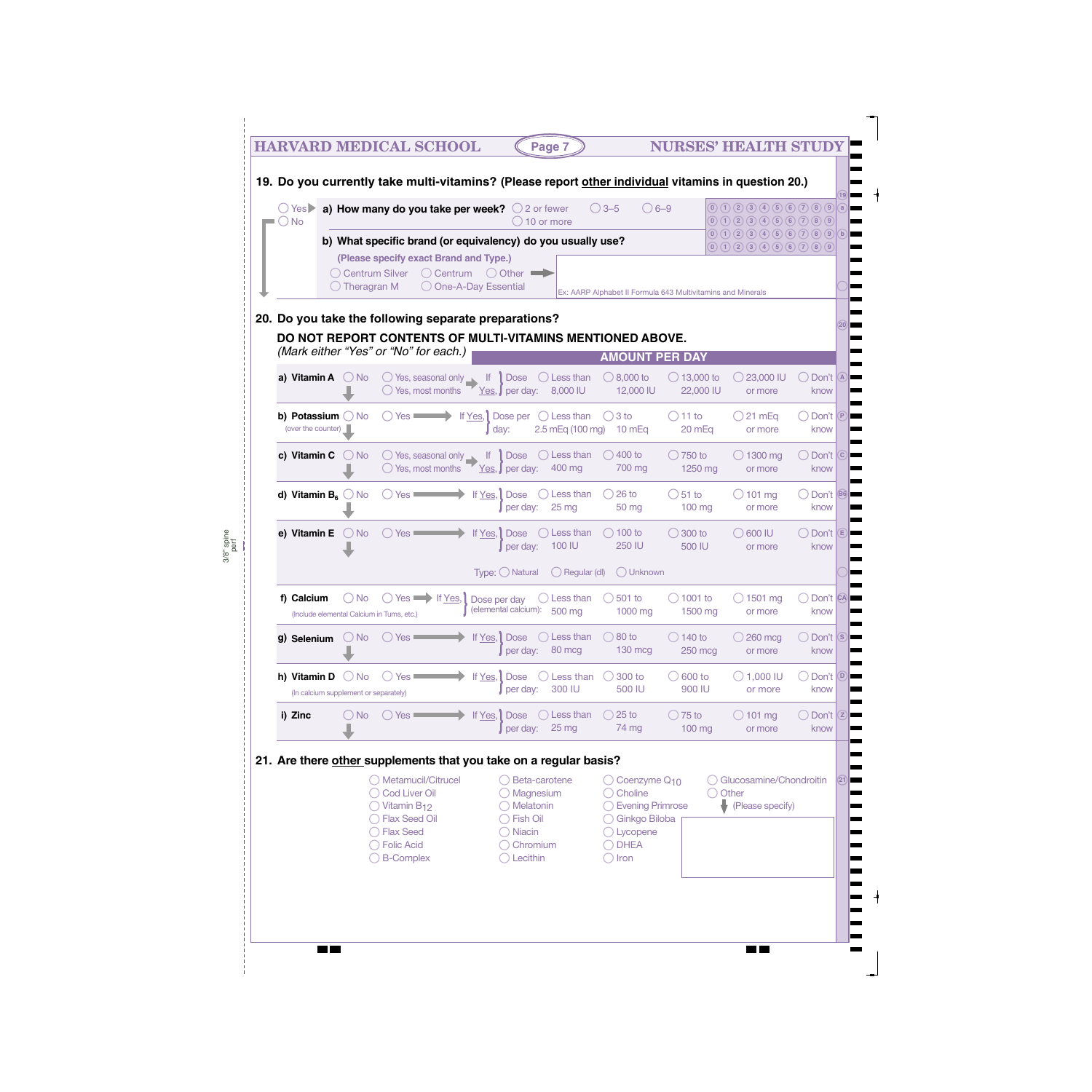# **HARVARD MEDICAL SCHOOL (Page 8) NURSES' HEALTH STUDY**

**What brand and type of cold breakfast 22.**

**cereal do you usually eat?** ◯ Don't eat cold breakfast cereal

**23 0 0**

3/8" spine perf

**22**

Specify brand & type (e.g., "Kellogg's Raisin Bran")

# **How many teaspoons of sugar do you add to your beverages or food each day? 23.**

# Teaspoons

# **DAIRY FOODS**

# **24.** For each food listed, fill in the circle indicating how often on average you have used the amount specified during the past year.

# **Skim milk (8 oz. glass)**

- ◯ Never
- ◯ Less than once per month
- $\bigcirc$  1–3 glasses per month
- $\bigcirc$  1 glass per week
- $\bigcirc$  2–4 glasses per week
- 5–6 glasses per week
- $\bigcirc$  1 glass per day
- $\bigcirc$  2–3 glasses per day
- $\bigcirc$  4 or more glasses per day

# **Soy milk (8 oz. glass)**

- 
- ◯ Less than once per month
- $\bigcirc$  1–3 glasses per month
- $\bigcirc$  1 glass per week
- $\bigcirc$  2–4 glasses per week
- $\bigcirc$  5–6 glasses per week
- $\bigcirc$  1 glass per day
- $\bigcirc$  2–3 glasses per day
- $\bigcirc$  4 or more glasses per day

### **Regular ice cream (1 cup)**

- ◯ Never
- ◯ Less than once per month
- $\bigcirc$  1–3 times per month
- O Once per week
- $\bigcirc$  2–4 times per week
- 5–6 times per week
- $\bigcirc$  Once per day
- $\bigcirc$  2 or more servings per day

# **1% or 2% milk (8 oz. glass) Whole milk (8 oz. glass)**

- ◯ Never
- ◯ Less than once per month
- $\bigcirc$  1–3 glasses per month
- $\bigcirc$  1 glass per week
- $\bigcirc$  2–4 glasses per week
- 5–6 glasses per week
- $\bigcirc$  1 glass per day
- $\bigcirc$  2–3 glasses per day
- $\bigcirc$  4 or more glasses per day

# **Cream, e.g., in coffee, whipped or sour cream (1 tbs.) (1 tbs.)** Never

- ◯ Never
- $\bigcirc$  Less than once per month
- $\bigcirc$  1–3 tbs. per month
- $\bigcirc$  1 tbs. per week
- $\bigcirc$  2–4 tbs. per week
- $\bigcirc$  5–6 tbs. per week
- $\bigcirc$  1 tbs. per day
- $\bigcirc$  2 or more tbs. per day

### **Frozen yogurt, sherbet or low-fat ice cream (1 cup)**

- ◯ Never
- ◯ Less than once per month
- $\bigcirc$  1–3 times per month
- O Once per week
- $\bigcirc$  2–4 times per week
- 5–6 times per week
- $\bigcirc$  Once per day
- $\bigcirc$  2 or more servings per day

- ◯ Never
- ◯ Less than once per month
- $\bigcirc$  1–3 glasses per month
- $\bigcirc$  1 glass per week
- $\bigcirc$  2–4 glasses per week
- 5–6 glasses per week
- $\bigcirc$  1 glass per day
- $\bigcirc$  2–3 glasses per day
- $\bigcirc$  4 or more glasses per day

# **Non-dairy coffee whitener**

- ◯ Never
- $\bigcirc$  Less than once per month
- $\bigcirc$  1–3 tbs. per month
- $\bigcirc$  1 tbs. per week
- $\bigcirc$  2–4 tbs. per week
- 5–6 tbs. per week
- $\bigcirc$  1 tbs. per day
- $\bigcirc$  2 or more tbs. per day

**The Contract State**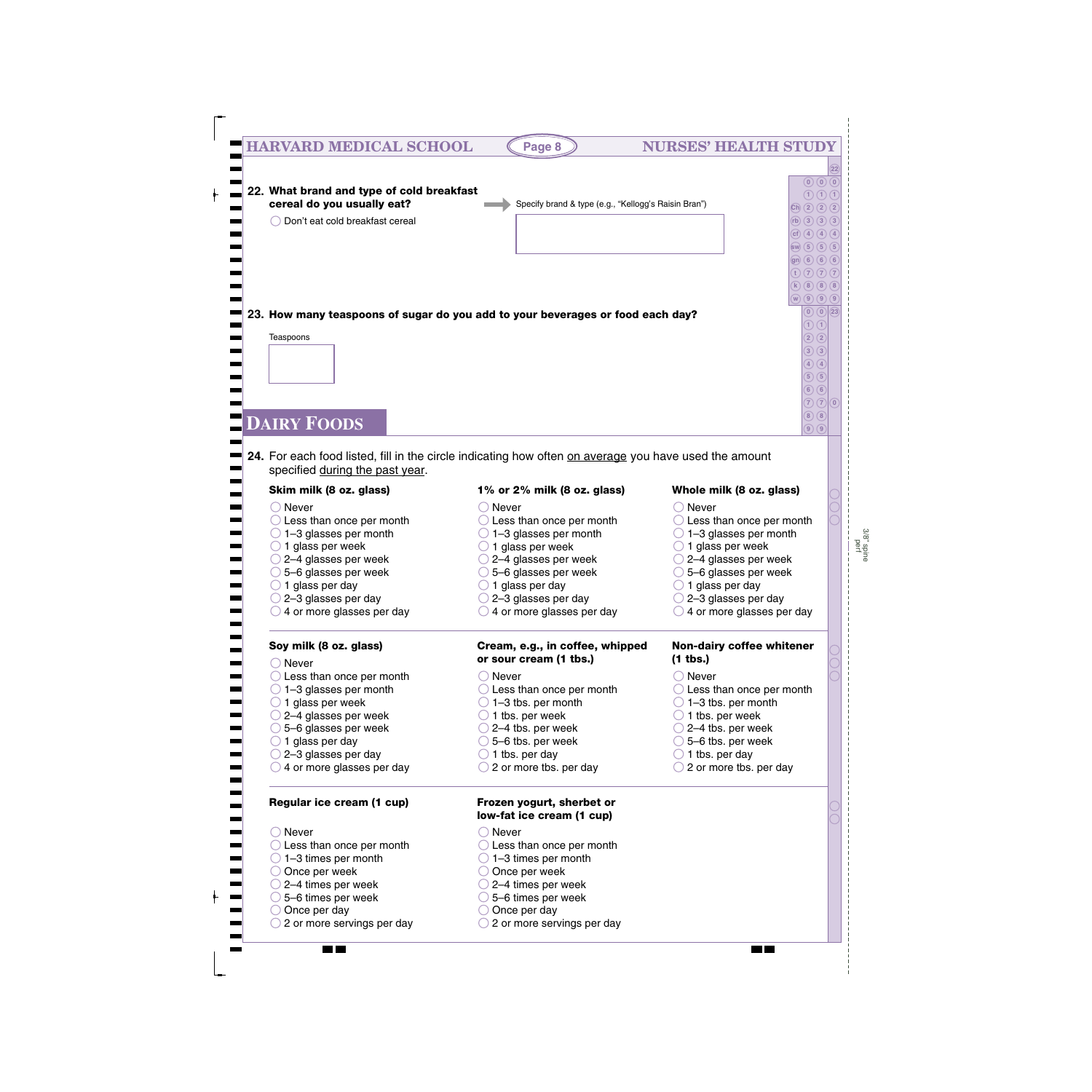| sweetened or plain (1 cup)<br>other flavoring (1 cup)<br>$(1/2 \text{ cup})$<br>$\bigcirc$ Never<br>$\bigcirc$ Never<br>Never<br>$\bigcirc$ Less than once per month<br>$\bigcirc$ Less than once per month<br>$\bigcirc$ Less than once per month<br>$\bigcirc$ 1-3 cups per month<br>$\bigcirc$ 1-3 times per month<br>$\bigcirc$ 1-3 cups per month<br>$\bigcirc$ 1 cup per week<br>$\bigcirc$ 1 cup per week<br>$\bigcirc$ Once per week<br>$\bigcirc$ 2–4 cups per week<br>$\bigcirc$ 2–4 cups per week<br>$\bigcirc$ 2–4 times per week<br>$\bigcirc$ 5–6 cups per week<br>$\bigcirc$ 5–6 cups per week<br>$\bigcirc$ 5–6 times per week<br>$\bigcirc$ 1 cup per day<br>$\bigcirc$ 1 cup per day<br>$\bigcirc$ Once per day<br>$\bigcirc$ 2 or more servings per day<br>$\bigcirc$ 2 or more servings per day<br>$\bigcirc$ 2 or more servings per day<br>Cream cheese (1 oz.)<br>Other cheese, e.g., American,<br>cheddar, etc., plain or as part of a<br>What type of cheese do<br>dish (1 slice or 1 oz. serving)<br>you usually eat?<br>Never<br>$\bigcirc$ Never<br>$\bigcirc$ None<br>$\bigcirc$ Less than once per month<br>$\bigcirc$ Less than once per month<br>$\bigcirc$ 1-3 slices per month<br>$\bigcirc$ Regular<br>$\bigcirc$ 1–3 times per month<br>$\bigcirc$ Low fat or lite<br>$\bigcirc$ Once per week<br>$\bigcirc$ 1 slice per week<br>$\bigcirc$ 2–4 times per week<br>$\bigcirc$ 2–4 slices per week<br>Nonfat<br>$\left( \begin{array}{c} \end{array} \right)$<br>$\bigcirc$ 5–6 times per week<br>$\bigcirc$ 5–6 slices per week<br>$\bigcirc$ Once per day<br>$\bigcirc$ 1 slice per day<br>$\bigcirc$ 2 or more slices per day<br>2 or more servings per day<br>Butter (pat), added to food or<br>Margarine (pat), added to food<br>bread; exclude use in cooking<br>or bread; exclude use in cooking<br>Never<br>○ Never<br>$\bigcirc$ Less than once per month<br>$\bigcirc$ Less than once per month<br>$\bigcirc$ 1–3 pats per month<br>$\bigcirc$ 1–3 pats per month<br>$\bigcirc$ 1 pat per week<br>$\bigcirc$ 1 pat per week<br>$\bigcirc$ 2–4 pats per week<br>$\bigcirc$ 2–4 pats per week<br>5-6 pats per week<br>5-6 pats per week<br>$\bigcirc$ 1 pat per day<br>$\bigcirc$ 1 pat per day<br>$\bigcirc$ 2-3 pats per day<br>2-3 pats per day<br>4 or more pats per day<br>4 or more pats per day<br>25. What form of margarine or spread do you usually use (exclude pure butter)?<br>None<br>Form?<br>$\bigcirc$ Stick<br>$\supset$ Tub<br>Spray<br>Squeeze (liquid)<br>$\left( 0\right)$ $\left( 0\right)$<br>$\bigcirc$ Regular<br>Type?<br>Light spread<br>Nonfat<br>What specific brand and type (e.g., Shedd's Spread Country Crock Light Tub)?<br>(7)(7)(7)<br>(8)(8)(8)<br>$\left( 9\right) \left( 9\right) \left( 9\right)$ | Yogurt, low-carb, artificially | Yogurt, sweetened-with fruit or | <b>Cottage or ricotta cheese</b> |
|-------------------------------------------------------------------------------------------------------------------------------------------------------------------------------------------------------------------------------------------------------------------------------------------------------------------------------------------------------------------------------------------------------------------------------------------------------------------------------------------------------------------------------------------------------------------------------------------------------------------------------------------------------------------------------------------------------------------------------------------------------------------------------------------------------------------------------------------------------------------------------------------------------------------------------------------------------------------------------------------------------------------------------------------------------------------------------------------------------------------------------------------------------------------------------------------------------------------------------------------------------------------------------------------------------------------------------------------------------------------------------------------------------------------------------------------------------------------------------------------------------------------------------------------------------------------------------------------------------------------------------------------------------------------------------------------------------------------------------------------------------------------------------------------------------------------------------------------------------------------------------------------------------------------------------------------------------------------------------------------------------------------------------------------------------------------------------------------------------------------------------------------------------------------------------------------------------------------------------------------------------------------------------------------------------------------------------------------------------------------------------------------------------------------------------------------------------------------------------------------------------------------------------------------------------------------------------------------------------------------------------------------------------------------------------------------------------------------------------------------------------------------------------------|--------------------------------|---------------------------------|----------------------------------|
|                                                                                                                                                                                                                                                                                                                                                                                                                                                                                                                                                                                                                                                                                                                                                                                                                                                                                                                                                                                                                                                                                                                                                                                                                                                                                                                                                                                                                                                                                                                                                                                                                                                                                                                                                                                                                                                                                                                                                                                                                                                                                                                                                                                                                                                                                                                                                                                                                                                                                                                                                                                                                                                                                                                                                                                     |                                |                                 |                                  |
|                                                                                                                                                                                                                                                                                                                                                                                                                                                                                                                                                                                                                                                                                                                                                                                                                                                                                                                                                                                                                                                                                                                                                                                                                                                                                                                                                                                                                                                                                                                                                                                                                                                                                                                                                                                                                                                                                                                                                                                                                                                                                                                                                                                                                                                                                                                                                                                                                                                                                                                                                                                                                                                                                                                                                                                     |                                |                                 |                                  |
|                                                                                                                                                                                                                                                                                                                                                                                                                                                                                                                                                                                                                                                                                                                                                                                                                                                                                                                                                                                                                                                                                                                                                                                                                                                                                                                                                                                                                                                                                                                                                                                                                                                                                                                                                                                                                                                                                                                                                                                                                                                                                                                                                                                                                                                                                                                                                                                                                                                                                                                                                                                                                                                                                                                                                                                     |                                |                                 |                                  |
|                                                                                                                                                                                                                                                                                                                                                                                                                                                                                                                                                                                                                                                                                                                                                                                                                                                                                                                                                                                                                                                                                                                                                                                                                                                                                                                                                                                                                                                                                                                                                                                                                                                                                                                                                                                                                                                                                                                                                                                                                                                                                                                                                                                                                                                                                                                                                                                                                                                                                                                                                                                                                                                                                                                                                                                     |                                |                                 |                                  |
|                                                                                                                                                                                                                                                                                                                                                                                                                                                                                                                                                                                                                                                                                                                                                                                                                                                                                                                                                                                                                                                                                                                                                                                                                                                                                                                                                                                                                                                                                                                                                                                                                                                                                                                                                                                                                                                                                                                                                                                                                                                                                                                                                                                                                                                                                                                                                                                                                                                                                                                                                                                                                                                                                                                                                                                     |                                |                                 |                                  |
|                                                                                                                                                                                                                                                                                                                                                                                                                                                                                                                                                                                                                                                                                                                                                                                                                                                                                                                                                                                                                                                                                                                                                                                                                                                                                                                                                                                                                                                                                                                                                                                                                                                                                                                                                                                                                                                                                                                                                                                                                                                                                                                                                                                                                                                                                                                                                                                                                                                                                                                                                                                                                                                                                                                                                                                     |                                |                                 |                                  |
|                                                                                                                                                                                                                                                                                                                                                                                                                                                                                                                                                                                                                                                                                                                                                                                                                                                                                                                                                                                                                                                                                                                                                                                                                                                                                                                                                                                                                                                                                                                                                                                                                                                                                                                                                                                                                                                                                                                                                                                                                                                                                                                                                                                                                                                                                                                                                                                                                                                                                                                                                                                                                                                                                                                                                                                     |                                |                                 |                                  |
|                                                                                                                                                                                                                                                                                                                                                                                                                                                                                                                                                                                                                                                                                                                                                                                                                                                                                                                                                                                                                                                                                                                                                                                                                                                                                                                                                                                                                                                                                                                                                                                                                                                                                                                                                                                                                                                                                                                                                                                                                                                                                                                                                                                                                                                                                                                                                                                                                                                                                                                                                                                                                                                                                                                                                                                     |                                |                                 |                                  |
|                                                                                                                                                                                                                                                                                                                                                                                                                                                                                                                                                                                                                                                                                                                                                                                                                                                                                                                                                                                                                                                                                                                                                                                                                                                                                                                                                                                                                                                                                                                                                                                                                                                                                                                                                                                                                                                                                                                                                                                                                                                                                                                                                                                                                                                                                                                                                                                                                                                                                                                                                                                                                                                                                                                                                                                     |                                |                                 |                                  |
|                                                                                                                                                                                                                                                                                                                                                                                                                                                                                                                                                                                                                                                                                                                                                                                                                                                                                                                                                                                                                                                                                                                                                                                                                                                                                                                                                                                                                                                                                                                                                                                                                                                                                                                                                                                                                                                                                                                                                                                                                                                                                                                                                                                                                                                                                                                                                                                                                                                                                                                                                                                                                                                                                                                                                                                     |                                |                                 |                                  |
|                                                                                                                                                                                                                                                                                                                                                                                                                                                                                                                                                                                                                                                                                                                                                                                                                                                                                                                                                                                                                                                                                                                                                                                                                                                                                                                                                                                                                                                                                                                                                                                                                                                                                                                                                                                                                                                                                                                                                                                                                                                                                                                                                                                                                                                                                                                                                                                                                                                                                                                                                                                                                                                                                                                                                                                     |                                |                                 |                                  |
|                                                                                                                                                                                                                                                                                                                                                                                                                                                                                                                                                                                                                                                                                                                                                                                                                                                                                                                                                                                                                                                                                                                                                                                                                                                                                                                                                                                                                                                                                                                                                                                                                                                                                                                                                                                                                                                                                                                                                                                                                                                                                                                                                                                                                                                                                                                                                                                                                                                                                                                                                                                                                                                                                                                                                                                     |                                |                                 |                                  |
|                                                                                                                                                                                                                                                                                                                                                                                                                                                                                                                                                                                                                                                                                                                                                                                                                                                                                                                                                                                                                                                                                                                                                                                                                                                                                                                                                                                                                                                                                                                                                                                                                                                                                                                                                                                                                                                                                                                                                                                                                                                                                                                                                                                                                                                                                                                                                                                                                                                                                                                                                                                                                                                                                                                                                                                     |                                |                                 |                                  |
|                                                                                                                                                                                                                                                                                                                                                                                                                                                                                                                                                                                                                                                                                                                                                                                                                                                                                                                                                                                                                                                                                                                                                                                                                                                                                                                                                                                                                                                                                                                                                                                                                                                                                                                                                                                                                                                                                                                                                                                                                                                                                                                                                                                                                                                                                                                                                                                                                                                                                                                                                                                                                                                                                                                                                                                     |                                |                                 |                                  |
|                                                                                                                                                                                                                                                                                                                                                                                                                                                                                                                                                                                                                                                                                                                                                                                                                                                                                                                                                                                                                                                                                                                                                                                                                                                                                                                                                                                                                                                                                                                                                                                                                                                                                                                                                                                                                                                                                                                                                                                                                                                                                                                                                                                                                                                                                                                                                                                                                                                                                                                                                                                                                                                                                                                                                                                     |                                |                                 |                                  |
|                                                                                                                                                                                                                                                                                                                                                                                                                                                                                                                                                                                                                                                                                                                                                                                                                                                                                                                                                                                                                                                                                                                                                                                                                                                                                                                                                                                                                                                                                                                                                                                                                                                                                                                                                                                                                                                                                                                                                                                                                                                                                                                                                                                                                                                                                                                                                                                                                                                                                                                                                                                                                                                                                                                                                                                     |                                |                                 |                                  |
|                                                                                                                                                                                                                                                                                                                                                                                                                                                                                                                                                                                                                                                                                                                                                                                                                                                                                                                                                                                                                                                                                                                                                                                                                                                                                                                                                                                                                                                                                                                                                                                                                                                                                                                                                                                                                                                                                                                                                                                                                                                                                                                                                                                                                                                                                                                                                                                                                                                                                                                                                                                                                                                                                                                                                                                     |                                |                                 |                                  |
|                                                                                                                                                                                                                                                                                                                                                                                                                                                                                                                                                                                                                                                                                                                                                                                                                                                                                                                                                                                                                                                                                                                                                                                                                                                                                                                                                                                                                                                                                                                                                                                                                                                                                                                                                                                                                                                                                                                                                                                                                                                                                                                                                                                                                                                                                                                                                                                                                                                                                                                                                                                                                                                                                                                                                                                     |                                |                                 |                                  |
|                                                                                                                                                                                                                                                                                                                                                                                                                                                                                                                                                                                                                                                                                                                                                                                                                                                                                                                                                                                                                                                                                                                                                                                                                                                                                                                                                                                                                                                                                                                                                                                                                                                                                                                                                                                                                                                                                                                                                                                                                                                                                                                                                                                                                                                                                                                                                                                                                                                                                                                                                                                                                                                                                                                                                                                     |                                |                                 |                                  |
|                                                                                                                                                                                                                                                                                                                                                                                                                                                                                                                                                                                                                                                                                                                                                                                                                                                                                                                                                                                                                                                                                                                                                                                                                                                                                                                                                                                                                                                                                                                                                                                                                                                                                                                                                                                                                                                                                                                                                                                                                                                                                                                                                                                                                                                                                                                                                                                                                                                                                                                                                                                                                                                                                                                                                                                     |                                |                                 |                                  |
|                                                                                                                                                                                                                                                                                                                                                                                                                                                                                                                                                                                                                                                                                                                                                                                                                                                                                                                                                                                                                                                                                                                                                                                                                                                                                                                                                                                                                                                                                                                                                                                                                                                                                                                                                                                                                                                                                                                                                                                                                                                                                                                                                                                                                                                                                                                                                                                                                                                                                                                                                                                                                                                                                                                                                                                     |                                |                                 |                                  |
|                                                                                                                                                                                                                                                                                                                                                                                                                                                                                                                                                                                                                                                                                                                                                                                                                                                                                                                                                                                                                                                                                                                                                                                                                                                                                                                                                                                                                                                                                                                                                                                                                                                                                                                                                                                                                                                                                                                                                                                                                                                                                                                                                                                                                                                                                                                                                                                                                                                                                                                                                                                                                                                                                                                                                                                     |                                |                                 |                                  |
|                                                                                                                                                                                                                                                                                                                                                                                                                                                                                                                                                                                                                                                                                                                                                                                                                                                                                                                                                                                                                                                                                                                                                                                                                                                                                                                                                                                                                                                                                                                                                                                                                                                                                                                                                                                                                                                                                                                                                                                                                                                                                                                                                                                                                                                                                                                                                                                                                                                                                                                                                                                                                                                                                                                                                                                     |                                |                                 |                                  |
|                                                                                                                                                                                                                                                                                                                                                                                                                                                                                                                                                                                                                                                                                                                                                                                                                                                                                                                                                                                                                                                                                                                                                                                                                                                                                                                                                                                                                                                                                                                                                                                                                                                                                                                                                                                                                                                                                                                                                                                                                                                                                                                                                                                                                                                                                                                                                                                                                                                                                                                                                                                                                                                                                                                                                                                     |                                |                                 |                                  |
|                                                                                                                                                                                                                                                                                                                                                                                                                                                                                                                                                                                                                                                                                                                                                                                                                                                                                                                                                                                                                                                                                                                                                                                                                                                                                                                                                                                                                                                                                                                                                                                                                                                                                                                                                                                                                                                                                                                                                                                                                                                                                                                                                                                                                                                                                                                                                                                                                                                                                                                                                                                                                                                                                                                                                                                     |                                |                                 |                                  |
|                                                                                                                                                                                                                                                                                                                                                                                                                                                                                                                                                                                                                                                                                                                                                                                                                                                                                                                                                                                                                                                                                                                                                                                                                                                                                                                                                                                                                                                                                                                                                                                                                                                                                                                                                                                                                                                                                                                                                                                                                                                                                                                                                                                                                                                                                                                                                                                                                                                                                                                                                                                                                                                                                                                                                                                     |                                |                                 |                                  |
|                                                                                                                                                                                                                                                                                                                                                                                                                                                                                                                                                                                                                                                                                                                                                                                                                                                                                                                                                                                                                                                                                                                                                                                                                                                                                                                                                                                                                                                                                                                                                                                                                                                                                                                                                                                                                                                                                                                                                                                                                                                                                                                                                                                                                                                                                                                                                                                                                                                                                                                                                                                                                                                                                                                                                                                     |                                |                                 |                                  |
|                                                                                                                                                                                                                                                                                                                                                                                                                                                                                                                                                                                                                                                                                                                                                                                                                                                                                                                                                                                                                                                                                                                                                                                                                                                                                                                                                                                                                                                                                                                                                                                                                                                                                                                                                                                                                                                                                                                                                                                                                                                                                                                                                                                                                                                                                                                                                                                                                                                                                                                                                                                                                                                                                                                                                                                     |                                |                                 |                                  |
|                                                                                                                                                                                                                                                                                                                                                                                                                                                                                                                                                                                                                                                                                                                                                                                                                                                                                                                                                                                                                                                                                                                                                                                                                                                                                                                                                                                                                                                                                                                                                                                                                                                                                                                                                                                                                                                                                                                                                                                                                                                                                                                                                                                                                                                                                                                                                                                                                                                                                                                                                                                                                                                                                                                                                                                     |                                |                                 |                                  |
|                                                                                                                                                                                                                                                                                                                                                                                                                                                                                                                                                                                                                                                                                                                                                                                                                                                                                                                                                                                                                                                                                                                                                                                                                                                                                                                                                                                                                                                                                                                                                                                                                                                                                                                                                                                                                                                                                                                                                                                                                                                                                                                                                                                                                                                                                                                                                                                                                                                                                                                                                                                                                                                                                                                                                                                     |                                |                                 |                                  |
|                                                                                                                                                                                                                                                                                                                                                                                                                                                                                                                                                                                                                                                                                                                                                                                                                                                                                                                                                                                                                                                                                                                                                                                                                                                                                                                                                                                                                                                                                                                                                                                                                                                                                                                                                                                                                                                                                                                                                                                                                                                                                                                                                                                                                                                                                                                                                                                                                                                                                                                                                                                                                                                                                                                                                                                     |                                |                                 |                                  |
|                                                                                                                                                                                                                                                                                                                                                                                                                                                                                                                                                                                                                                                                                                                                                                                                                                                                                                                                                                                                                                                                                                                                                                                                                                                                                                                                                                                                                                                                                                                                                                                                                                                                                                                                                                                                                                                                                                                                                                                                                                                                                                                                                                                                                                                                                                                                                                                                                                                                                                                                                                                                                                                                                                                                                                                     |                                |                                 |                                  |
|                                                                                                                                                                                                                                                                                                                                                                                                                                                                                                                                                                                                                                                                                                                                                                                                                                                                                                                                                                                                                                                                                                                                                                                                                                                                                                                                                                                                                                                                                                                                                                                                                                                                                                                                                                                                                                                                                                                                                                                                                                                                                                                                                                                                                                                                                                                                                                                                                                                                                                                                                                                                                                                                                                                                                                                     |                                |                                 |                                  |
|                                                                                                                                                                                                                                                                                                                                                                                                                                                                                                                                                                                                                                                                                                                                                                                                                                                                                                                                                                                                                                                                                                                                                                                                                                                                                                                                                                                                                                                                                                                                                                                                                                                                                                                                                                                                                                                                                                                                                                                                                                                                                                                                                                                                                                                                                                                                                                                                                                                                                                                                                                                                                                                                                                                                                                                     |                                |                                 |                                  |
|                                                                                                                                                                                                                                                                                                                                                                                                                                                                                                                                                                                                                                                                                                                                                                                                                                                                                                                                                                                                                                                                                                                                                                                                                                                                                                                                                                                                                                                                                                                                                                                                                                                                                                                                                                                                                                                                                                                                                                                                                                                                                                                                                                                                                                                                                                                                                                                                                                                                                                                                                                                                                                                                                                                                                                                     |                                |                                 | (1)(1)                           |
|                                                                                                                                                                                                                                                                                                                                                                                                                                                                                                                                                                                                                                                                                                                                                                                                                                                                                                                                                                                                                                                                                                                                                                                                                                                                                                                                                                                                                                                                                                                                                                                                                                                                                                                                                                                                                                                                                                                                                                                                                                                                                                                                                                                                                                                                                                                                                                                                                                                                                                                                                                                                                                                                                                                                                                                     |                                |                                 | (2)                              |
|                                                                                                                                                                                                                                                                                                                                                                                                                                                                                                                                                                                                                                                                                                                                                                                                                                                                                                                                                                                                                                                                                                                                                                                                                                                                                                                                                                                                                                                                                                                                                                                                                                                                                                                                                                                                                                                                                                                                                                                                                                                                                                                                                                                                                                                                                                                                                                                                                                                                                                                                                                                                                                                                                                                                                                                     |                                |                                 | (3)(3)(3)                        |
|                                                                                                                                                                                                                                                                                                                                                                                                                                                                                                                                                                                                                                                                                                                                                                                                                                                                                                                                                                                                                                                                                                                                                                                                                                                                                                                                                                                                                                                                                                                                                                                                                                                                                                                                                                                                                                                                                                                                                                                                                                                                                                                                                                                                                                                                                                                                                                                                                                                                                                                                                                                                                                                                                                                                                                                     |                                |                                 | (4)                              |
|                                                                                                                                                                                                                                                                                                                                                                                                                                                                                                                                                                                                                                                                                                                                                                                                                                                                                                                                                                                                                                                                                                                                                                                                                                                                                                                                                                                                                                                                                                                                                                                                                                                                                                                                                                                                                                                                                                                                                                                                                                                                                                                                                                                                                                                                                                                                                                                                                                                                                                                                                                                                                                                                                                                                                                                     |                                |                                 | (5)(5)(5)                        |
|                                                                                                                                                                                                                                                                                                                                                                                                                                                                                                                                                                                                                                                                                                                                                                                                                                                                                                                                                                                                                                                                                                                                                                                                                                                                                                                                                                                                                                                                                                                                                                                                                                                                                                                                                                                                                                                                                                                                                                                                                                                                                                                                                                                                                                                                                                                                                                                                                                                                                                                                                                                                                                                                                                                                                                                     |                                |                                 | (6)(6)(6)                        |
|                                                                                                                                                                                                                                                                                                                                                                                                                                                                                                                                                                                                                                                                                                                                                                                                                                                                                                                                                                                                                                                                                                                                                                                                                                                                                                                                                                                                                                                                                                                                                                                                                                                                                                                                                                                                                                                                                                                                                                                                                                                                                                                                                                                                                                                                                                                                                                                                                                                                                                                                                                                                                                                                                                                                                                                     |                                |                                 |                                  |
|                                                                                                                                                                                                                                                                                                                                                                                                                                                                                                                                                                                                                                                                                                                                                                                                                                                                                                                                                                                                                                                                                                                                                                                                                                                                                                                                                                                                                                                                                                                                                                                                                                                                                                                                                                                                                                                                                                                                                                                                                                                                                                                                                                                                                                                                                                                                                                                                                                                                                                                                                                                                                                                                                                                                                                                     |                                |                                 |                                  |
|                                                                                                                                                                                                                                                                                                                                                                                                                                                                                                                                                                                                                                                                                                                                                                                                                                                                                                                                                                                                                                                                                                                                                                                                                                                                                                                                                                                                                                                                                                                                                                                                                                                                                                                                                                                                                                                                                                                                                                                                                                                                                                                                                                                                                                                                                                                                                                                                                                                                                                                                                                                                                                                                                                                                                                                     |                                |                                 |                                  |
|                                                                                                                                                                                                                                                                                                                                                                                                                                                                                                                                                                                                                                                                                                                                                                                                                                                                                                                                                                                                                                                                                                                                                                                                                                                                                                                                                                                                                                                                                                                                                                                                                                                                                                                                                                                                                                                                                                                                                                                                                                                                                                                                                                                                                                                                                                                                                                                                                                                                                                                                                                                                                                                                                                                                                                                     |                                |                                 |                                  |
|                                                                                                                                                                                                                                                                                                                                                                                                                                                                                                                                                                                                                                                                                                                                                                                                                                                                                                                                                                                                                                                                                                                                                                                                                                                                                                                                                                                                                                                                                                                                                                                                                                                                                                                                                                                                                                                                                                                                                                                                                                                                                                                                                                                                                                                                                                                                                                                                                                                                                                                                                                                                                                                                                                                                                                                     |                                |                                 |                                  |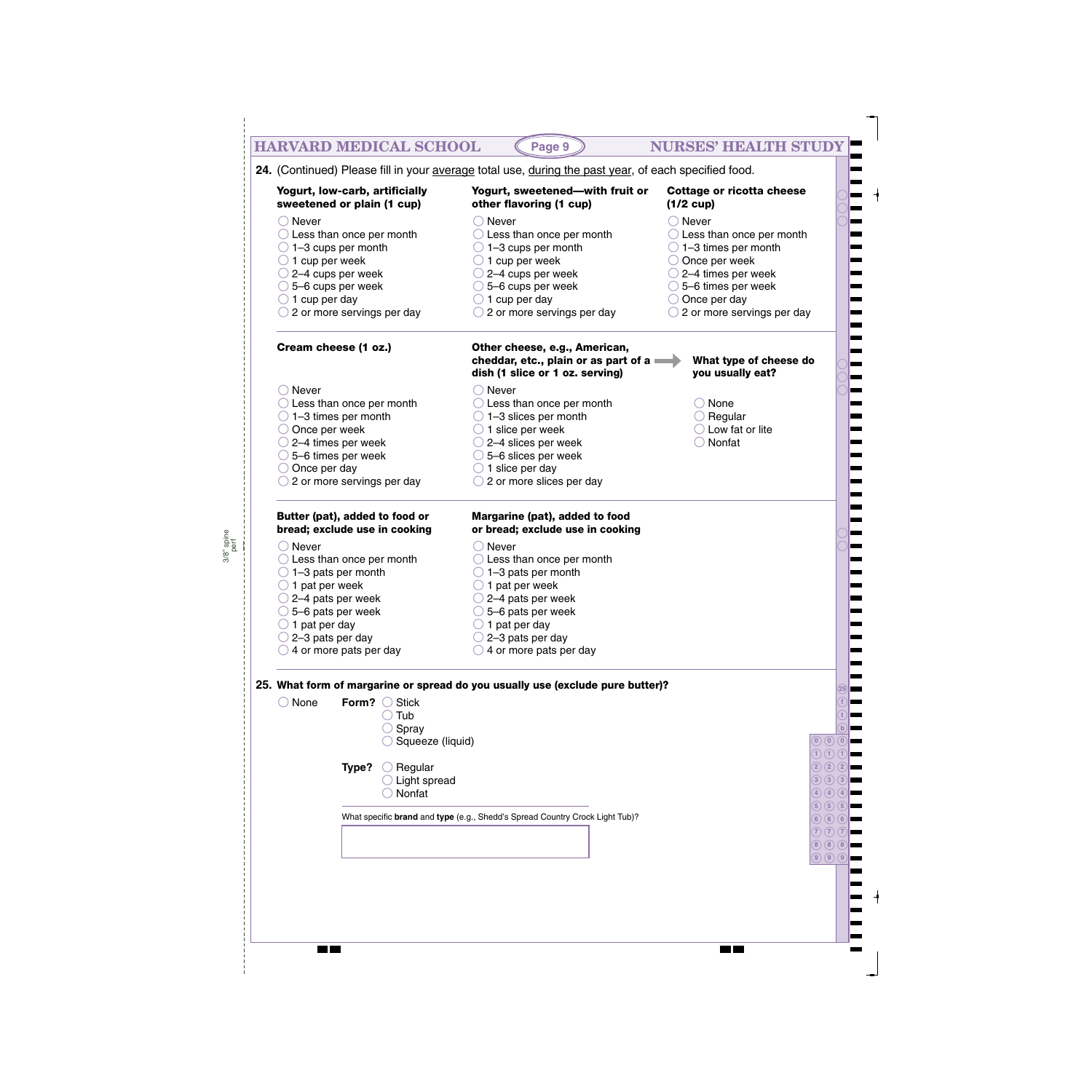# **FRUITS**

◯ Never

**Bananas (1)** ◯ Never

 $\bigcirc$  1–3 per month  $\bigcirc$  1 per week  $\bigcirc$  2–4 per week  $\bigcirc$  5–6 per week  $\bigcirc$  1 per day

 $\bigcirc$  2 or more per day

# 26. Please fill in your average total use, during the past year, of each specified food.

**Please try to average your seasonal use of foods over the entire year. For example, if a food such as cantaloupe is eaten 4 times a week during the 3 months that it is in season, then the average total use would be once per week over the year.**

## **Raisins (1 oz. or small pack) or grapes (1/2 cup)**

Less than once per month  $\bigcirc$  1–3 times per month O Once per week  $\bigcirc$  2–4 times per week 5–6 times per week  $\bigcirc$  Once per day

 $\bigcirc$  2 or more servings per day

◯ Less than once per month

# **Prunes or dried plums (6 prunes or 1/4 cup)**

 $\bigcirc$  1–3 times per month O Once per week  $\bigcirc$  2–4 times per week 5–6 times per week  $\bigcirc$  Once per day

◯ Less than once per month  $\bigcirc$  1–3 times per month O Once per week  $\bigcirc$  2–4 times per week 5–6 times per week  $\bigcirc$  Once per day  $\bigcirc$  2–3 times per day

**Cantaloupe (1/4 melon)**

 $\bigcirc$  4 or more servings per day

◯ Never

◯ Never

◯ Never

**(small glass)**

# **Prune Juice (small glass)**

- $\bigcirc$  Less than once per month ◯ Never
	- ◯ Less than once per month  $\bigcirc$  1–3 glasses per month  $\bigcirc$  1 glass per week  $\bigcirc$  2–4 glasses per week
		- 5–6 glasses per week
		- $\bigcirc$  1 glass per day
		- $\bigcirc$  2 or more glasses per day

# **Avocado (1/2 fruit or 1/2 cup)**

- ◯ Never
- ◯ Less than once per month
- $\bigcirc$  1–3 times per month
- O Once per week
- 2–4 times per week
- 5–6 times per week
- O Once per day
- $\bigcirc$  Two or more servings per day

3/8" spine perf

# **Fresh apples or pears (1)**

- ◯ Never
- ◯ Less than once per month
- $\bigcirc$  1–3 per month
- $\bigcirc$  1 per week
- $\bigcirc$  2–4 per week
- $\bigcirc$  5–6 per week
- $\bigcirc$  1 per day
- $\bigcirc$  2–3 per day
- $\bigcirc$  4 or more per day

# **Orange juice—calcium fortified (small glass)**

- ◯ Never
- ◯ Less than once per month
- $\bigcirc$  1–3 glasses per month
- $\bigcirc$  1 glass per week
- $\bigcirc$  2–4 glasses per week
- 5–6 glasses per week
- $\bigcirc$  1 glass per day
- $\bigcirc$  2 or more glasses per day

# **Orange juice—regular (not fortified) (small glass)**

 $\bigcirc$  1–3 glasses per month  $\bigcirc$  1 glass per week  $\bigcirc$  2–4 glasses per week 5–6 glasses per week  $\bigcirc$  1 glass per day

**Apple juice or cider**

- ◯ Never
- Less than once per month
- $\bigcirc$  1–3 glasses per month
- $\bigcirc$  1 glass per week
- $\bigcirc$  2–4 glasses per week
- 5–6 glasses per week
- $\bigcirc$  1 glass per day
- $\bigcirc$  2 or more glasses per day

# **Oranges (1)**

- ◯ Never ◯ Less than once per month  $\bigcirc$  1–3 per month  $\bigcirc$  1 per week  $\bigcirc$  2–4 per week  $\bigcirc$  5–6 per week  $\bigcirc$  1 per day  $\bigcirc$  2–3 per day  $\bigcirc$  4 or more per day **Grapefruit (1/2) or grapefruit juice (small glass)** ◯ Never ◯ Less than once per month  $\bigcirc$  1–3 times per month ◯ Less than once per month  $\bigcirc$  2 or more glasses per day
	- O Once per week
	- 2–4 times per week
	- 5–6 times per week
	- $\bigcirc$  Once per dav
	- $\bigcirc$  2–3 times per day
	- $\bigcirc$  4 or more times per day

**Contract**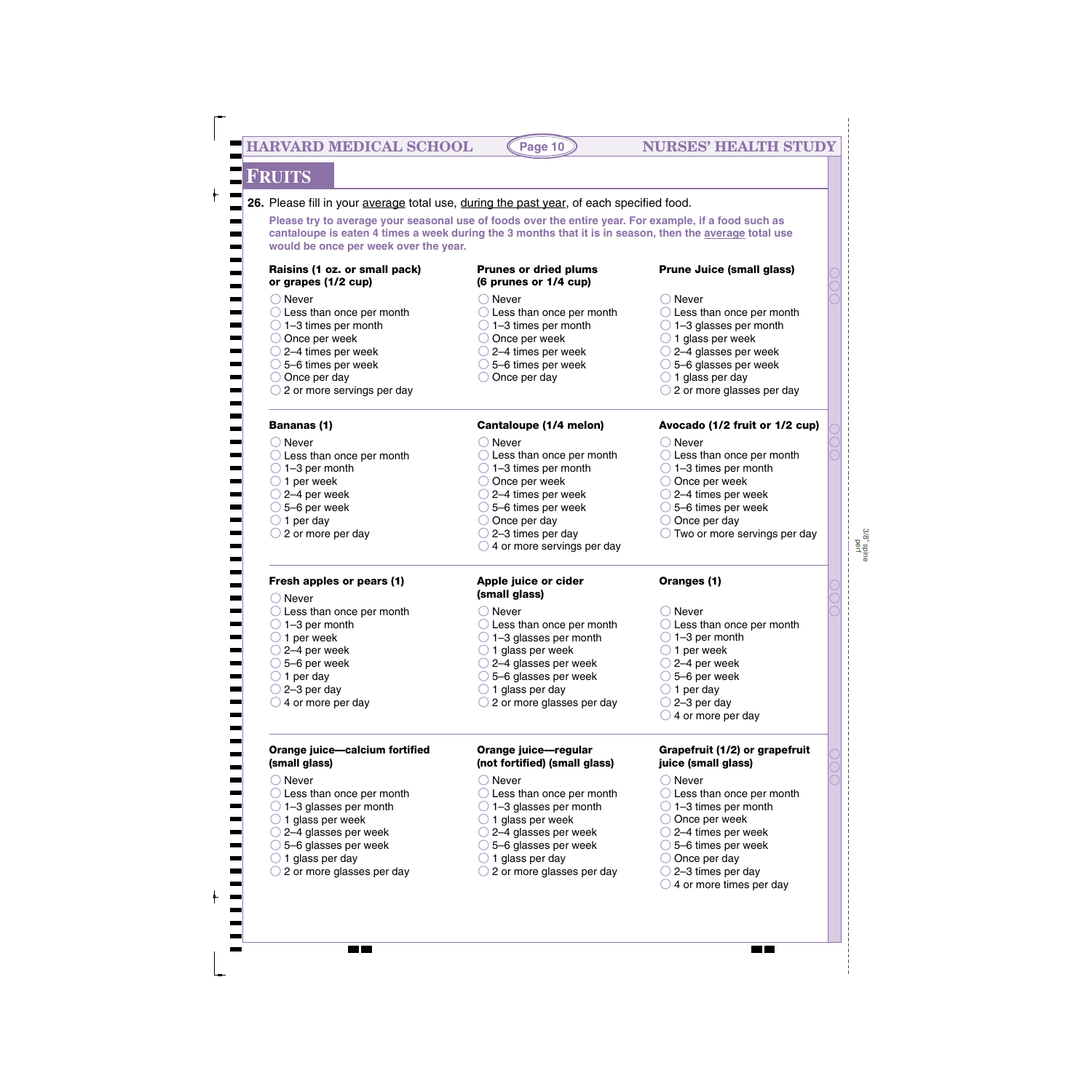| Other fruit juices (small glass)                                                                                                                                                                                                                                                                                      | <b>Strawberries, fresh, frozen</b>                      | 26. (Continued) Please fill in your average total use, during the past year, of each specified food.<br><b>Blueberries, fresh, frozen</b> |
|-----------------------------------------------------------------------------------------------------------------------------------------------------------------------------------------------------------------------------------------------------------------------------------------------------------------------|---------------------------------------------------------|-------------------------------------------------------------------------------------------------------------------------------------------|
| ◯ Never                                                                                                                                                                                                                                                                                                               | or canned (1/2 cup)                                     | or canned (1/2 cup)                                                                                                                       |
| $\bigcirc$ Less than once per month                                                                                                                                                                                                                                                                                   | ○ Never                                                 | $\bigcirc$ Never                                                                                                                          |
| $\bigcirc$ 1–3 glasses per month                                                                                                                                                                                                                                                                                      | $\bigcirc$ Less than once per month                     | $\bigcirc$ Less than once per month                                                                                                       |
| $\bigcirc$ 1 glass per week                                                                                                                                                                                                                                                                                           | $\bigcirc$ 1–3 times per month                          | $\bigcirc$ 1-3 times per month                                                                                                            |
| $\bigcirc$ 2–4 glasses per week                                                                                                                                                                                                                                                                                       | $\bigcirc$ Once per week                                | $\bigcirc$ Once per week                                                                                                                  |
| $\bigcirc$ 5–6 glasses per week                                                                                                                                                                                                                                                                                       | $\bigcirc$ 2–4 times per week                           | $\bigcirc$ 2–4 times per week                                                                                                             |
| $\bigcirc$ 1 glass per day                                                                                                                                                                                                                                                                                            | $\bigcirc$ 5–6 times per week                           | 5 or more servings per week                                                                                                               |
| $\bigcirc$ 2 or more glasses per day                                                                                                                                                                                                                                                                                  | Once or more per day                                    |                                                                                                                                           |
| Peaches or plums (1 fresh, or 1/2 cup canned)                                                                                                                                                                                                                                                                         |                                                         | Apricots (1 fresh, 1/2 cup canned or 5 dried)                                                                                             |
| $\bigcirc$ Never                                                                                                                                                                                                                                                                                                      | $\bigcirc$ 2–4 per week                                 | ) Never                                                                                                                                   |
| $\bigcirc$ Less than once per month                                                                                                                                                                                                                                                                                   | 5-6 per week                                            | Less than once per month                                                                                                                  |
| $\bigcirc$ 1–3 per month                                                                                                                                                                                                                                                                                              | 1 or more per day                                       | $\bigcirc$ 1-3 per month                                                                                                                  |
| Once per week                                                                                                                                                                                                                                                                                                         |                                                         | $\bigcirc$ Once per week                                                                                                                  |
|                                                                                                                                                                                                                                                                                                                       |                                                         | $\bigcirc$ 2–4 per week                                                                                                                   |
| VEGETABLES                                                                                                                                                                                                                                                                                                            |                                                         | 5 or more servings per week                                                                                                               |
|                                                                                                                                                                                                                                                                                                                       |                                                         |                                                                                                                                           |
| 27. Please fill in your <i>average</i> total use, <i>during the past year</i> , of each specified food.<br><b>Tomatoes (2 slices)</b>                                                                                                                                                                                 | <b>Tomato or V8 juice</b>                               | Tomato sauce (1/2 cup)                                                                                                                    |
|                                                                                                                                                                                                                                                                                                                       | (small glass)                                           | e.g., spaghetti sauce                                                                                                                     |
| Never                                                                                                                                                                                                                                                                                                                 | $\bigcirc$ Never                                        | $\bigcirc$ Never                                                                                                                          |
| $\bigcirc$ Less than once per month                                                                                                                                                                                                                                                                                   | $\bigcirc$ Less than once per month                     | $\bigcirc$ Less than once per month                                                                                                       |
| $\bigcirc$ 1–3 per month                                                                                                                                                                                                                                                                                              | $\bigcirc$ 1–3 glasses per month                        | $\bigcirc$ 1-3 times per month                                                                                                            |
| $\bigcirc$ 1 per week                                                                                                                                                                                                                                                                                                 | $\bigcirc$ 1 glass per week                             | $\bigcirc$ Once per week                                                                                                                  |
| $\bigcirc$ 2–4 per week                                                                                                                                                                                                                                                                                               | $\bigcirc$ 2–4 glasses per week                         | $\bigcirc$ 2–4 times per week                                                                                                             |
| $\bigcirc$ 5–6 per week                                                                                                                                                                                                                                                                                               | $\bigcirc$ 5–6 glasses per week                         | 5 or more servings per week                                                                                                               |
| $\bigcirc$ 1 or more per day                                                                                                                                                                                                                                                                                          | $\bigcirc$ 1 glass per day                              |                                                                                                                                           |
|                                                                                                                                                                                                                                                                                                                       | 2 or more glasses per day                               |                                                                                                                                           |
|                                                                                                                                                                                                                                                                                                                       |                                                         |                                                                                                                                           |
|                                                                                                                                                                                                                                                                                                                       | <b>String beans</b>                                     | <b>Beans or lentils, baked</b>                                                                                                            |
|                                                                                                                                                                                                                                                                                                                       | $(1/2$ cup)                                             | or dried (1/2 cup)                                                                                                                        |
|                                                                                                                                                                                                                                                                                                                       | $\bigcirc$ Never                                        | $\bigcirc$ Never                                                                                                                          |
|                                                                                                                                                                                                                                                                                                                       | Less than once per month                                |                                                                                                                                           |
|                                                                                                                                                                                                                                                                                                                       | $\supset$ 1–3 times per month                           | $\bigcirc$ 1–3 times per month                                                                                                            |
| Once per week                                                                                                                                                                                                                                                                                                         | Once per week                                           | $\bigcirc$ Once per week                                                                                                                  |
|                                                                                                                                                                                                                                                                                                                       | 2-4 times per week                                      | $\bigcirc$ 2–4 times per week                                                                                                             |
|                                                                                                                                                                                                                                                                                                                       | 5 or more servings per week                             | 5-6 times per week                                                                                                                        |
| Once per day<br>2 or more servings per day                                                                                                                                                                                                                                                                            |                                                         |                                                                                                                                           |
|                                                                                                                                                                                                                                                                                                                       |                                                         |                                                                                                                                           |
|                                                                                                                                                                                                                                                                                                                       | Peas or lima beans (1/2 cup<br>fresh, frozen or canned) | <b>Cabbage or cole slaw</b><br>$(1/2 \text{ cup})$                                                                                        |
|                                                                                                                                                                                                                                                                                                                       | $\bigcirc$ Never                                        | $\bigcirc$ Never                                                                                                                          |
|                                                                                                                                                                                                                                                                                                                       | $\Box$ Less than once per month                         |                                                                                                                                           |
|                                                                                                                                                                                                                                                                                                                       | $\bigcirc$ 1–3 times per month                          | $\bigcirc$ 1–3 times per month                                                                                                            |
|                                                                                                                                                                                                                                                                                                                       | Once per week                                           | $\bigcirc$ Once per week                                                                                                                  |
| $\bigcirc$ Never<br>$\bigcirc$ Less than once per month<br>$\bigcirc$ 1–3 times per month<br>$\bigcirc$ 2–4 times per week<br>$\bigcirc$ 5–6 times per week<br>$\bigcirc$ Never<br>$\bigcirc$ Less than once per month<br>$\bigcirc$ 1–3 times per month<br>$\bigcirc$ Once per week<br>$\bigcirc$ 2–4 times per week | 2-4 times per week                                      | $\bigcirc$ Less than once per month<br>1 or more servings per day<br>$\bigcirc$ Less than once per month<br>$\bigcirc$ 2–4 times per week |
| Salsa, picante or taco<br>sauce (1/4 cup)<br>Tofu, soy burger, soybeans,<br>miso, or other soy protein<br>$\bigcirc$ 5–6 times per week<br>$\bigcirc$ Once per day                                                                                                                                                    | 5-6 times per week<br>1 or more servings per day        | 5-6 times per week<br>1 or more servings per day                                                                                          |

**TO B** 

3/8" spine perf

 $\overline{\phantom{a}}$ 

 $\blacksquare$ 

------<br>-----

 $\overline{\phantom{0}}$ .  $\overline{\phantom{0}}$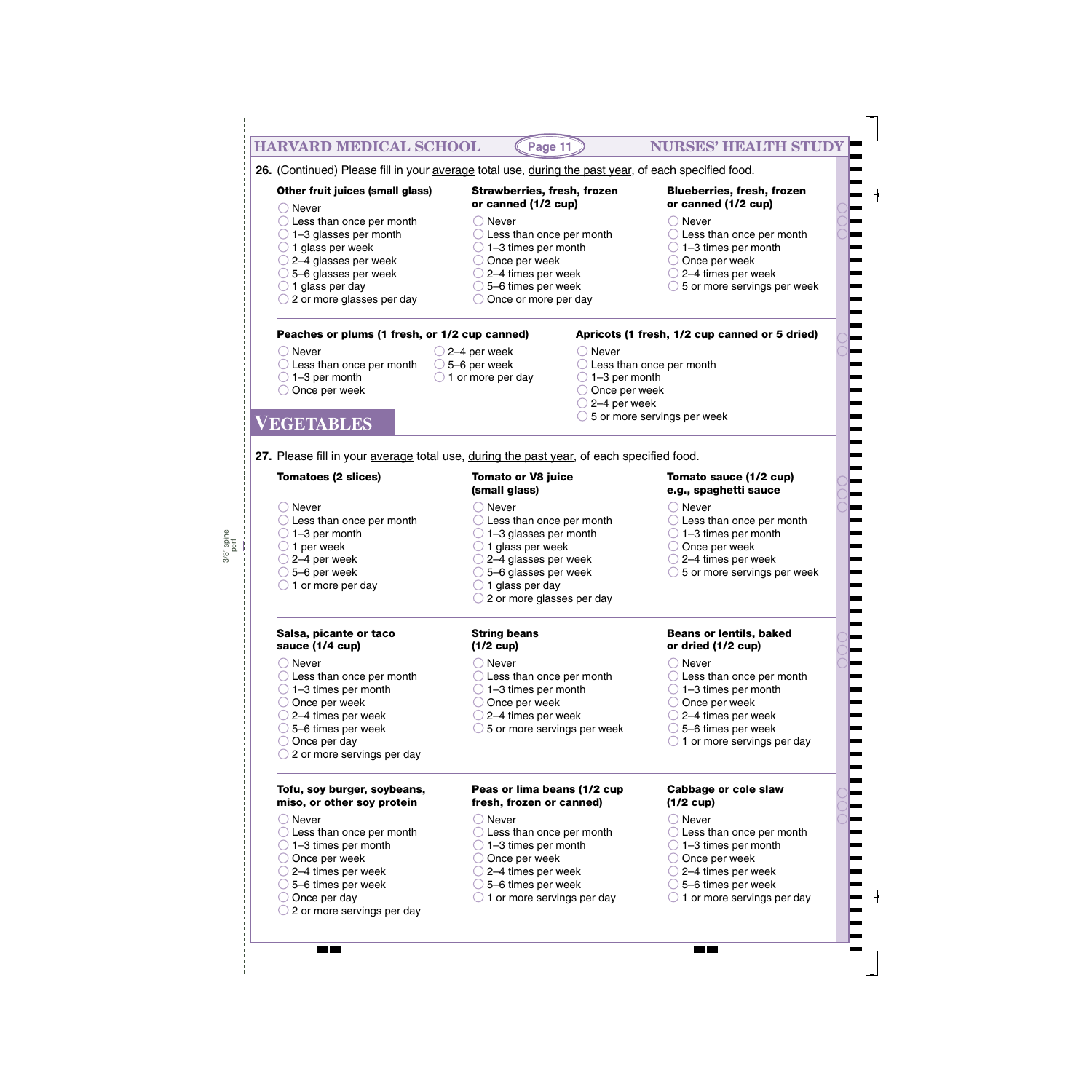| Broccoli (1/2 cup)                                                     | <b>Cauliflower (1/2 cup)</b>                                           | <b>Brussels sprouts</b><br>$(1/2$ cup)                                 |
|------------------------------------------------------------------------|------------------------------------------------------------------------|------------------------------------------------------------------------|
| $\bigcirc$ Never                                                       | $\bigcirc$ Never                                                       | $\bigcirc$ Never                                                       |
| $\bigcirc$ Less than once per month                                    | $\bigcirc$ Less than once per month                                    | $\bigcirc$ Less than once per month                                    |
| $\bigcirc$ 1-3 times per month                                         | $\bigcirc$ 1–3 times per month                                         | $\bigcirc$ 1-3 times per month                                         |
| $\bigcirc$ Once per week                                               | $\bigcirc$ Once per week                                               | $\bigcirc$ Once per week                                               |
| $\bigcirc$ 2–4 times per week                                          | $\bigcirc$ 2–4 times per week                                          | $\bigcirc$ 2–4 times per week                                          |
| $\bigcirc$ 5-6 times per week                                          | $\bigcirc$ 5-6 times per week                                          | $\bigcirc$ 5-6 times per week                                          |
| $\bigcirc$ 1 or more servings per day                                  | $\bigcirc$ 1 or more servings per day                                  | $\bigcirc$ 1 or more servings per day                                  |
| Carrots, raw (1/2 carrot<br>or 2-4 sticks)                             | Carrots, cooked (1/2 cup)<br>or carrot juice (2-3 oz.)                 | Corn (1 ear or 1/2 cup<br>frozen or canned)                            |
|                                                                        |                                                                        |                                                                        |
| $\bigcirc$ Never                                                       | ◯ Never                                                                | $\bigcirc$ Never                                                       |
| $\bigcirc$ Less than once per month                                    | $\bigcirc$ Less than once per month                                    | $\bigcirc$ Less than once per month                                    |
| $\bigcirc$ 1-3 times per month                                         | $\bigcirc$ 1–3 times per month                                         | $\bigcirc$ 1-3 per month                                               |
| $\bigcirc$ Once per week                                               | $\bigcirc$ Once per week                                               | $\bigcirc$ 1 per week                                                  |
| $\bigcirc$ 2–4 times per week                                          | $\bigcirc$ 2–4 times per week                                          | $\bigcirc$ 2–4 per week                                                |
| $\bigcirc$ 5–6 times per week<br>$\bigcirc$ Once per day               | $\bigcirc$ 5-6 times per week<br>$\bigcirc$ Once per day               | $\bigcirc$ 5–6 per week<br>$\bigcirc$ 1 or more servings per day       |
| $\bigcirc$ 2 or more servings per day                                  | $\bigcirc$ 2 or more servings per day                                  |                                                                        |
| Mixed vegetables, stir-fry (1/2                                        | Yams or sweet potatoes                                                 | Dark orange (winter) squash                                            |
| cup), vegetable soup (1 cup)                                           | $(1/2 \text{ cup})$                                                    | $(1/2$ cup)                                                            |
| $\bigcirc$ Never                                                       | $\bigcirc$ Never                                                       | $\bigcirc$ Never                                                       |
| $\bigcirc$ Less than once per month                                    | $\bigcirc$ Less than once per month                                    | $\bigcirc$ Less than once per month                                    |
| $\bigcirc$ 1-3 times per month                                         | $\bigcirc$ 1–3 times per month                                         | $\bigcirc$ 1-3 times per month                                         |
| $\bigcirc$ Once per week                                               | $\bigcirc$ Once per week                                               | $\bigcirc$ Once per week                                               |
| $\bigcirc$ 2–4 times per week                                          | $\bigcirc$ 2–4 times per week                                          | $\bigcirc$ 2–4 times per week                                          |
| $\bigcirc$ 5-6 times per week<br>$\bigcirc$ 1 or more servings per day | $\bigcirc$ 5-6 times per week<br>$\bigcirc$ 1 or more servings per day | $\bigcirc$ 5-6 times per week<br>$\bigcirc$ 1 or more servings per day |
| Eggplant, zucchini or other                                            | Spinach, cooked                                                        | Spinach, raw as in salad                                               |
| summer squash (1/2 cup)                                                | $(1/2$ cup)                                                            | $(1 \text{ cup})$                                                      |
|                                                                        |                                                                        |                                                                        |
| $\bigcirc$ Never<br>$\bigcirc$ Less than once per month                | $\bigcirc$ Never<br>$\bigcirc$ Less than once per month                | $\bigcirc$ Never<br>$\bigcirc$ Less than once per month                |
| $\bigcirc$ 1-3 times per month                                         | $\bigcirc$ 1-3 times per month                                         | $\bigcirc$ 1-3 times per month                                         |
| $\bigcirc$ Once per week                                               | $\bigcirc$ Once per week                                               | $\bigcirc$ Once per week                                               |
| $\bigcirc$ 2–4 times per week                                          | $\bigcirc$ 2–4 times per week                                          | $\bigcirc$ 2–4 times per week                                          |
| $\bigcirc$ 5-6 times per week                                          | $\bigcirc$ 5-6 times per week                                          | $\bigcirc$ 5-6 times per week                                          |
| $\bigcirc$ 1 or more servings per day                                  | $\bigcirc$ 1 or more servings per day                                  | $\bigcirc$ 1 or more servings per day                                  |
| Kale, mustard, or chard                                                | Iceberg or head lettuce                                                | <b>Romaine or leaf lettuce</b>                                         |
| greens (1/2 cup)                                                       | $(1$ cup)                                                              | $(1 \text{ cup})$                                                      |
| $\bigcirc$ Never                                                       | $\bigcirc$ Never                                                       | $\bigcirc$ Never                                                       |
| $\bigcirc$ Less than once per month                                    | $\bigcirc$ Less than once per month                                    | $\bigcirc$ Less than once per month                                    |
| $\bigcirc$ 1-3 times per month                                         | $\bigcirc$ 1–3 times per month                                         | $\bigcirc$ 1–3 times per month                                         |
| $\bigcirc$ Once per week                                               | $\bigcirc$ Once per week                                               | $\bigcirc$ Once per week                                               |
| $\bigcirc$ 2–4 times per week                                          | $\bigcirc$ 2–4 times per week                                          | $\bigcirc$ 2–4 times per week                                          |
| $\bigcirc$ 5-6 times per week                                          | $\bigcirc$ 5–6 times per week                                          | $\bigcirc$ 5-6 times per week                                          |
| $\bigcirc$ 1 or more servings per day                                  | $\bigcirc$ Once per day                                                | $\bigcirc$ Once per day                                                |
|                                                                        | 2 or more servings per day                                             | $\bigcirc$ 2 or more servings per day                                  |

- 5–6 times per week
- $\bigcirc$  1 or more servings per day

 $\blacksquare$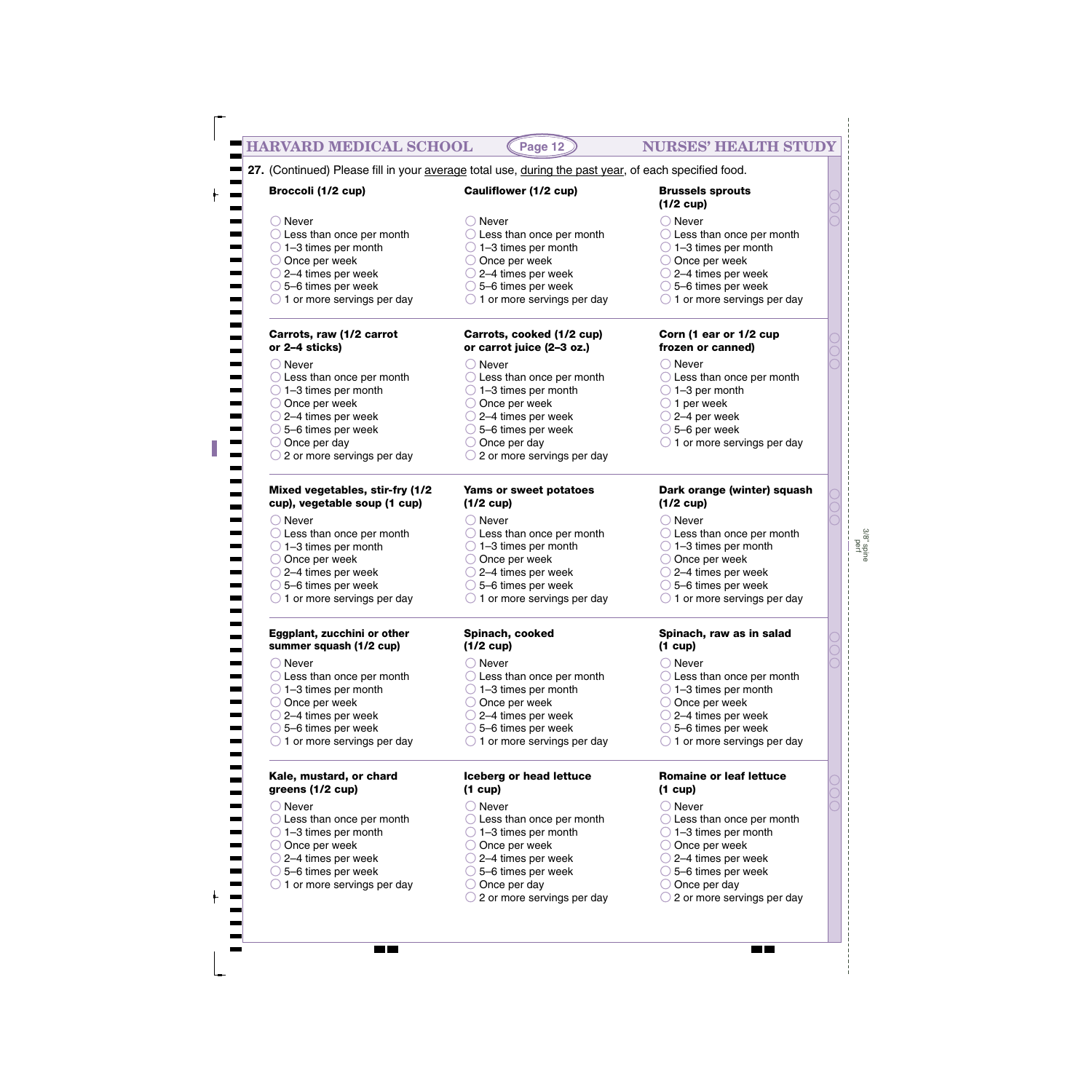| <b>HARVARD MEDICAL SCHOOL</b>                     | Page 13                                                                                              | <b>NURSES' HEALTH STUD</b>                     |
|---------------------------------------------------|------------------------------------------------------------------------------------------------------|------------------------------------------------|
|                                                   |                                                                                                      |                                                |
|                                                   | 27. (Continued) Please fill in your average total use, during the past year, of each specified food. |                                                |
| Celery (2-3 sticks)                               | Peppers: green, yellow or<br>red (3 slices)                                                          | Onions as a garnish<br>or in a salad (1 slice) |
| Never                                             | $\bigcirc$ Never                                                                                     | $\bigcirc$ Never                               |
| $\bigcirc$ Less than once per month               | $\bigcirc$ Less than once per month                                                                  | $\bigcirc$ Less than once per month            |
| $\bigcirc$ 1-3 per month                          | $\bigcirc$ 1–3 times per month                                                                       | $\bigcirc$ 1-3 slices per month                |
| $\bigcirc$ Once per week                          | $\bigcirc$ Once per week                                                                             | $\bigcirc$ 1 slice per week                    |
| $\bigcirc$ 2–4 per week                           | $\bigcirc$ 2–4 times per week                                                                        | $\bigcirc$ 2–4 slices per week                 |
| $\bigcirc$ 5–6 per week                           | $\bigcirc$ 5-6 times per week                                                                        | $\bigcirc$ 5–6 slices per week                 |
| $\bigcirc$ Once per day                           |                                                                                                      | $\bigcirc$ 1 or more slices per day            |
|                                                   | $\bigcirc$ 1 or more servings per day                                                                |                                                |
| $\bigcirc$ 2 or more servings per day             |                                                                                                      |                                                |
|                                                   | Onions as a vegetable, rings or soup (1/2 cup)                                                       |                                                |
|                                                   | $\bigcirc$ Never                                                                                     |                                                |
|                                                   | $\bigcirc$ Less than once per month                                                                  |                                                |
|                                                   | $\bigcirc$ 1-3 per month                                                                             |                                                |
|                                                   | $\bigcirc$ 1 per week                                                                                |                                                |
|                                                   | $\bigcirc$ 2–4 per week                                                                              |                                                |
|                                                   | $\bigcirc$ 5–6 per week                                                                              |                                                |
| <b>EGGS, MEAT &amp; FISH</b>                      | $\bigcirc$ 1 or more per day                                                                         |                                                |
|                                                   |                                                                                                      |                                                |
|                                                   | 28. Please fill in your average total use, during the past year, of each specified food.             |                                                |
| Omega-3 fortified eggs,<br>including yolk (1 egg) | Regular eggs, including<br>yolk (1 egg)                                                              | <b>Bacon (2 slices)</b>                        |
| $\bigcirc$ Never                                  | $\bigcirc$ Never                                                                                     | $\bigcirc$ Never                               |
| $\bigcirc$ Less than once per month               | $\bigcirc$ Less than once per month                                                                  | $\bigcirc$ Less than once per month            |
| $\bigcirc$ 1-3 eggs per month                     | $\bigcirc$ 1-3 eggs per month                                                                        | $\bigcirc$ 1-3 times per month                 |
| $\bigcirc$ 1 egg per week                         | $\bigcirc$ 1 egg per week                                                                            | Once per week                                  |
| $\bigcirc$ 2–4 eggs per week                      | $\bigcirc$ 2–4 eggs per week                                                                         | $\bigcirc$ 2–4 times per week                  |
| 5-6 eggs per week                                 | $\supset$ 5–6 eggs per week                                                                          | 5-6 times per week                             |
| $\bigcirc$ 1 egg per day                          | $\bigcirc$ 1 egg per day                                                                             | 1 or more servings per day                     |
| 2 or more eggs per day                            | 2 or more eggs per day                                                                               |                                                |
| Beef or pork hot dogs (1)                         | Chicken or turkey hot dogs (1)                                                                       |                                                |
|                                                   |                                                                                                      |                                                |
| $\bigcirc$ Never                                  | $\bigcirc$ Never                                                                                     |                                                |
| $\bigcirc$ Less than once per month               | $\bigcirc$ Less than once per month                                                                  |                                                |
| $\bigcirc$ 1–3 per month                          | $\bigcirc$ 1-3 per month                                                                             |                                                |
| $\bigcirc$ 1 per week                             | $\bigcirc$ 1 per week                                                                                |                                                |
| $\bigcirc$ 2–4 per week                           | $\ge$ 2–4 per week                                                                                   |                                                |
| $\bigcirc$ 5–6 per week                           | $\bigcirc$ 5–6 per week                                                                              |                                                |
| $\bigcirc$ 1 per day                              | $\bigcirc$ 1 per day                                                                                 |                                                |
| $\bigcirc$ 2 or more per day                      | $\bigcirc$ 2 or more per day                                                                         |                                                |
| <b>Chicken/Turkey sandwich</b>                    | Other chicken or turkey,                                                                             | Other chicken or turkey,                       |
| or frozen dinner                                  | with skin (3 oz.)                                                                                    | without skin (3 oz.)                           |
| $\bigcirc$ Never                                  | $\bigcirc$ Never                                                                                     | $\bigcirc$ Never                               |
| $\bigcirc$ Less than once per month               | $\bigcirc$ Less than once per month                                                                  | $\bigcirc$ Less than once per month            |
| $\bigcirc$ 1–3 times per month                    | $\bigcirc$ 1–3 times per month                                                                       | $\bigcirc$ 1-3 times per month                 |
| Once per week                                     | Once per week                                                                                        | Once per week                                  |
| $\bigcirc$ 2–4 times per week                     | $\supset$ 2–4 times per week                                                                         | $\bigcirc$ 2–4 times per week                  |
| $\bigcirc$ 5 or more per week                     | 5-6 times per week                                                                                   | $\bigcirc$ 5–6 times per week                  |
|                                                   | Once per day                                                                                         | Once per day                                   |
|                                                   |                                                                                                      |                                                |
|                                                   | $\bigcirc$ 2 or more servings per day                                                                | $\bigcirc$ 2 or more servings per day          |

3/8" spine perf

 $\overline{\phantom{a}}$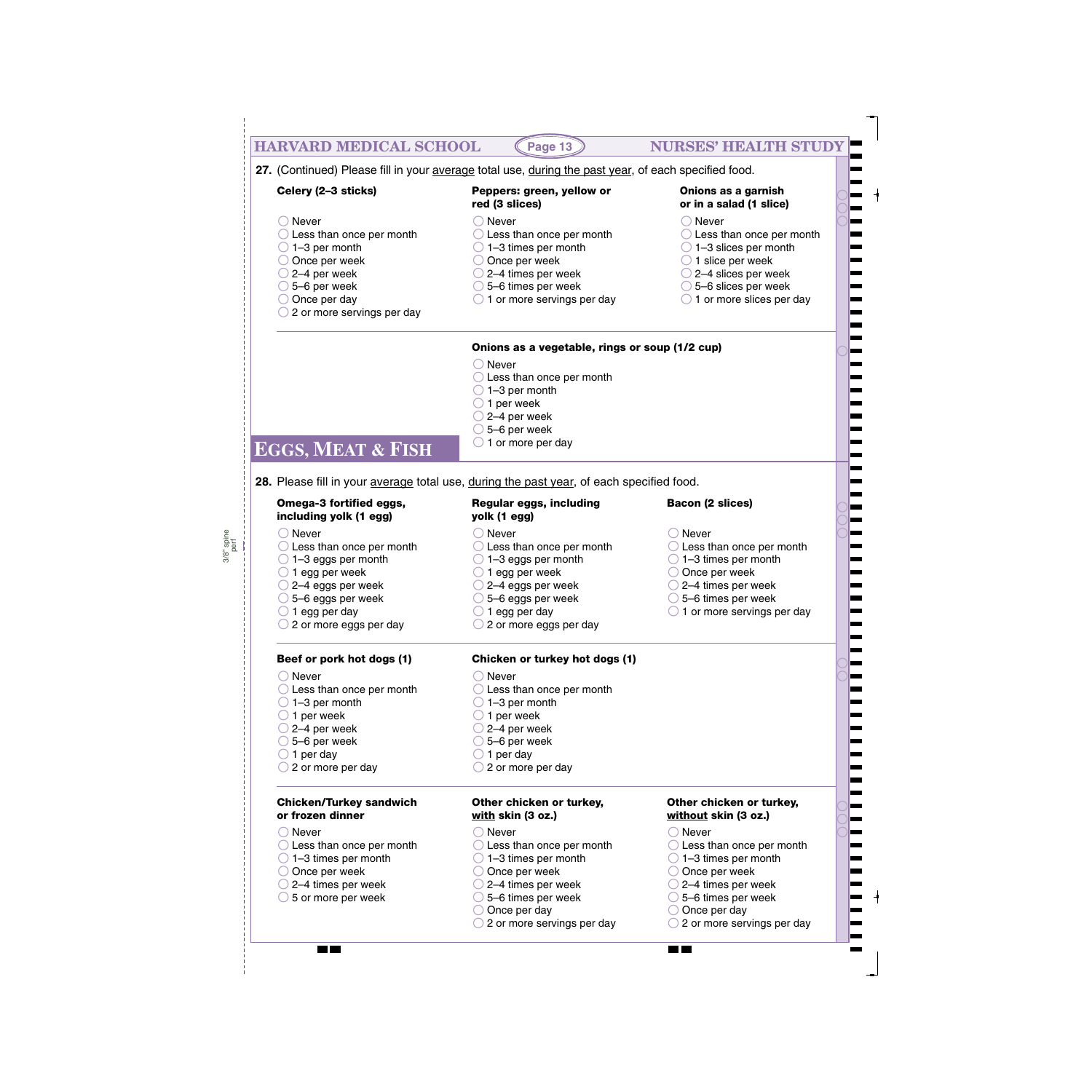

5–6 times per week

 $\bigcirc$  1 or more servings per day

5–6 times per week

 $\bigcirc$  1 or more servings per day

m m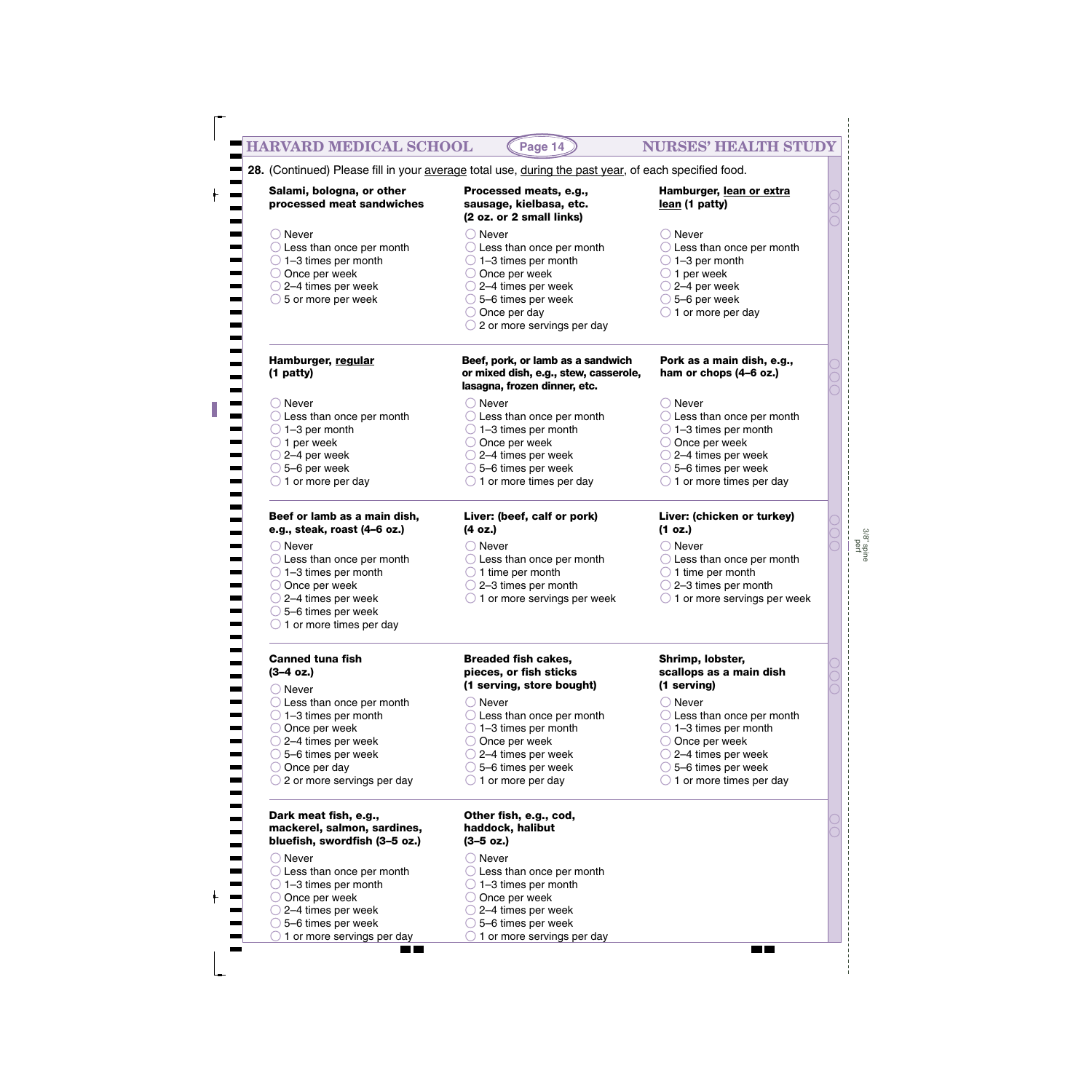# **CEREALS, BREADS & STARCHES**

29. Please fill in your average total use, during the past year, of each specified food.

### **Cold breakfast cereal (1 cup)**

- ◯ Never
- O Less than once per month
- $\bigcirc$  1–3 cups per month
- $\bigcirc$  1 cup per week
- 2–4 cups per week
- $\bigcirc$  5–6 cups per week
- $\bigcirc$  1 cup per day
- $\bigcirc$  2–3 cups per day
- $\bigcirc$  4 or more cups per day

# **White bread, including pita (1 slice)**

### ◯ Never

- O Less than once per month
- $\bigcirc$  1–3 slices per month
- $\bigcirc$  1 slice per week
- 2–4 slices per week
- 5–6 slices per week
- $\bigcirc$  1 slice per day
- $\bigcirc$  2–3 slices per day
- $\bigcirc$  4–5 slices per day
- $\bigcirc$  6+ slices per day

#### **Wheat, oatmeal, other whole grain bread (1 slice)**

#### ◯ Never

3/8" spine perf

- ◯ Less than once per month
- $\bigcirc$  1–3 slices per month
- $\bigcirc$  1 slice per week
- 2–4 slices per week
- 5–6 slices per week
- $\bigcirc$  1 slice per day
- 2–3 slices per day
- $\bigcirc$  4–5 slices per day
- $\bigcirc$  6+ slices per day

### **Pancakes or waffles (2 small pieces)**

- ◯ Never
- O Less than once per month
- $\bigcirc$  1–3 servings per month
- $\bigcirc$  1 serving per week
- $\bigcirc$  2–4 servings per week
- 5–6 servings per week
- $\bigcirc$  1 serving per day

**The Contract** 

◯ 2 or more servings per day

## **Cooked oatmeal/cooked oat bran (1 cup)**

- ◯ Never
- O Less than once per month
- $\bigcirc$  1–3 cups per month
- $\bigcirc$  1 cup per week
- $\bigcirc$  2–4 cups per week
- 5–6 cups per week
- $\bigcirc$  1 cup per day
- $\bigcirc$  2–3 cups per day
- $\bigcirc$  4 or more cups per day

# **Rye or Pumpernickel bread (1 slice)**

- ◯ Never
- Less than once per month
- 1–3 slices per month
- $\bigcirc$  1 slice per week
- $\bigcirc$  2–4 slices per week
- 5–6 slices per week
- $\bigcirc$  1 slice per day
- $\bigcirc$  2–3 slices per day
- $\bigcirc$  4–5 slices per day
- $\bigcirc$  6+ slices per day

# **Bagels, English muffins or rolls (1 whole)**

- ◯ Never
- ◯ Less than once per month
- $\bigcirc$  1–3 times per month
- O Once per week
- 2–4 times per week
- 5–6 times per week
- O Once per day
- $\bigcirc$  2 or more per day

### **Brown rice (1 cup)**

◯ Never

- $\bigcirc$  Less than once per month
- $\bigcirc$  1–3 cups per month
- $\bigcirc$  1 cup per week
- $\bigcirc$  2–4 cups per week
- 5–6 cups per week
- $\bigcirc$  1 cup per day
- $\bigcirc$  2 or more cups per day

## **Other cooked breakfast cereal (1 cup)**

- ◯ Never
- $\bigcirc$  Less than once per month
- $\bigcirc$  1–3 cups per month
- $\bigcirc$  1 cup per week
- 2–4 cups per week
- 5–6 cups per week
- $\bigcirc$  1 cup per day
- $\bigcirc$  2–3 cups per day
- $\bigcirc$  4 or more cups per day
- 

# **Crispbreads (e.g., Wasa) (1 slice)**

◯ Never

◯ Never

**biscuits (1)**

 $\bigcirc$  1–3 per month  $\bigcirc$  1 per week  $\bigcirc$  2–4 per week 5–6 per week  $\bigcirc$  1 per day

**Muffins (regular) or**

 $\bigcirc$  2 or more per day

**White rice (1 cup)**

 $\bigcirc$  Less than once per month  $\bigcirc$  1–3 cups per month  $\bigcirc$  1 cup per week  $\bigcirc$  2–4 cups per week 5–6 cups per week  $\bigcirc$  1 cup per day

◯ 2 or more cups per day

◯ Never

**The Co** 

 $\bigcirc$  Less than once per month

◯ Less than once per month

1–3 slices per month  $\bigcirc$  1 slice per week

5–6 slices per week  $\bigcirc$  1 slice per day  $\bigcirc$  2–3 slices per day  $\bigcirc$  4–5 slices per day  $\bigcirc$  6+ slices per day

 $\bigcirc$  2–4 slices per week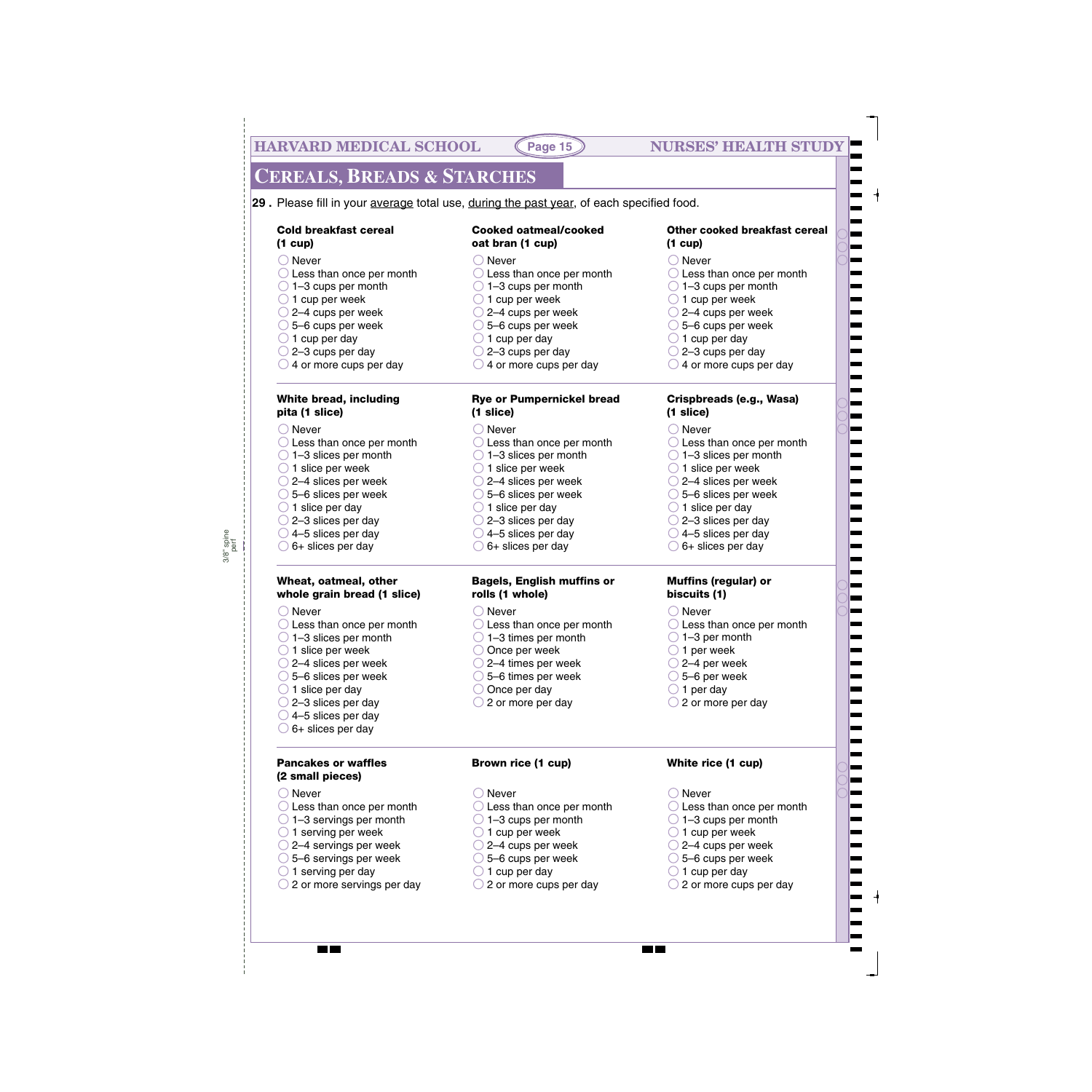| <b>MEDICAL SCHO</b>                                                                                                                                                                                                                                      | Page 16                                                                                                                                                                                                                                                                                                                                                   |
|----------------------------------------------------------------------------------------------------------------------------------------------------------------------------------------------------------------------------------------------------------|-----------------------------------------------------------------------------------------------------------------------------------------------------------------------------------------------------------------------------------------------------------------------------------------------------------------------------------------------------------|
|                                                                                                                                                                                                                                                          | 29. (Continued) Please fill in your average total use, during the past ye                                                                                                                                                                                                                                                                                 |
| Pasta, e.g., spaghetti,<br>noodles, etc. (1 cup)                                                                                                                                                                                                         | Tortillas (1)                                                                                                                                                                                                                                                                                                                                             |
| ◯ Never<br>$\bigcirc$ Less than once per month<br>$\bigcirc$ 1–3 cups per month<br>$\bigcirc$ 1 cup per week<br>$\bigcirc$ 2–4 cups per week<br>$\bigcirc$ 5–6 cups per week<br>$\bigcirc$ 1 cup per day<br>$\bigcirc$ 2 or more cups per day            | Never<br>$\bigcirc$ Less than once per month<br>$\supset$ 1–3 per month<br>1 per week<br>2-4 per week<br>5-6 per week<br>1 per day<br>2-3 per day<br>4 or more per day                                                                                                                                                                                    |
| Potatoes, baked, boiled (1)                                                                                                                                                                                                                              | Potato chips or corn/tortilla                                                                                                                                                                                                                                                                                                                             |
| or mashed (1 cup)<br>$\bigcirc$ Never<br>$\bigcirc$ Less than once per month<br>$\bigcirc$ 1–3 per month<br>$\bigcirc$ 1 per week<br>$\bigcirc$ 2–4 per week<br>$\bigcirc$ 5–6 per week<br>$\bigcirc$ 1 per day<br>$\bigcirc$ 2 or more servings per day | chips (small bag or 1 oz.)<br>$\supset$ Never<br>$\bigcirc$ Less than once per month<br>$\supset$ 1–3 per month<br>1 per week<br>2-4 per week<br>5-6 per week<br>1 per day<br>2 or more servings per day                                                                                                                                                  |
| <b>Pizza</b>                                                                                                                                                                                                                                             | <b>30. CAR</b><br><b>BEVERAGES</b><br>the s<br>can t                                                                                                                                                                                                                                                                                                      |
| (2 slices)<br>$\bigcirc$ Never<br>$\bigcirc$ Less than once per month<br>$\bigcirc$ 1–3 times per month<br>$\bigcirc$ Once per week<br>$\bigcirc$ 2–4 times per week<br>5-6 times per week<br>Once per day<br>2 or more servings per day                 | <b>LOW-CALORIE (sugar-free types)</b><br>Low-calorie beverage with<br>caffeine, e.g., Diet Coke,<br><b>Diet Mt. Dew</b><br>(1 glass, bottle, or can)<br>Never<br>$\bigcirc$ Less than once per month<br>1-3 cans per month<br>1 can per week<br>2-4 cans per week<br>5-6 cans per week<br>) 1 can per day<br>) 2–3 cans per day<br>4 or more cans per day |
|                                                                                                                                                                                                                                                          | <b>REGULAR TYPES (not sugar-free)</b><br><b>Carbonated beverage with</b><br>caffeine and sugar, e.g., Coke,<br>Pepsi, Mt. Dew, Dr. Pepper                                                                                                                                                                                                                 |
|                                                                                                                                                                                                                                                          | $\supset$ Never<br>$\cup$ Less than once per month<br>$\supset$ 1–3 cans per month<br>) 1 can per week<br>$\sqrt{2}$ 2–4 cans per week<br>) 5–6 cans per week<br>) 1 can per day<br>) 2–3 cans per day<br>4 or more cans per day                                                                                                                          |

# **NURSES' HEALTH STUDY**

**French fries**

| odles, etc. (1 cup)                                                                                                                                                   |                                                                                                                                                                                                                                           | (6 oz. or 1 serving)                                                                                                                                                                                                                                                |
|-----------------------------------------------------------------------------------------------------------------------------------------------------------------------|-------------------------------------------------------------------------------------------------------------------------------------------------------------------------------------------------------------------------------------------|---------------------------------------------------------------------------------------------------------------------------------------------------------------------------------------------------------------------------------------------------------------------|
| <b>Never</b><br>Less than once per month<br>1-3 cups per month<br>1 cup per week<br>2-4 cups per week<br>5-6 cups per week<br>1 cup per day<br>2 or more cups per day | Never<br>$\bigcirc$ Less than once per month<br>$\bigcirc$ 1–3 per month<br>$\bigcirc$ 1 per week<br>$\bigcirc$ 2–4 per week<br>$\bigcirc$ 5–6 per week<br>$\bigcirc$ 1 per day<br>$\bigcirc$ 2–3 per day<br>$\bigcirc$ 4 or more per day | $\bigcirc$ Never<br>$\bigcirc$ Less than once per month<br>$\bigcirc$ 1–3 times per month<br>$\bigcirc$ Once per week<br>$\bigcirc$ 2–4 times per week<br>$\bigcirc$ 5–6 times per week<br>$\bigcirc$ 1 or more servings per day                                    |
| otatoes, baked, boiled (1)<br>mashed (1 cup)                                                                                                                          | Potato chips or corn/tortilla<br>chips (small bag or 1 oz.)                                                                                                                                                                               | Crackers, regular or lowfat (6)<br>e.g., Triscuits, Ritz                                                                                                                                                                                                            |
| ∣ Never<br>Less than once per month<br>1-3 per month<br>1 per week<br>2-4 per week<br>5-6 per week<br>1 per day<br>2 or more servings per day                         | ◯ Never<br>$\bigcirc$ Less than once per month<br>$\bigcirc$ 1-3 per month<br>$\bigcirc$ 1 per week<br>2-4 per week<br>5-6 per week<br>$\geq 1$ per day<br>2 or more servings per day                                                     | ○ Never<br>$\bigcirc$ Less than once per month<br>$\bigcirc$ 1–3 times per month<br>$\bigcirc$ Once per week<br>$\bigcirc$ 2–4 times per week<br>$\bigcirc$ 5–6 times per week<br>Once per day<br>( )<br>$\bigcirc$ 2–3 times per day<br>4 or more servings per day |
| zza<br>slices)                                                                                                                                                        | <b>BEVERAGES</b><br><b>LOW-CALORIE (sugar-free types)</b>                                                                                                                                                                                 | 30. CARBONATED BEVERAGES-Consider<br>the serving size as one glass, bottle or<br>can for these carbonated beverages.                                                                                                                                                |
| <b>Never</b><br>Less than once per month<br>1-3 times per month<br>Once per week<br>2-4 times per week<br>5-6 times per week                                          | Low-calorie beverage with<br>caffeine, e.g., Diet Coke,<br><b>Diet Mt. Dew</b><br>(1 glass, bottle, or can)<br>○ Never                                                                                                                    | <b>Other low-calorie beverage</b><br>without caffeine,<br>e.g., Diet 7-Up<br>(1 glass, bottle, or can)<br>◯ Never                                                                                                                                                   |
| Once per day<br>2 or more servings per day                                                                                                                            | $\bigcirc$ Less than once per month<br>$\bigcirc$ 1-3 cans per month<br>$\bigcirc$ 1 can per week                                                                                                                                         | $\bigcirc$ Less than once per month<br>$\bigcirc$ 1-3 cans per month<br>$\bigcirc$ 1 can per week                                                                                                                                                                   |

- $\bigcirc$  2–4 cans per week
- 5–6 cans per week
- $\bigcirc$  1 can per day
- 2–3 cans per day
- $\bigcirc$  4 or more cans per day

# **Other carbonated beverage with sugar, e.g., 7-Up, Root Beer, GInger Ale (1 glass, bottle, or can)**

- ◯ Never
- $\bigcirc$  Less than once per month
- $\bigcirc$  1–3 cans per month
- $\bigcirc$  1 can per week
- 2–4 cans per week
- 5–6 cans per week
- $\bigcirc$  1 can per day
- $\bigcirc$  2–3 cans per day
- $\bigcirc$  4 or more cans per day
- 
- 

3/8" spine perf

 $\blacksquare$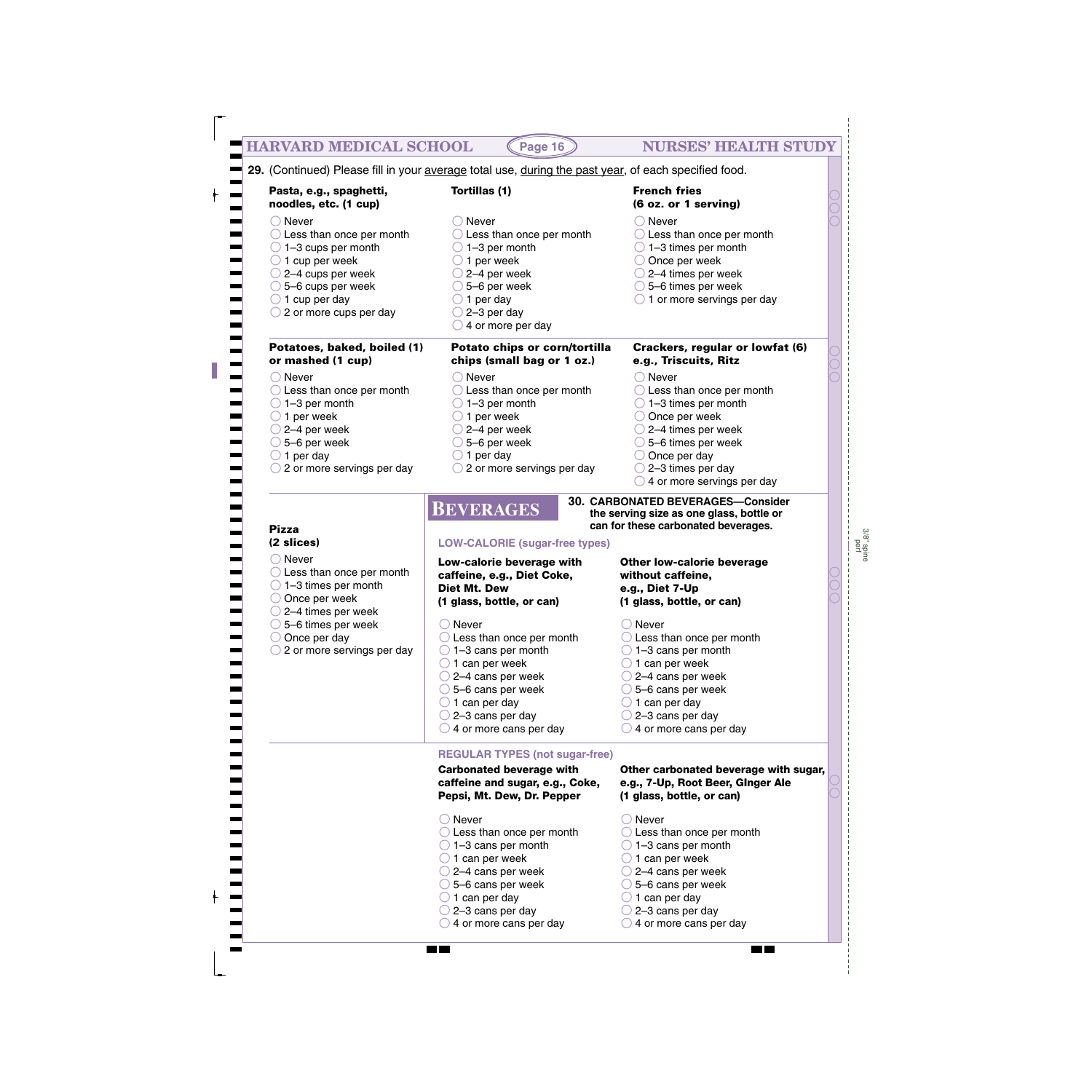# **HARVARD MEDICAL SCHOOL (Page 17) NURSES' HEALTH STUDY**

**30.** (Continued) Please fill in your average total use, during the past year, of each specified food.

| <b>OTHER BEVERAGES</b>                                                                                                                                                                                                                                                                                                     |                                                                                                                                                                                                                                                                                                                          |                                                                                                                                                                                                                                                                                                                               |  |  |
|----------------------------------------------------------------------------------------------------------------------------------------------------------------------------------------------------------------------------------------------------------------------------------------------------------------------------|--------------------------------------------------------------------------------------------------------------------------------------------------------------------------------------------------------------------------------------------------------------------------------------------------------------------------|-------------------------------------------------------------------------------------------------------------------------------------------------------------------------------------------------------------------------------------------------------------------------------------------------------------------------------|--|--|
| Other sugared beverages: Punch,<br>lemonade, sports drinks, or sugared<br>ice tea (1 glass, bottle, can)                                                                                                                                                                                                                   | Beer, regular<br>(1 glass, bottle, can)                                                                                                                                                                                                                                                                                  | Light beer, e.g., Bud Light<br>(1 glass, bottle, can)                                                                                                                                                                                                                                                                         |  |  |
| $\bigcirc$ Never<br>$\bigcirc$ Less than once per month<br>$\bigcirc$ 1–3 glasses per month<br>$\bigcirc$ 1 glass per week<br>$\bigcirc$ 2–4 glasses per week<br>$\bigcirc$ 5–6 glasses per week<br>$\bigcirc$ 1 glass per day<br>$\bigcirc$ 2–3 glasses per day<br>$\bigcirc$ 4 or more glasses per day                   | $\bigcirc$ Never<br>$\bigcirc$ Less than once per month<br>$\bigcirc$ 1-3 cans per month<br>$\bigcirc$ 1 can per week<br>$\bigcirc$ 2–4 cans per week<br>$\bigcirc$ 5–6 cans per week<br>$\bigcirc$ 1 can per day<br>$\bigcirc$ 2–3 cans per day<br>$\bigcirc$ 4–5 cans per day<br>$\bigcirc$ 6+ cans per day            | $\bigcirc$ Never<br>$\bigcirc$ Less than once per month<br>$\bigcirc$ 1-3 cans per month<br>$\bigcirc$ 1 can per week<br>$\bigcirc$ 2–4 cans per week<br>$\bigcirc$ 5–6 cans per week<br>$\bigcirc$ 1 can per day<br>○ 2-3 cans per day<br>$\bigcirc$ 4–5 cans per day<br>$\bigcirc$ 6+ cans per day                          |  |  |
| Red wine (5 oz. glass)                                                                                                                                                                                                                                                                                                     | White wine (5 oz. glass)                                                                                                                                                                                                                                                                                                 | Liquor, e.g., vodka, gin, etc.<br>(1 drink or shot)                                                                                                                                                                                                                                                                           |  |  |
| ◯ Never<br>$\bigcirc$ Less than once per month<br>$\bigcirc$ 1–3 glasses per month<br>$\bigcirc$ 1 glass per week<br>$\bigcirc$ 2–4 glasses per week<br>$\bigcirc$ 5–6 glasses per week<br>$\bigcirc$ 1 glass per day<br>$\bigcirc$ 2-3 glasses per day<br>$\bigcirc$ 4–5 glasses per day<br>$\bigcirc$ 6+ glasses per day | $\bigcirc$ Never<br>$\bigcirc$ Less than once per month<br>$\bigcirc$ 1–3 glasses per month<br>$\bigcirc$ 1 glass per week<br>$\bigcirc$ 2–4 glasses per week<br>$\bigcirc$ 5–6 glasses per week<br>$\bigcirc$ 1 glass per day<br>$\bigcirc$ 2-3 glasses per day<br>$\bigcirc$ 4–5 glasses per day<br>6+ glasses per day | $\bigcirc$ Never<br>$\bigcirc$ Less than once per month<br>$\bigcirc$ 1-3 drinks per month<br>$\bigcirc$ 1 drink per week<br>$\bigcirc$ 2–4 drinks per week<br>$\bigcirc$ 5–6 drinks per week<br>$\bigcirc$ 1 drink per day<br>$\bigcirc$ 2–3 drinks per day<br>$\bigcirc$ 4–5 drinks per day<br>$\bigcirc$ 6+ drinks per day |  |  |
| Plain water, bottled, sparkling,<br>or tap (8 oz. cup)                                                                                                                                                                                                                                                                     | <b>Herbal tea or decaffeinated</b><br>tea (8 oz. cup)                                                                                                                                                                                                                                                                    | Tea with caffeine (8 oz. cup),<br>including green tea                                                                                                                                                                                                                                                                         |  |  |
| $\bigcirc$ Never                                                                                                                                                                                                                                                                                                           | $\bigcirc$ Never                                                                                                                                                                                                                                                                                                         | $\bigcirc$ Never                                                                                                                                                                                                                                                                                                              |  |  |
| $\bigcirc$ Less than once per month                                                                                                                                                                                                                                                                                        | $\bigcirc$ Less than once per month                                                                                                                                                                                                                                                                                      | $\bigcirc$ Less than once per month                                                                                                                                                                                                                                                                                           |  |  |
| $\bigcirc$ 1–3 glasses per month                                                                                                                                                                                                                                                                                           | $\bigcirc$ 1-3 cups per month                                                                                                                                                                                                                                                                                            | $\bigcirc$ 1-3 cups per month                                                                                                                                                                                                                                                                                                 |  |  |
| $\bigcirc$ 1 glass per week                                                                                                                                                                                                                                                                                                | $\bigcirc$ 1 cup per week                                                                                                                                                                                                                                                                                                | $\bigcirc$ 1 cup per week                                                                                                                                                                                                                                                                                                     |  |  |
| 2-4 glasses per week                                                                                                                                                                                                                                                                                                       | 2-4 cups per week                                                                                                                                                                                                                                                                                                        | 2-4 cups per week                                                                                                                                                                                                                                                                                                             |  |  |
| $\bigcirc$ 5–6 glasses per week                                                                                                                                                                                                                                                                                            | $\bigcirc$ 5–6 cups per week                                                                                                                                                                                                                                                                                             | $\bigcirc$ 5–6 cups per week                                                                                                                                                                                                                                                                                                  |  |  |
| $\bigcirc$ 1 glass per day                                                                                                                                                                                                                                                                                                 | $\supset$ 1 cup per day                                                                                                                                                                                                                                                                                                  | $\bigcirc$ 1 cup per day                                                                                                                                                                                                                                                                                                      |  |  |
| $\bigcirc$ 2–3 glasses per day                                                                                                                                                                                                                                                                                             | 2-3 cups per day                                                                                                                                                                                                                                                                                                         | 2-3 cups per day                                                                                                                                                                                                                                                                                                              |  |  |
| $\bigcirc$ 4–5 glasses per day                                                                                                                                                                                                                                                                                             | 4-5 cups per day                                                                                                                                                                                                                                                                                                         | $\bigcirc$ 4–5 cups per day                                                                                                                                                                                                                                                                                                   |  |  |
| 6+ glasses per day                                                                                                                                                                                                                                                                                                         | 6+ cups per day                                                                                                                                                                                                                                                                                                          | $\bigcirc$ 6+ cups per day                                                                                                                                                                                                                                                                                                    |  |  |
| <b>Decaffeinated coffee</b><br>(8 oz. cup)                                                                                                                                                                                                                                                                                 | <b>Coffee with caffeine</b><br>(8 oz. cup)                                                                                                                                                                                                                                                                               |                                                                                                                                                                                                                                                                                                                               |  |  |
| Never                                                                                                                                                                                                                                                                                                                      | $\bigcirc$ Never                                                                                                                                                                                                                                                                                                         |                                                                                                                                                                                                                                                                                                                               |  |  |

- O Less than once per month
- $\bigcirc$  1–3 cups per month
- $\bigcirc$  1 cup per week

3/8" spine perf

- 2–4 cups per week
- 5–6 cups per week
- $\bigcirc$  1 cup per day
- 2–3 cups per day
- $\bigcirc$  4–5 cups per day
- $\bigcirc$  6+ cups per day

**The Co** 

| $\!\!\!\!\!\!\!$ ) Less than once per month |
|---------------------------------------------|
| $\geq$ 1–3 cups per month                   |
| $\pm$ 1 cun nor wook                        |

- $\cup$  1 cup per week
- $\bigcirc$  2–4 cups per week
- $\bigcirc$  5–6 cups per week
- $\bigcirc$  1 cup per day
- $\bigcirc$  2–3 cups per day
- $\bigcirc$  4–5 cups per day
- $\bigcirc$  6+ cups per day

m m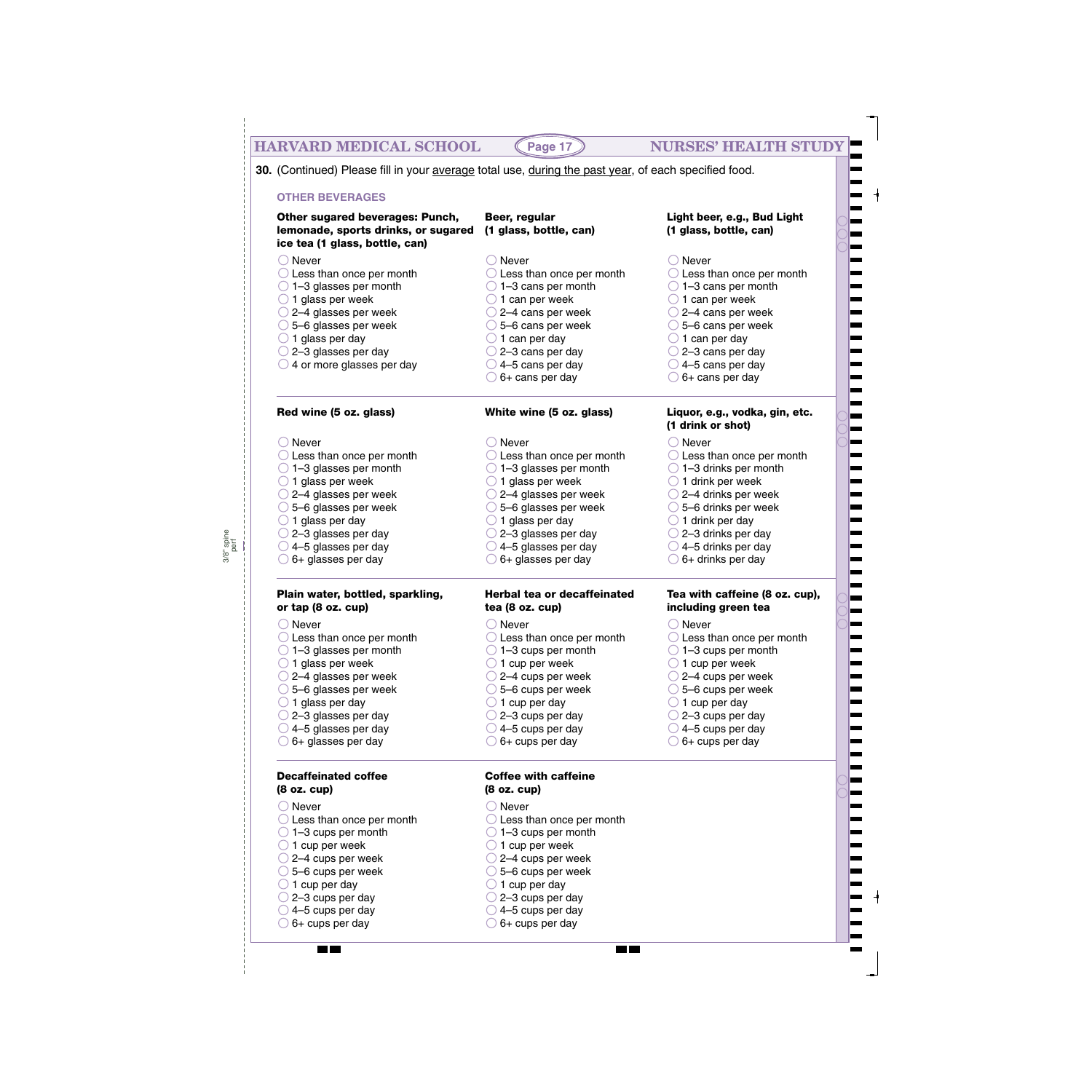# **SWEETS, BAKED GOODS & MISCELLANEOUS**

**31.** Please fill in your **average** total use, during the past year, of each specified food.

**Milk chocolate (bar or pack), e.g., Hershey's, M&M's**

# **Dark chocolate, e.g., Hershey's Dark or Dove Dark**

- 
- ◯ Less than once per month
- $\bigcirc$  1–3 per month
- $\bigcirc$  1 per week

◯ Never

- $\bigcirc$  2–4 per week
- 5–6 per week
- 
- $\bigcirc$  1 per day
- $\bigcirc$  2–3 per day
- $\bigcirc$  4 or more per day

- ◯ Never
- ◯ Less than once per month
- $\bigcirc$  1–3 candy bars per month
- $\bigcirc$  1 candy bar per week
- $\bigcirc$  2–4 candy bars per week
- $\bigcirc$  5–6 candy bars per week
- $\bigcirc$  1 candy bar per day
- $\bigcirc$  2–3 candy bars per day
- $\bigcirc$  4 or more candy bars per day

## **Candy bars, (e.g., Snickers, Milky Way, Reeses)**

- ◯ Never
- $\bigcirc$  Less than once per month
- $\bigcirc$  1–3 candy bars per month
- $\bigcirc$  1 candy bar per week
- $\bigcirc$  2–4 candy bars per week
- $\bigcirc$  5–6 candy bars per week
- $\bigcirc$  1 candy bar per day
- $\bigcirc$  2–3 candy bars per day
- $\bigcirc$  4 or more candy bars per day
- **Candy without chocolate (e.g., 1 pack mints, Lifesavers)** ◯ Never ◯ Less than once per month  $\bigcirc$  1–3 times per month O Once per week  $\bigcirc$  2–4 times per week 5–6 times per week  $\bigcirc$  Once per day  $\bigcirc$  2–3 times per day  $\bigcirc$  4 or more times per day **Brownies (1)** Doughnuts (1) ◯ Never  $\bigcirc$  Less than once per month  $\bigcirc$  1–3 per month  $\bigcirc$  1 per week  $\bigcirc$  2–4 per week  $\bigcirc$  5–6 per week  $\bigcirc$  1 per day  $\bigcirc$  2 or more per day ◯ Never  $\bigcirc$  Less than once per month  $\bigcirc$  1–3 per month  $\bigcirc$  1 per week  $\bigcirc$  2–4 per week  $\bigcirc$  5–6 per week  $\bigcirc$  1 per day  $\bigcirc$  2–3 per day  $\bigcirc$  4 or more per day **Cookies, other ready-made (1)** ◯ Never O Less than once per month  $\bigcirc$  1–3 cookies per month  $\bigcirc$  1 cookie per week 2–4 cookies per week 5–6 cookies per week  $\bigcirc$  1 cookie per day 2–3 cookies per day  $\bigcirc$  4 or more cookies per day ◯ Never  $\bigcirc$  Less than once per month  $\bigcirc$  1–3 cookies per month  $\bigcirc$  1 cookie per week 2–4 cookies per week 5–6 cookies per week  $\bigcirc$  1 cookie per day  $\bigcirc$  2–3 cookies per day  $\bigcirc$  4 or more cookies per day ◯ Never ◯ Less than once per month  $\bigcirc$  1–3 cookies per month  $\bigcirc$  1 cookie per week 2–4 cookies per week 5–6 cookies per week  $\bigcirc$  1 cookie per day  $\bigcirc$  2–3 cookies per day  $\bigcirc$  4 or more cookies per day **Cookies, fat free or reduced fat (1) Cookies, home baked (1) Jams, jellies, preserves, syrup, or honey (1 tbs.)** ◯ Never ◯ Less than once per month  $\bigcirc$  1–3 tbs. per month  $\bigcirc$  1 tbs. per week ◯ Never ◯ Less than once per month  $\bigcirc$  1–3 slices per month  $\bigcirc$  1 slice per week **Pie, homemade or ready made (slice)** ◯ Never  $\bigcirc$  Less than once per month  $\bigcirc$  1–3 slices per month  $\bigcirc$  1 slice per week **Cake, homemade or ready made (slice)**
- $\bigcirc$  2–4 slices per week
- 5–6 slices per week
- $\bigcirc$  1 or more slices per day
- 2–4 slices per week
- 5–6 slices per week

**MA** 

- $\bigcirc$  1 or more slices per day
- $\bigcirc$  2–4 tbs. per week
- $\bigcirc$  5–6 tbs. per week
- $\bigcirc$  1 tbs. per day
- $\bigcirc$  2–3 tbs. per day
- $\bigcirc$  4 or more tbs. per day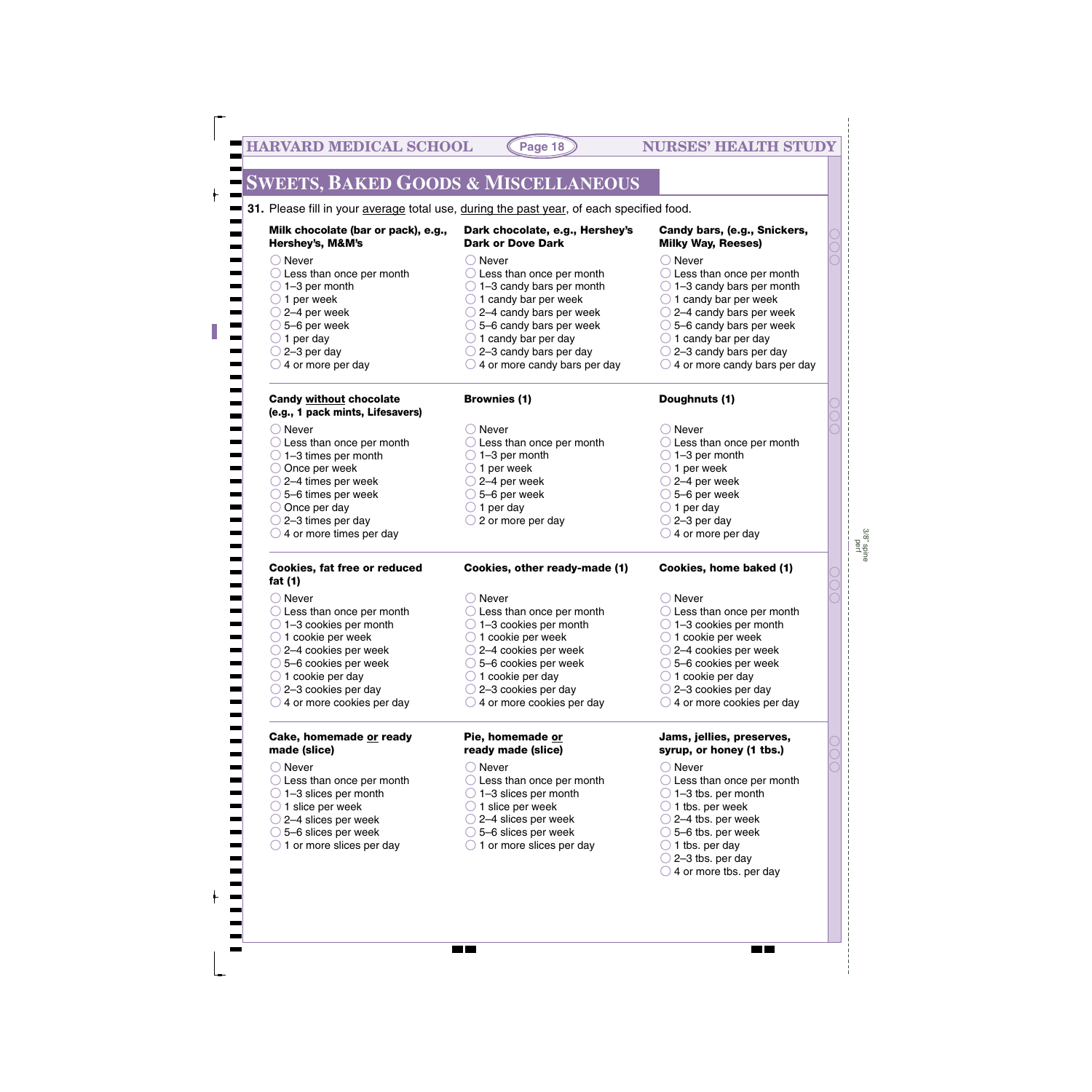#### **HARVARD MEDICAL SCHOOL (Page 19) NURSES' HEALTH STUDY Page 19**

 $\bigcirc$  Less than once per month  $\bigcirc$  1–3 servings per month  $\bigcirc$  1 serving per week 2–4 servings per week 5–6 servings per week  $\bigcirc$  1 serving per day

**31.** (Continued) Please fill in your average total use, during the past year, of each specified food.

### **Peanut butter (1 tbs.)**

 $\bigcirc$  1–3 tbs. per month  $\bigcirc$  1 tbs. per week  $\bigcirc$  2–4 tbs. per week  $\bigcirc$  5–6 tbs. per week  $\bigcirc$  1 tbs. per day  $\bigcirc$  2–3 tbs. per day  $\bigcirc$  4 or more tbs. per day

◯ Less than once per month

**Sweet roll, coffee cake or other pastry, fat free or reduced fat (serving)**

◯ Less than once per month  $\bigcirc$  1–3 times per month O Once per week  $\bigcirc$  2–4 times per week 5–6 times per week  $\bigcirc$  Once per day

 $\bigcirc$  2 or more servings per day

◯ Never

#### **Fat free or light popcorn (3 cups) Regular popcorn (3 cups)**

- ◯ Never
	- Less than once per month
	- $\bigcirc$  1–3 servings per month
	- $\bigcirc$  1 serving per week
	- 2–4 servings per week
	- 5–6 servings per week
	- $\bigcirc$  1 serving per day
	- $\bigcirc$  2 or more servings per day

## **Sweet roll, coffee cake or other pastry, other ready made (serving)**

- ◯ Never
	- ◯ Less than once per month
	- $\bigcirc$  1–3 times per month
	- O Once per week
	- $\bigcirc$  2–4 times per week
	- 5–6 times per week
	- $\bigcirc$  Once per day
	- $\bigcirc$  2 or more servings per day

## **Peanuts (small packet or 1 oz.)**

- ◯ Never
- ◯ Less than once per month
- $\bigcirc$  1–3 per month
- $\bigcirc$  1 per week
- $\bigcirc$  2–4 per week
- 5–6 per week
- $\bigcirc$  1 per day
- $\bigcirc$  2 or more servings per day

## **Oat bran, added to food (1 tbs.)**

- ◯ Never
- ◯ Less than once per month
- $\bigcirc$  1–3 tbs. per month
- $\bigcirc$  1 tbs. per week
- $\bigcirc$  2–4 tbs. per week
- 5–6 tbs. per week
- $\bigcirc$  1 tbs. per day
- $\bigcirc$  2 or more servings per day

**The Co** 

# **Sweet roll, coffee cake or other pastry, home baked (serving)**

 $\bigcirc$  2 or more servings per day

◯ Never

◯ Never

- ◯ Less than once per month
- $\bigcirc$  1–3 times per month
- O Once per week
- $\bigcirc$  2–4 times per week
- 5–6 times per week
- $\bigcirc$  Once per day
- $\bigcirc$  2 or more servings per day

# **Walnuts (1 oz.)**

- ◯ Never
- ◯ Less than once per month
- $\bigcirc$  1–3 per month
- $\bigcirc$  1 per week
- $\bigcirc$  2–4 per week
- 5–6 per week
- $\bigcirc$  1 per day
- ◯ 2 or more servings per day

### **Other bran, added to food (1 tbs.)**

- ◯ Never
- ◯ Less than once per month
- $\bigcirc$  1–3 tbs. per month
- $\bigcirc$  1 tbs. per week
- $\bigcirc$  2–4 tbs. per week
- 5–6 tbs. per week
- $\bigcirc$  1 tbs. per day
- $\bigcirc$  2 or more servings per day

**or serving)**

◯ Never

- 
- 
- 
- $\bigcirc$  1–3 per month
- $\bigcirc$  1 per week
- $\bigcirc$  2–4 per week
- 5–6 per week
- $\bigcirc$  1 per day
	-

5–6 servings per week

 $\bigcirc$  One serving per day

 $\bigcirc$  2 or more servings per day

# **Other nuts (small packet or 1 oz.)**

- ◯ Never
- ◯ Less than once per month
- 
- 
- 
- 
- 
- $\bigcirc$  2 or more servings per day

3/8" spine perf

- ◯ Never
	- ◯ Less than once per month
	- $\bigcirc$  1–3 servings per month

**Pretzels (1 small bag**

- $\bigcirc$  One serving per week
- $\bigcirc$  2–4 servings per week
- 
-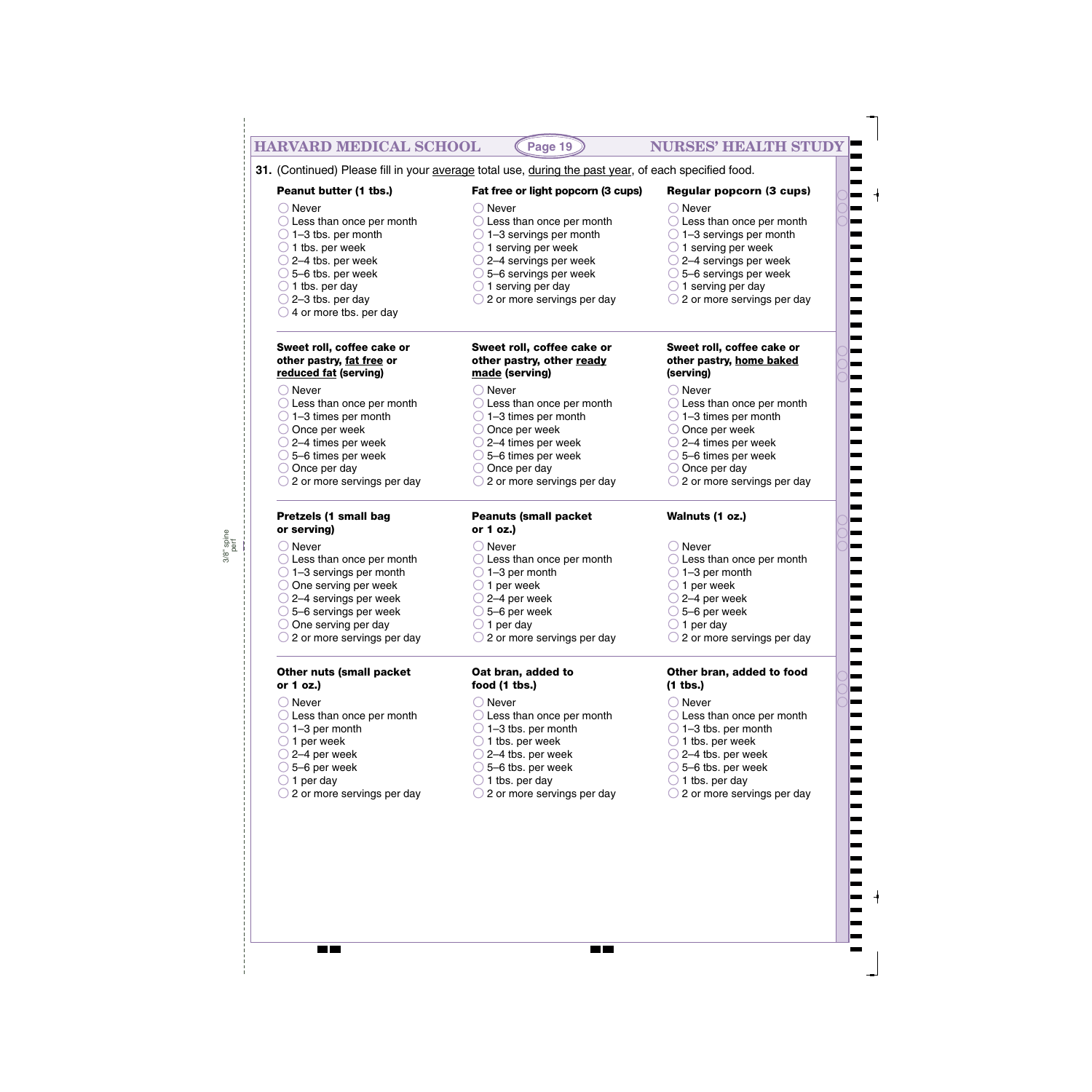| <b>Chowder or cream soup</b><br>$(1 \text{ cup})$                                                                                                                                                                                                                                                                                                                                           | Ketchup or red chili sauce<br>$(1$ tbs.)                                                                                                                                                                                                                                                                                                       | Olive oil added to food or<br>bread (1 tbs.); exclude use<br>in cooking                                                                                                                                                                                                                                         |
|---------------------------------------------------------------------------------------------------------------------------------------------------------------------------------------------------------------------------------------------------------------------------------------------------------------------------------------------------------------------------------------------|------------------------------------------------------------------------------------------------------------------------------------------------------------------------------------------------------------------------------------------------------------------------------------------------------------------------------------------------|-----------------------------------------------------------------------------------------------------------------------------------------------------------------------------------------------------------------------------------------------------------------------------------------------------------------|
| $\bigcirc$ Never<br>$\bigcirc$ Less than once per month<br>$\bigcirc$ 1-3 cups per month<br>$\bigcirc$ 1 cup per week<br>$\bigcirc$ 2–4 cups per week<br>$\bigcirc$ 5–6 cups per week<br>$\bigcirc$ 1 or more cups per day                                                                                                                                                                  | $\bigcirc$ Never<br>$\bigcirc$ Less than once per month<br>$\bigcirc$ 1-3 tbs. per month<br>$\bigcirc$ 1 tbs. per week<br>$\bigcirc$ 2–4 tbs. per week<br>$\bigcirc$ 5–6 tbs. per week<br>$\bigcirc$ 1 tbs. per day<br>$\bigcirc$ 2 or more servings per day                                                                                   | $\bigcirc$ Never<br>$\bigcirc$ Less than once per month<br>$\bigcirc$ 1-3 tbs. per month<br>$\bigcirc$ 1 tbs. per week<br>$\bigcirc$ 2–4 tbs. per week<br>$\bigcirc$ 5–6 tbs. per week<br>$\bigcirc$ 1 tbs. per day<br>$\bigcirc$ 2-3 tbs. per day<br>$\bigcirc$ 4-5 tbs. per day<br>$\bigcirc$ 6+ tbs. per day |
| Splenda (1 packet)                                                                                                                                                                                                                                                                                                                                                                          | Other artificial sweetener (1 packet)                                                                                                                                                                                                                                                                                                          |                                                                                                                                                                                                                                                                                                                 |
| $\bigcirc$ Never<br>$\bigcirc$ Less than once per month<br>$\bigcirc$ 1-3 per month<br>$\bigcirc$ 1 per week<br>$\bigcirc$ 2–4 per week<br>$\bigcirc$ 5–6 per week<br>$\bigcirc$ 1 per day<br>$\bigcirc$ 2-3 per day<br>$\bigcirc$ 4–5 per day<br>$\bigcirc$ 6+ per day<br>Low fat mayonnaise or<br>fat-free mayonnaise (1 tbs.)<br>$\bigcirc$ Never<br>$\bigcirc$ Less than once per month | ○ Never<br>$\bigcirc$ Less than once per month<br>$\bigcirc$ 1-3 per month<br>$\bigcirc$ 1 per week<br>$\bigcirc$ 2–4 per week<br>$\bigcirc$ 5–6 per week<br>$\bigcirc$ 1 per day<br>$\bigcirc$ 2-3 per day<br>$\bigcirc$ 4–5 per day<br>$\bigcirc$ 6+ per day<br><b>Regular mayonnaise</b><br>$(1$ tbs.)<br>Never<br>Less than once per month |                                                                                                                                                                                                                                                                                                                 |
| $\bigcirc$ 1–3 servings per month<br>$\bigcirc$ 1 serving per week<br>$\bigcirc$ 2–4 servings per week<br>$\bigcirc$ 5–6 servings per week<br>$\bigcirc$ 1 serving per day<br>$\bigcirc$ 2 or more servings per day                                                                                                                                                                         | $\bigcirc$ 1–3 servings per month<br>$\bigcirc$ 1 serving per week<br>$\bigcirc$ 2–4 servings per week<br>$\bigcirc$ 5–6 servings per week<br>$\bigcirc$ 1 serving per day<br>2 or more servings per day                                                                                                                                       |                                                                                                                                                                                                                                                                                                                 |
| Salad dressing (1-2 tbs.) =<br>$\bigcirc$ Never<br>$\bigcirc$ Less than once per month                                                                                                                                                                                                                                                                                                      | Type of salad dressing:<br>Nonfat<br>$\bigcirc$ Low fat                                                                                                                                                                                                                                                                                        | 32. How much of the visible fat<br>on your beef, pork or lamb do<br>you remove before eating?                                                                                                                                                                                                                   |
| $\bigcirc$ 1-3 servings per month<br>$\bigcirc$ 1 serving per week<br>$\bigcirc$ 2–4 servings per week<br>$\bigcirc$ 5–6 servings per week<br>$\bigcirc$ 1 serving per day<br>$\bigcirc$ 2-3 servings per day<br>$\bigcirc$ 4 or more servings per day                                                                                                                                      | O Olive oil dressing<br>$\bigcirc$ Other vegetable oil dressing                                                                                                                                                                                                                                                                                | Remove all visible fat<br>$\bigcirc$ Remove most<br>$\bigcirc$ Remove small part of fat<br>$\bigcirc$ Remove none<br>Don't eat meat                                                                                                                                                                             |

 $\overline{\blacksquare}$ 

3/8" spine perf

 $\overline{\phantom{0}}$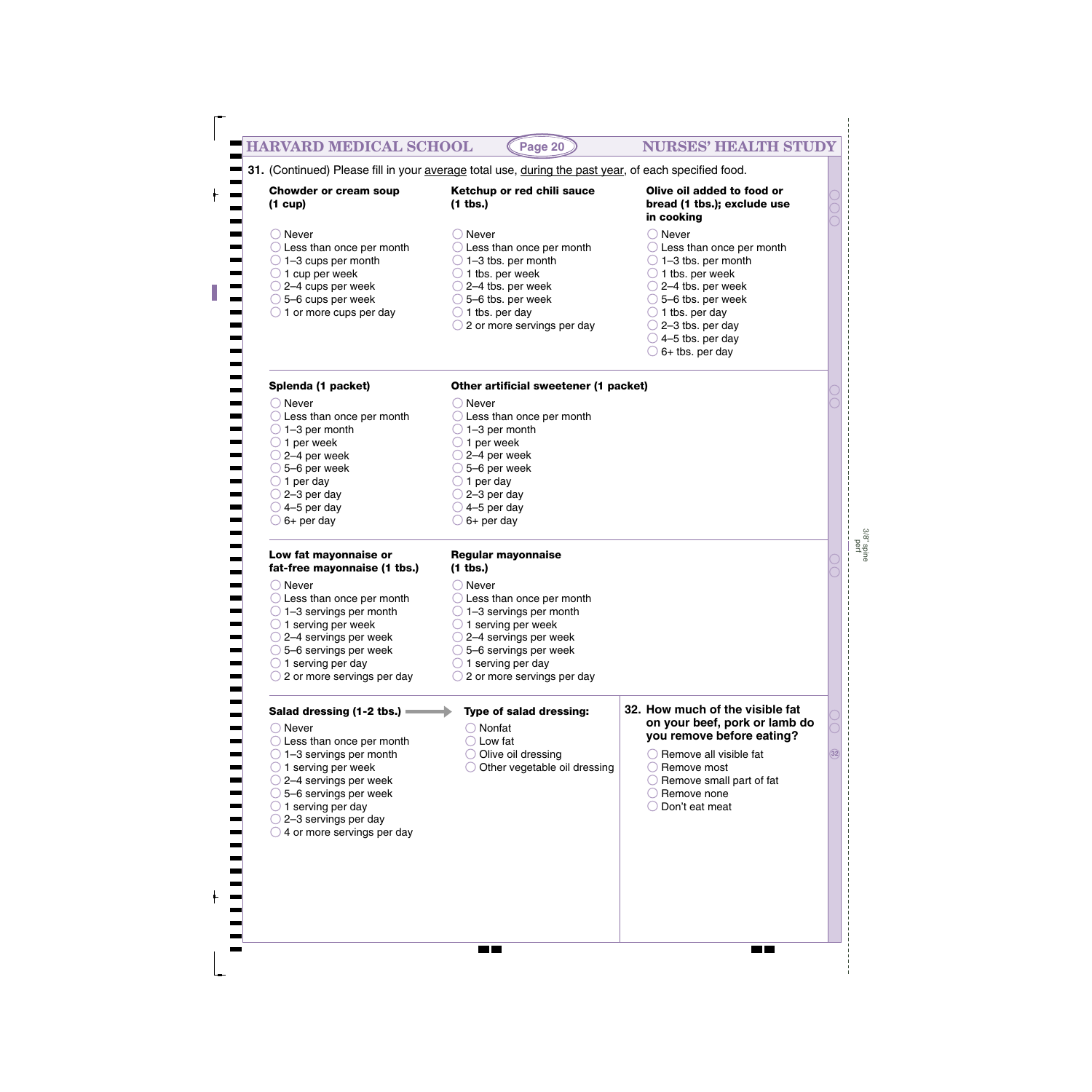| <b>HARVARD MEDICAL SCHOOL</b>                                                                                                                                                 | Page 21                                                                                                   |                                                   | <b>NURSES' HEALTH STUD</b>                                     |                                                                                                                                                                                           |                                    |                               |     |
|-------------------------------------------------------------------------------------------------------------------------------------------------------------------------------|-----------------------------------------------------------------------------------------------------------|---------------------------------------------------|----------------------------------------------------------------|-------------------------------------------------------------------------------------------------------------------------------------------------------------------------------------------|------------------------------------|-------------------------------|-----|
| 33. How often do you eat fried or<br>sautéed food at home?<br>(Exclude "Pam"-type spray)                                                                                      | 34. What kind of fat is usually<br>used for frying and sautéing<br>at home? (Exclude<br>"Pam"-type spray) |                                                   | 35. What kind of fat is<br>usually used for baking<br>at home? |                                                                                                                                                                                           |                                    |                               | 33) |
| $\bigcirc$ Less than once a week                                                                                                                                              | Real butter                                                                                               |                                                   | <b>Real butter</b>                                             |                                                                                                                                                                                           |                                    |                               |     |
| $\bigcirc$ Once per week                                                                                                                                                      | Margarine                                                                                                 |                                                   | $\bigcirc$ Margarine                                           |                                                                                                                                                                                           |                                    |                               |     |
| $\bigcirc$ 2–4 times per week                                                                                                                                                 | Vegetable oil                                                                                             |                                                   | $\bigcirc$ Vegetable oil<br>$\bigcirc$ Vegetable shortening    |                                                                                                                                                                                           |                                    |                               |     |
| $\bigcirc$ 5–6 times per week<br>$\supset$ Vegetable shortening<br>$\bigcirc$ Daily<br>$\bigcirc$ Lard                                                                        |                                                                                                           |                                                   | $\bigcirc$ Lard                                                |                                                                                                                                                                                           |                                    |                               |     |
|                                                                                                                                                                               | $\bigcirc$ Not applicable                                                                                 |                                                   | Not applicable                                                 |                                                                                                                                                                                           |                                    |                               |     |
| 36. How often do you eat deep fried chicken,                                                                                                                                  |                                                                                                           | 37. How often do you eat toasted breads, bagel or |                                                                |                                                                                                                                                                                           |                                    |                               |     |
| fish, shrimp, clams or onion rings away<br>from home?                                                                                                                         |                                                                                                           | English muffin (e.g., slice or 1 half bagel)?     |                                                                |                                                                                                                                                                                           |                                    | $\odot$ $\odot$ 37            |     |
| $\bigcirc$ Never                                                                                                                                                              |                                                                                                           | Less than once a week                             |                                                                |                                                                                                                                                                                           |                                    | $\bigcirc$<br>$\odot$ $\odot$ |     |
| $\bigcirc$ Less than once a week                                                                                                                                              |                                                                                                           | $\bigcirc$ 1-3 times per week                     |                                                                |                                                                                                                                                                                           |                                    | $\circled{3}$                 |     |
| $\bigcirc$ 1-3 times per week                                                                                                                                                 |                                                                                                           | $\bigcirc$ 4–6 times per week                     |                                                                |                                                                                                                                                                                           |                                    | $\circled{4}$                 |     |
| $\bigcirc$ 4–6 times per week                                                                                                                                                 |                                                                                                           | <b>Daily</b>                                      |                                                                |                                                                                                                                                                                           | $\Omega$ (5) (5)                   |                               |     |
| $\bigcirc$ Daily                                                                                                                                                              |                                                                                                           | 2+ times/day                                      |                                                                |                                                                                                                                                                                           | $CAN(6)$ (6)<br>$CRN(7)$ (7)       |                               |     |
|                                                                                                                                                                               |                                                                                                           |                                                   |                                                                |                                                                                                                                                                                           | $\circled{y}$ (8) (8)              |                               |     |
| 38. What type of cooking oil is usually used at<br>home (e.g., Mazola Corn Oil)?                                                                                              |                                                                                                           |                                                   |                                                                |                                                                                                                                                                                           | $\widehat{\text{VEG}}(9)$ (9) (38) |                               |     |
|                                                                                                                                                                               |                                                                                                           |                                                   |                                                                | $\begin{pmatrix} 0 & 0 & 0 \\ 0 & 0 & 0 \end{pmatrix}$ (as music $\begin{pmatrix} 0 & 0 & 0 \\ 0 & 0 & 0 \end{pmatrix}$                                                                   |                                    |                               |     |
| (Specify brand and type)                                                                                                                                                      |                                                                                                           |                                                   |                                                                | $\left( \begin{array}{ccc} 1 & 0 & 0 \\ 0 & 0 & 0 \end{array} \right)$ by cold $\left( \begin{array}{ccc} 1 & 0 & 0 \\ 0 & 0 & 0 \end{array} \right)$<br>$(2) (2) (2)$ (ad fire $(2) (2)$ |                                    |                               |     |
|                                                                                                                                                                               |                                                                                                           |                                                   |                                                                | $(3)(3)(3)$ egg dat $(3)(3)$                                                                                                                                                              |                                    |                               |     |
|                                                                                                                                                                               |                                                                                                           |                                                   |                                                                | $(4)$ $(4)$ $(4)$ $(1)$ $(1)$ $(4)$ $(4)$                                                                                                                                                 |                                    |                               |     |
|                                                                                                                                                                               |                                                                                                           |                                                   |                                                                | $(5)(5)(5)$ man mdf $(5)(5)$                                                                                                                                                              |                                    |                               |     |
| 39. Are there any other foods not mentioned above that you usually eat                                                                                                        |                                                                                                           |                                                   |                                                                | $6) 6) 6$ pap wg 6 6<br>$777$ as ver $7799$                                                                                                                                               |                                    |                               |     |
| at least once per week?                                                                                                                                                       |                                                                                                           |                                                   |                                                                | 8 (8) (8) http pic (8) (8)                                                                                                                                                                |                                    |                               |     |
| Include for example: Applesauce, mushrooms, bulgur, couscous, radish, horseradish,                                                                                            |                                                                                                           |                                                   |                                                                | $\left(9\right)$ $\left(9\right)$ $\left(9\right)$ $\left(9\right)$ $\left(9\right)$ $\left(9\right)$                                                                                     |                                    |                               |     |
| Eggbeaters, dates, figs, rhubarb, mango, mixed dried fruit, papaya, wheat germ,<br>custard, venison, hot peppers, pickles, olives, SlimFast, Ensure (reqular, plus or light), |                                                                                                           |                                                   |                                                                |                                                                                                                                                                                           | (en) (en)                          |                               |     |
| Power/Sports bars.                                                                                                                                                            |                                                                                                           |                                                   |                                                                | áwà<br>$\begin{pmatrix} 0 & 0 & 0 \\ 0 & 0 & 0 \\ 0 & 0 & 0 \end{pmatrix}$ (as music 0 $\begin{pmatrix} 0 & 0 & 0 \\ 0 & 0 & 0 \\ 0 & 0 & 0 \end{pmatrix}$                                |                                    |                               |     |
| (Do not include dry spices and do not list something that has been listed in the previous                                                                                     |                                                                                                           |                                                   |                                                                | $\left( \begin{array}{ccc} 1 & 0 & 0 \\ 0 & 0 & 0 \end{array} \right)$ by cold $\left( \begin{array}{ccc} 1 & 0 & 0 \\ 0 & 0 & 0 \end{array} \right)$                                     |                                    |                               |     |
| sections.)                                                                                                                                                                    |                                                                                                           |                                                   |                                                                | $(2) (2) (2)$ rad fire $(2) (2)$                                                                                                                                                          |                                    |                               |     |
| Other foods that you usually eat at least once per week                                                                                                                       |                                                                                                           | <b>Servings per week</b>                          |                                                                | $(3)(3)(3)$ egg dat $(3)(3)$                                                                                                                                                              |                                    |                               |     |
|                                                                                                                                                                               |                                                                                                           |                                                   |                                                                | $(4)$ $(4)$ $(4)$ $f$ ig) $f$ hu $(4)$ $(4)$                                                                                                                                              |                                    |                               |     |
| (a)                                                                                                                                                                           |                                                                                                           |                                                   |                                                                | $(5)(5)(5)$ man mdf $(5)(5)$<br>$6) 6) 6$ pap wg 6 6                                                                                                                                      |                                    |                               |     |
|                                                                                                                                                                               |                                                                                                           |                                                   |                                                                | $(7)$ $(7)$ cus ver $(7)$ $(7)$                                                                                                                                                           |                                    |                               |     |
| (b)                                                                                                                                                                           |                                                                                                           |                                                   |                                                                | 8 8 8 http pic 8 8                                                                                                                                                                        |                                    |                               |     |
| (c)                                                                                                                                                                           |                                                                                                           |                                                   |                                                                | $(9)$ (9) (9) (0) (9) (9) (9)                                                                                                                                                             |                                    |                               |     |
|                                                                                                                                                                               |                                                                                                           |                                                   |                                                                | áwb                                                                                                                                                                                       | $\binom{2}{2}$ en-                 |                               |     |
|                                                                                                                                                                               |                                                                                                           |                                                   |                                                                | $\begin{pmatrix} 0 & 0 & 0 \\ 0 & 0 & 0 \\ 0 & 0 & 0 \end{pmatrix}$ (as music 0 $\begin{pmatrix} 0 & 0 & 0 \\ 0 & 0 & 0 \\ 0 & 0 & 0 \end{pmatrix}$                                       |                                    |                               |     |
| 40. Did you need any help from someone else to complete this questionnaire?                                                                                                   |                                                                                                           |                                                   |                                                                | $\left( \begin{array}{c c} 1 & 0 \end{array} \right)$ (by cov $\left[ \begin{array}{c c} 1 & 0 \end{array} \right)$                                                                       |                                    |                               |     |
|                                                                                                                                                                               |                                                                                                           |                                                   |                                                                | $2(2(2)$ ad free $(2(2)$ 40                                                                                                                                                               |                                    |                               |     |
| $\bigcirc$ No $\bigcirc$ Yes $\Rightarrow$                                                                                                                                    | What kind of help did you need? (Mark all that apply.)                                                    |                                                   |                                                                | $(3)(3)(3)$ egg dat $(3)(3)(3)$                                                                                                                                                           |                                    |                               |     |
| $\bigcirc$ Help with vision                                                                                                                                                   |                                                                                                           | This questionnaire was completed by               |                                                                | $(4)$ $(4)$ $(4)$ $fig$ $flu$ $(4)$ $(4)$<br>$(5)(5)(5)$ man mdf $(5)(5)$                                                                                                                 |                                    |                               |     |
| $\bigcirc$ Help with writing                                                                                                                                                  |                                                                                                           | someone other than the participating nurse.       |                                                                | $6666$ $ap$ $wg$ 6 6                                                                                                                                                                      |                                    |                               |     |
| $\bigcirc$ Help with memory                                                                                                                                                   |                                                                                                           | (Please elaborate on the reverse side of this     |                                                                | $(7)$ $(7)$ cus ver $(7)$ $(7)$                                                                                                                                                           |                                    |                               |     |
| $\bigcirc$ Other                                                                                                                                                              |                                                                                                           | page and include your name, telephone             |                                                                | 8 8 8 http pic 8 8                                                                                                                                                                        |                                    |                               |     |
|                                                                                                                                                                               |                                                                                                           | number and relationship to the participant.)      |                                                                | $\left(9\right)$ $\left(9\right)$ $\left(0\right)$ $\left(1\right)$ $\left(9\right)$ $\left(9\right)$                                                                                     |                                    |                               |     |
|                                                                                                                                                                               |                                                                                                           |                                                   |                                                                | pwb                                                                                                                                                                                       | $(en)$ $(en)$                      |                               |     |
|                                                                                                                                                                               |                                                                                                           |                                                   |                                                                |                                                                                                                                                                                           |                                    |                               |     |